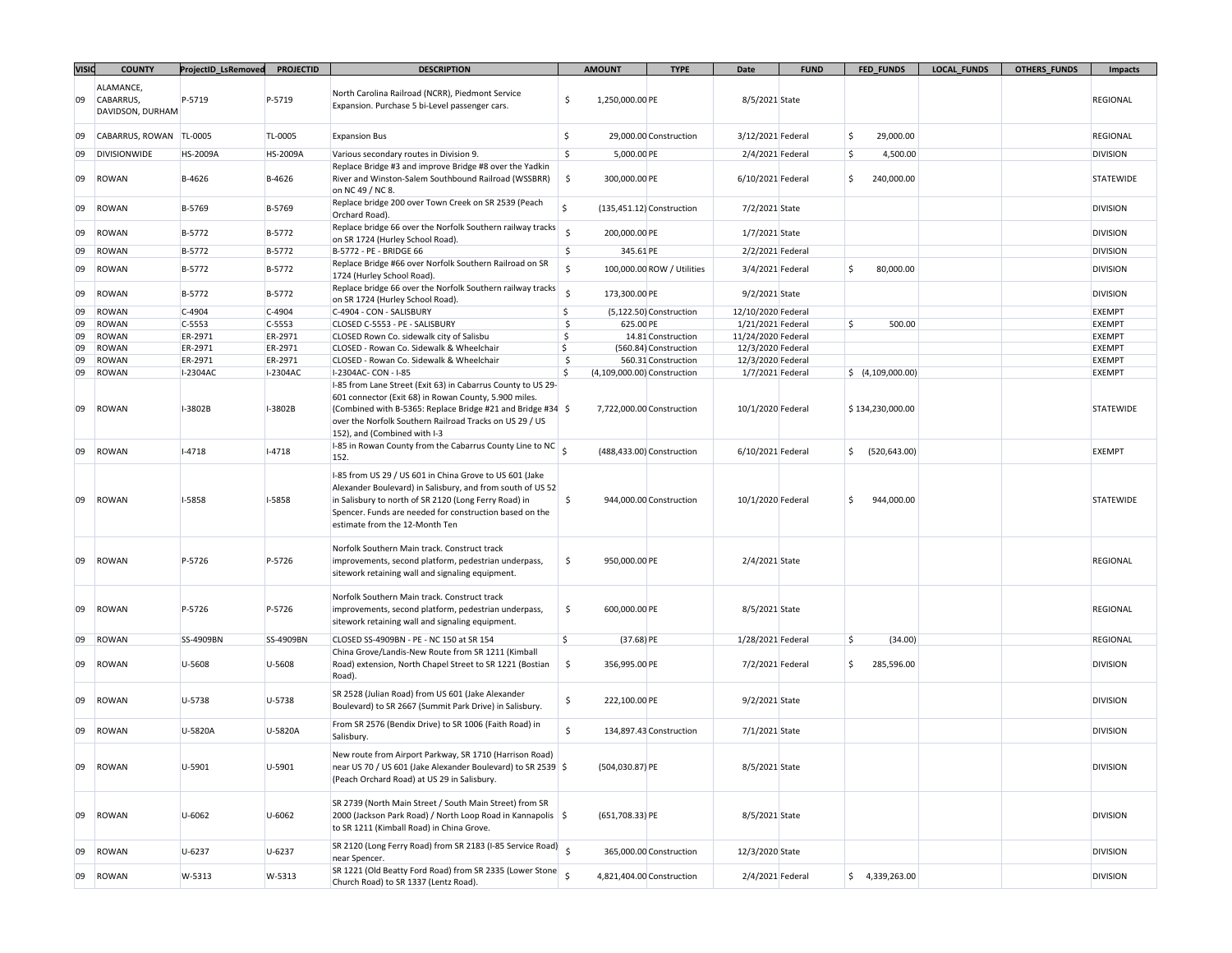| 09       | ROWAN                                      | W-5316            | W-5316            | US 52 at SR 2342 (Gold Knob Road), SR 2319 (Crescent<br>Road) and SR 2382 (Anthony Road) in Crescent.                                  | \$                  |                             | 658,633.00 ROW / Utilities     | 9/2/2021 Federal                      | \$           | 592,769.00         |             | <b>STATEWIDE</b>                 |
|----------|--------------------------------------------|-------------------|-------------------|----------------------------------------------------------------------------------------------------------------------------------------|---------------------|-----------------------------|--------------------------------|---------------------------------------|--------------|--------------------|-------------|----------------------------------|
| 09       | ROWAN                                      | W-5516            | W-5516            | CLOSED W-5516 - R/W - SR 1221 (OLD BEATT                                                                                               | \$                  |                             | 453.04 ROW / Utilities         | 12/11/2020 Federal                    |              |                    |             | <b>DIVISION</b>                  |
| 09       | ROWAN                                      | W-5516            | W-5516            | CLOSED W-5516 - CON - SR 1221 (OLD BEATT                                                                                               | \$                  |                             | 0.07 Construction              | 12/11/2020 Federal                    |              |                    |             | <b>DIVISION</b>                  |
| 09       | ROWAN                                      | W-5516            | W-5516            | CLOSED W-5516 - R/W - SR 1221 (OLD BEATT                                                                                               | \$                  |                             | (0.01) ROW / Utilities         | 12/11/2020 Federal                    |              |                    |             | <b>DIVISION</b>                  |
| 09       | ROWAN                                      | W-5516            | W-5516            | CLOSED W-5516 - CON - SR 1221 (OLD BEATT                                                                                               | Ś                   |                             | (1,039.62) Construction        | 12/11/2020 Federal                    |              |                    |             | <b>DIVISION</b>                  |
| 09       | ROWAN                                      | W-5516            | W-5516            | CLOSED W-5516 - R/W - SR 1221 (OLD BEATT                                                                                               | \$                  |                             | 93.59 ROW / Utilities          | 2/4/2021 Federal                      |              |                    |             | <b>DIVISION</b>                  |
| 09       | ROWAN                                      | W-5516            | W-5516            | CLOSED W-5516 - PE - SR 1221 (OLD BEATTY                                                                                               | \$                  | 12,534.65 PE                |                                | 3/4/2021 Federal                      | l\$          | 11,277.00          |             | <b>DIVISION</b>                  |
| 09       | ROWAN                                      | W-5516            | W-5516            | CLOSED W-5516 - PE - SR 1221 (OLD BEATTY                                                                                               | \$                  | $(0.01)$ PE                 |                                | 3/8/2021 Federal                      |              |                    |             | <b>DIVISION</b>                  |
| 09       | ROWAN                                      | W-5516            | W-5516            | CLOSED W-5516 - CON - SR 1221 (OLD BEATT                                                                                               | \$                  |                             | 873.11 Construction            | 3/23/2021 Federal                     |              |                    |             | <b>DIVISION</b>                  |
| 09       | ROWAN                                      | W-5601DY          | W-5601DY          | W-5601DY - PE - NC 150                                                                                                                 | \$                  | (89,500.00) PE              |                                | 5/25/2021 Federal                     | l\$          | (89,500.00)        |             | REGIONAL                         |
| 09       | ROWAN                                      | W-5709E           | W-5709E           | W-5709E - ROW - NC 153 (RICE STREET)                                                                                                   | \$                  |                             | ROW / Utilities                | 2/9/2021 Federal                      | l\$          |                    |             | REGIONAL                         |
| 09       | ROWAN                                      | Z-5800IA          | Z-5800IA          | Railway-Highway Grade Crossing Safety project at SR 1753<br>(Umberger Road) and Norfolk Souther Crossing 721 597M<br>in Mount Ulla.    | $\ddot{\varsigma}$  | 25,000.00 PE                |                                | 12/3/2020 Federal                     | <sub>S</sub> | 22,500.00          |             | <b>DIVISION</b>                  |
| 09       | ROWAN                                      | Z-5800IA          | Z-5800IA          | Railway-Highway Grade Crossing Safety project at SR 1753<br>(Umberger Road) and Norfolk Souther Crossing 721 597M<br>in Mount Ulla.    | $\ddot{\varsigma}$  |                             | 375,000.00 Construction        | 6/10/2021 Federal                     | \$           | 337,500.00         |             | <b>DIVISION</b>                  |
| 09       | ROWAN                                      | Z-5800IB          | Z-5800IB          | Railway-Highway Grade Crossing Safety project at SR 2120<br>(Long Ferry Road) and Norfolk Southern Crossing 715 307N \$<br>in Spencer. |                     | 30,000.00 PE                |                                | 12/3/2020 Federal                     | $\zeta$      | 27,000.00          |             | <b>DIVISION</b>                  |
| 09       | ROWAN                                      | Z-5800IB          | Z-5800IB          | Railway-Highway grade crossing safety project at SR 2120<br>(Long Ferry Road) and the Norfolk Southern Crossing<br>715307N in Spencer. | \$                  |                             | 450,000.00 Construction        | 6/10/2021 Federal                     | <sub>S</sub> | 405,000.00         |             | <b>DIVISION</b>                  |
| 09       | ROWAN, DAVIDSON HS-2009A                   |                   | HS-2009A          | Various secondary routes in Rowan and Davidson Counties. \$                                                                            |                     | 1,900,000.00 Construction   |                                | 3/4/2021 Federal                      |              | \$1,710,000.00     |             | <b>DIVISION</b>                  |
| 09       | ROWAN, DAVIDSON   I-2304AC                 |                   | I-2304AC          | I-85 from north of SR 2120 (Long Ferry Road, Exit 81) in<br>Rowan County to north of NC 150 in Davidson, 3.300 miles.                  |                     | (4,427,145.80) Construction |                                | 10/1/2020 Federal                     |              | \$ (48,698,604.00) |             | <b>EXEMPT</b>                    |
| 09       | ROWAN, DAVIDSON 1-2304AC                   |                   | I-2304AC          | 1-85 from north of SR 2120 (Long Ferry Road) to north of NC 5<br>150.                                                                  |                     | (6,311,124.00) Construction |                                | 6/10/2021 Federal                     |              | \$(11,770,955.00)  |             | <b>EXEMPT</b>                    |
| 09       | ROWAN, DAVIDSON 1-2304AC                   |                   | I-2304AC          | 1-85 from north of SR 2120 (Long Ferry Road) to north of NC 5<br>150.                                                                  |                     |                             | (4,331,061.00) ROW / Utilities | 6/10/2021 Federal                     |              | \$(4,407,198.00)   |             | <b>EXEMPT</b>                    |
| 10       | ALAMANCE,<br>CABARRUS,<br>DAVIDSON, DURHAM | P-5719            | P-5719            | North Carolina Railroad (NCRR), Piedmont Service<br>Expansion. Purchase 5 bi-Level passenger cars.                                     | $\ddot{\mathsf{S}}$ | 800,000.00 PE               |                                | 8/5/2021 State                        |              |                    |             | REGIONAL                         |
| 10       | <b>CABARRUS</b>                            | AV-5890           | AV-5890           | Concord Regional Airport (JQF). Rehabilitate apron and<br>taxiway pavement.                                                            | \$                  |                             | 250,000.00 Construction        | 1/7/2021 State                        |              |                    |             | REGIONAL                         |
| 10       | <b>CABARRUS</b>                            | B-5136            | B-5136            | Replace bridges 66 & 69 over the Norfolk Southern<br>Railroad on US 29/US 601.                                                         | \$                  |                             | 144,471.60 Construction        | 11/5/2020 State                       | \$           | 115,577.28         |             | REGIONAL                         |
| 10       | <b>CABARRUS</b>                            | B-5136            | B-5136            | Replace Bridge #66 and Bridge #69 over the Norfolk<br>Southern Railroad on US 29 / US 601 (Concord Parkway).                           | \$                  | (2,167,074.00) Construction |                                | 11/5/2020 Federal                     |              | \$(1,733,660.00)   |             | REGIONAL                         |
| 10       | <b>CABARRUS</b>                            | B-5136            | B-5136            | B-5136 -CON- BRIDGE 66 & 69                                                                                                            | \$                  |                             | (1,441.93) Construction        | 6/17/2021 Federal                     | $\zeta$      | $-$ 5              | ä,          | REGIONAL                         |
| 10       | <b>CABARRUS</b>                            | B-5136            | B-5136            | Replace bridges 66 & 69 over the Norfolk Southern<br>Railroad on US 29/US 601.                                                         | $\ddot{\varsigma}$  |                             | 144,471.60 Construction        | 7/1/2021 State                        | \$           | 115,577.28         |             | REGIONAL                         |
| 10       | <b>CABARRUS</b>                            | B-5548            | B-5548            | CLOSED B-5548 - CON - BRIDGE 103                                                                                                       | $\ddot{\mathsf{S}}$ |                             | 280.31 Construction            | 3/4/2021 Federal                      |              |                    |             | <b>STATEWIDE</b>                 |
| 10       | <b>CABARRUS</b>                            | B-5548            | B-5548            | CLOSED B-5548 - CON - BRIDGE 103                                                                                                       | \$                  |                             | (243.77) Construction          | 3/18/2021 Federal                     | <sub>S</sub> | (196.00)           |             | <b>STATEWIDE</b>                 |
| 10       | <b>CABARRUS</b>                            | B-5548            | B-5548            | CLOSED B-5548 - R/W - BRIDGE 103                                                                                                       | \$                  |                             | 51,860.84 ROW / Utilities      | 3/18/2021 Federal                     | <sub>S</sub> | 41,487.00          |             | <b>STATEWIDE</b>                 |
|          |                                            |                   |                   |                                                                                                                                        |                     |                             |                                |                                       |              |                    |             |                                  |
| 10       | <b>CABARRUS</b>                            | B-5548            | B-5548            | CLOSED B-5548 - R/W - BRIDGE 103<br>Replace Bridges #57 and #59 over Irish Buffalo Creek on US                                         | Ś                   |                             | (0.01) ROW / Utilities         | 3/19/2021 Federal                     |              |                    |             | <b>STATEWIDE</b>                 |
| 10       | <b>CABARRUS</b><br>CABARRUS                | B-5808<br>C-4916C | B-5808<br>C-4916C | 29 / US 601.<br>CLOSED C-4916C - CON - KANNAPOLIS                                                                                      | <sub>S</sub><br>\$  | 620,000.00 PE               | 3,528.40 Construction          | 8/5/2021 Federal<br>10/5/2020 Federal | \$           | 496,000.00         |             | <b>REGIONAL</b><br><b>EXEMPT</b> |
| 10<br>10 | <b>CABARRUS</b>                            | C-4916C           | C-4916C           | CLOSED C-4916C - CON - KANNAPOLIS                                                                                                      | \$                  |                             | 0.60 Construction              | 10/22/2020 Federal                    |              |                    |             | <b>EXEMPT</b>                    |
| 10       | <b>CABARRUS</b>                            | C-4916C           | C-4916C           | CLOSED C-4916C - CON - KANNAPOLIS                                                                                                      | \$                  |                             | (341,393.00) Construction      | 11/5/2020 Federal                     | \$           | (341, 393.00)      |             | <b>EXEMPT</b>                    |
|          |                                            |                   |                   | Intersection improvements at SR 1394 (Poplar Tent Road)                                                                                |                     |                             |                                |                                       |              |                    |             |                                  |
| 10       | <b>CABARRUS</b>                            | C-4918A           | C-4918A           | and US 29 in Concord.                                                                                                                  | Ś                   | (125,000.00) PE             |                                | 11/5/2020 Federal                     | \$           | $(100,000.00)$ \$  | (25,000.00) | <b>EXEMPT</b>                    |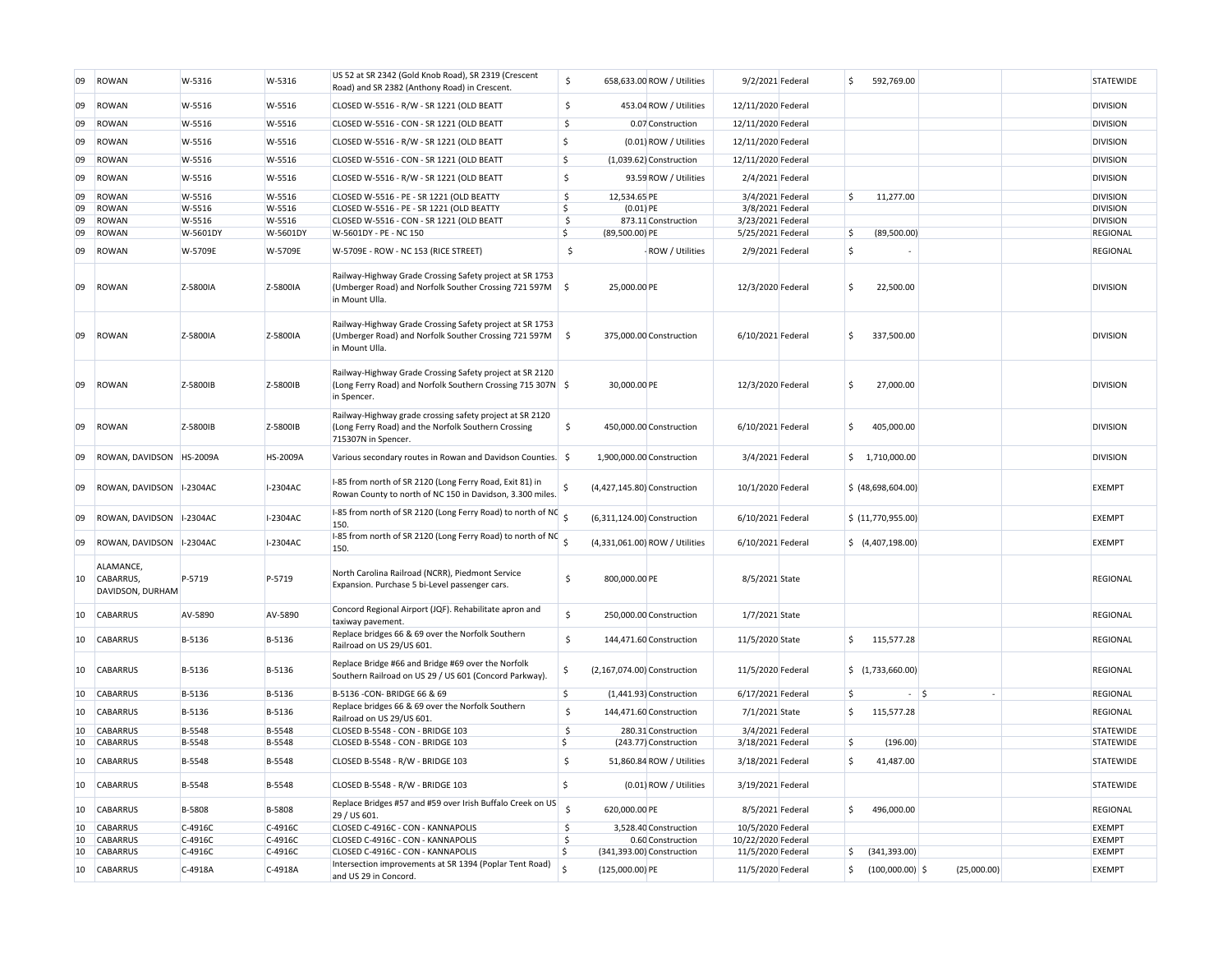| 10 | <b>CABARRUS</b> | C-5502    | $C-5502$    | Install sidewalks along SR 2154 (Little Texas Road) from<br>Forest Park Drive to the existing sidewalk south of Mission $\frac{1}{5}$<br>Tripp Street in Kannapolis.                                 |                    |                             | (163,580.00) Construction    | 10/8/2020 Federal  | $(122, 746.00)$ \$<br>\$ | (40,834.00)        | <b>EXEMPT</b>    |
|----|-----------------|-----------|-------------|------------------------------------------------------------------------------------------------------------------------------------------------------------------------------------------------------|--------------------|-----------------------------|------------------------------|--------------------|--------------------------|--------------------|------------------|
| 10 | <b>CABARRUS</b> | C-5557    | $C-5557$    | CLOSED C-5557 - PE - CONCORD                                                                                                                                                                         | \$                 | 3,507.66 PE                 |                              | 12/2/2020 Federal  |                          | Ŝ<br>3,507.66      | <b>EXEMPT</b>    |
| 10 | <b>CABARRUS</b> | C-5557    | $C-5557$    | CLOSED C-5557 - CON - CONCORD                                                                                                                                                                        | <sub>S</sub>       |                             | 51.230.61 Construction       | 12/2/2020 Federal  |                          | Ś<br>51,230.61     | <b>EXEMPT</b>    |
| 10 | <b>CABARRUS</b> | C-5557    | $C-5557$    | CLOSED C-5557 - CON - CONCORD                                                                                                                                                                        | \$                 |                             | 1.00 Construction            | 1/21/2021 Federal  | 1.00<br>-\$              |                    | <b>EXEMPT</b>    |
| 10 | <b>CABARRUS</b> | C-5557    | $C-5557$    | CLOSED C-5557 - PE - CONCORD                                                                                                                                                                         | \$                 | $(4,000.00)$ PE             |                              | 1/21/2021 Federal  | Ŝ.<br>(4,000.00)         |                    | <b>EXEMPT</b>    |
|    |                 |           |             |                                                                                                                                                                                                      |                    |                             |                              |                    |                          |                    |                  |
| 10 | <b>CABARRUS</b> | C-5557    | $C-5557$    | CLOSED C-5557 - CON - CONCORD                                                                                                                                                                        | \$                 |                             | 15.95 Construction           | 1/25/2021 Federal  |                          |                    | <b>EXEMPT</b>    |
| 10 | <b>CABARRUS</b> | C-5557    | $C-5557$    | CLOSED C-5557 - PE - CONCORD                                                                                                                                                                         | \$                 | $(15.95)$ PE                |                              | 1/25/2021 Federal  |                          |                    | <b>EXEMPT</b>    |
| 10 | CABARRUS        | C-5557    | $C-5557$    | CLOSED C-5557 - PE - CONCORD                                                                                                                                                                         | \$                 | 15.95 PE                    |                              | 1/25/2021 Federal  |                          |                    | <b>EXEMPT</b>    |
| 10 | <b>CABARRUS</b> | HS-2010D  | HS-2010D    | NC 24/27 and SR 1120 (Bethel School Road) in Midland.                                                                                                                                                | \$                 | 73,000.00 PE                |                              | 8/5/2021 Federal   | 65,700.00                |                    | <b>REGIONAL</b>  |
| 10 | CABARRUS        | I-3802WM  | I-3802WM    | CLOSED I-3802WM(A) - MIT- FY16 - I-85                                                                                                                                                                | \$                 | (1,562,951.98) Mitigation   |                              | 11/16/2020 Federal | \$(1,562,951.00)         |                    | <b>STATEWIDE</b> |
| 10 | <b>CABARRUS</b> | I-3803B   | $I-3803B$   | I-3803B - CON - I-85                                                                                                                                                                                 | \$                 |                             | 3.00 Construction            | 12/14/2020 Federal |                          |                    | <b>EXEMPT</b>    |
| 10 | <b>CABARRUS</b> | P-5725    | P-5725      | Norfolk Southern Mainline. Construct track improvements,<br>second platform, pedestrian underpass, sitework, retaining \$<br>wall and signaling equipment.                                           |                    | 350,000.00 PE               |                              | 1/7/2021 State     |                          |                    | REGIONAL         |
| 10 | <b>CABARRUS</b> | P-5725    | P-5725      | Norfolk Southern Mainline. Construct track improvements,<br>second platform, pedestrian underpass, sitework, retaining \$<br>wall and signaling equipment.                                           |                    | 100,000.00 PE               |                              | 8/5/2021 State     |                          |                    | REGIONAL         |
| 10 | <b>CABARRUS</b> | R-2246B   | R-2246B     | SR 1430 (George Liles Parkway) from SR 1304 (Roberta<br>Road) to SR 1431 (Weddington Road) in Concord.                                                                                               | \$                 |                             | 890,371.00 Construction      | 10/8/2020 Federal  | \$<br>710,936.00         |                    | <b>EXEMPT</b>    |
| 10 | <b>CABARRUS</b> | R-2246B   | R-2246B     | CLOSED R-2246B - CON - GLP                                                                                                                                                                           | \$                 |                             | (1,700.23) Construction      | 10/12/2020 Federal |                          |                    | <b>EXEMPT</b>    |
| 10 | <b>CABARRUS</b> | R-2246B   | R-2246B     | SR 1430 (George Liles Parkway) from SR 1304 (Roberta<br>Road) to SR 1431 (Weddington Road) in Concord.                                                                                               | \$                 |                             | 2,053,373.00 ROW / Utilities | 12/3/2020 Federal  | \$1,335,713.00           |                    | EXEMPT           |
| 10 | CABARRUS        | R-2533CC  | R-2533CC(L) | NC 49 from east of SR 2630 (Cline Road) to east of NC 73.                                                                                                                                            | $\vert$ \$         |                             | (76,971.01) Construction     | 9/2/2021 State     |                          |                    | REGIONAL         |
| 10 | CABARRUS        | SS-4910CK | SS-4910CK   | SS-4910CK - PE - SR 1305 (Pitts School                                                                                                                                                               | \$                 | 1,475.63 PE                 |                              | 4/22/2021 Federal  | \$<br>1,311.00           |                    | <b>DIVISION</b>  |
| 10 | CABARRUS        | SS-4910CK | SS-4910CK   | SS-4910CK - PE - SR 1305 (Pitts School                                                                                                                                                               | \$                 | $(0.01)$ PE                 |                              | 4/23/2021 Federal  |                          |                    | <b>DIVISION</b>  |
|    |                 |           |             | NC 3 from proposed West Side Bypass (Project U-2009) to                                                                                                                                              |                    |                             |                              |                    |                          |                    |                  |
| 10 | CABARRUS        | U-3440    | U-3440      | SR 1691 (Loop Road).                                                                                                                                                                                 | $\mathsf S$        |                             | 1,200,000.00 ROW / Utilities | 2/4/2021 State     |                          |                    | <b>EXEMPT</b>    |
| 10 | <b>CABARRUS</b> | U-4910    | $U-4910$    | CLOSED U-4910 - PE PLANNING - CONCORD -                                                                                                                                                              | $\ddot{\varsigma}$ | 506,209.82 PE               |                              | 11/12/2020 Federal |                          |                    | <b>DIVISION</b>  |
| 10 | <b>CABARRUS</b> | U-4910A   | $U-4910A$   | U-4910A - CON - CONCORD - SR 1445 (COMB                                                                                                                                                              | \$                 |                             | 4,050,000.00 Construction    | 4/5/2021 Federal   |                          | \$<br>4,050,000.00 | <b>DIVISION</b>  |
| 10 | <b>CABARRUS</b> | U-5761    | U-5761      | NC 3 (Dale Earnhardt Blvd) at intersection of NC 3 and US<br>29/601 (Cannon Boulevard).                                                                                                              | \$                 | 250,000.00 PE               |                              | 1/7/2021 State     |                          |                    | REGIONAL         |
| 10 | <b>CABARRUS</b> | U-5806    | U-5806      | Intersection of SR 2894 (Concord Mills Boulevard) and<br>Entrance No. 1 - Kings Grant Pavilion.                                                                                                      | \$                 | (5,833,934.99) Construction |                              | 11/5/2020 State    |                          |                    | <b>DIVISION</b>  |
| 10 | <b>CABARRUS</b> | U-5806    | U-5806      | Intersection of SR 2894 (Concord Mills Boulevard) and<br>Entrance No. 1 - Kings Grant Pavilion.                                                                                                      | \$                 |                             | 388,929.00 Construction      | 11/5/2020 State    |                          |                    | <b>DIVISION</b>  |
| 10 | <b>CABARRUS</b> | U-5806    | U-5806      | Intersection of SR 2894 (Concord Mills Boulevard) and<br>Entrance No. 1 - Kings Grant Pavilion.                                                                                                      | \$                 | 93,602.58 PE                |                              | 11/5/2020 State    |                          |                    | <b>DIVISION</b>  |
| 10 | <b>CABARRUS</b> | U-5806    | U-5806      | Intersection of SR 2894 (Concord Mills Boulevard) and                                                                                                                                                | \$                 | $(1,404,038.71)$ PE         |                              | 11/5/2020 State    |                          |                    | <b>DIVISION</b>  |
| 10 | <b>CABARRUS</b> | U-5806    | U-5806      | Entrance No. 1 - Kings Grant Pavilion.<br>Intersection of SR 2894 (Concord Mills Boulevard) and                                                                                                      | \$                 | $(152, 576.27)$ PE          |                              | 4/8/2021 State     |                          |                    | <b>DIVISION</b>  |
|    |                 |           |             | Entrance No. 1 - Kings Grant Pavilion.<br>Intersection of SR 2894 (Concord Mills Boulevard) and                                                                                                      | \$                 |                             |                              |                    |                          |                    |                  |
| 10 | CABARRUS        | U-5806    | U-5806      | Entrance No. 1 - Kings Grant Pavilion.<br>Intersection of SR 2894 (Concord Mills Boulevard) and                                                                                                      |                    | 10,171.75 PE                |                              | 4/8/2021 State     |                          |                    | <b>DIVISION</b>  |
| 10 | <b>CABARRUS</b> | U-5806    | U-5806      | Entrance No. 1 - Kings Grant Pavilion.<br>Intersection of SR 2894 (Concord Mills Boulevard) and                                                                                                      | \$.                |                             | (400,000.00) Construction    | 6/10/2021 State    |                          |                    | <b>DIVISION</b>  |
| 10 | <b>CABARRUS</b> | U-5806    | U-5806      | Entrance No. 1 - Kings Grant Pavilion.                                                                                                                                                               | \$                 |                             | 400,000.00 Construction      | 6/10/2021 State    |                          |                    | <b>DIVISION</b>  |
| 10 | <b>CABARRUS</b> | U-5806    | U-5806      | Intersection of SR 2894 (Concord Mills Boulevard) and<br>Entrance No. 1 - Kings Grant Pavilion.                                                                                                      | \$                 | 93,602.58 PE                |                              | 7/1/2021 State     |                          |                    | <b>DIVISION</b>  |
| 10 | <b>CABARRUS</b> | U-5806    | U-5806      | Intersection of SR 2894 (Concord Mills Boulevard) and<br>Entrance No. 1 - Kings Grant Pavilion.                                                                                                      | \$                 | 10,171.75 PE                |                              | 7/1/2021 State     |                          |                    | <b>DIVISION</b>  |
| 10 | <b>CABARRUS</b> | U-5806    | U-5806      | Intersection of SR 2894 (Concord Mills Boulevard) and<br>Entrance No. 1 - Kings Grant Pavilion.                                                                                                      | \$                 |                             | 388,929.00 Construction      | 7/1/2021 State     |                          |                    | <b>DIVISION</b>  |
| 10 | CABARRUS        | U-5806    | U-5806      | Intersection of SR 2894 (Concord Mills Boulevard) and<br>Entrance No. 1 - Kings Grant Pavilion.                                                                                                      | \$                 |                             | 450,000.00 Construction      | 8/5/2021 State     |                          |                    | <b>DIVISION</b>  |
| 10 | <b>CABARRUS</b> | U-5806    | U-5806      | Intersection of SR 2894 (Concord Mills Boulevard) and<br>Entrance No. 1 - Kings Grant Pavilion.                                                                                                      | \$                 |                             | 3,000,000.00 Construction    | 9/2/2021 State     |                          |                    | <b>DIVISION</b>  |
|    |                 |           |             |                                                                                                                                                                                                      |                    |                             |                              |                    |                          |                    |                  |
| 10 | <b>CABARRUS</b> | U-5956    | U-5956      | US 29 - Realign Union Cemetery Road to intersect US 29 at<br>Rock Hill Church Road and eliminate the current<br>intersection of Union Cemetery Road and Cabarrus Avenue<br>by creating a cul-de-sac. | \$,                | 345,900.00 PE               |                              | 11/5/2020 State    |                          |                    | REGIONAL         |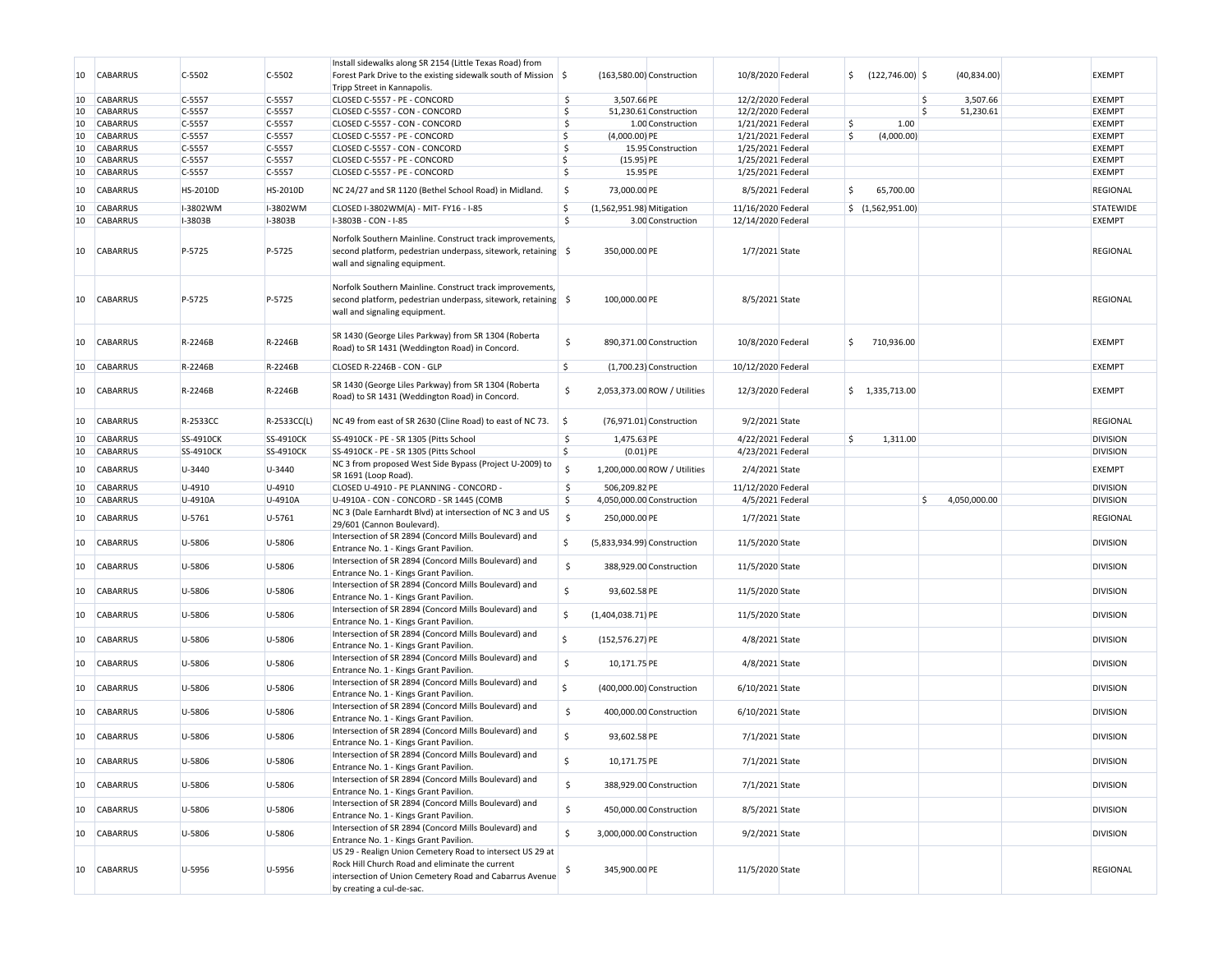| 10 | <b>CABARRUS</b>           | U-5956   | U-5956     | US 29 - Realign Union Cemetery Road to intersect US 29 at<br>Rock Hill Church Road and eliminate the current<br>intersection of Union Cemetery Road and Cabarrus Avenue<br>by creating a cul-de-sac.                                                                           |                    | 212,000.00 PE               |                              | 9/2/2021 State     |    |                   |            | <b>REGIONAL</b> |
|----|---------------------------|----------|------------|--------------------------------------------------------------------------------------------------------------------------------------------------------------------------------------------------------------------------------------------------------------------------------|--------------------|-----------------------------|------------------------------|--------------------|----|-------------------|------------|-----------------|
| 10 | <b>CABARRUS</b>           | U-6032   | U-6032     | $\frac{1}{\sqrt{2}}$ SR 2467 (Mallard Creek Road) / SR 1445 (Derita Road) from<br>I-485 to Concord Mills Boulevard (SR 2894).                                                                                                                                                  |                    | 11,143.41 PE                |                              | 7/1/2021 State     |    |                   |            | <b>DIVISION</b> |
| 10 | CABARRUS                  | W-5710C  | W-5710C    | SR 2180 (Lane Street) / SR 2000 (Jackson Park Road) from<br>east of Main Street to east of the bridge over I-85 in<br>Kannapolis.                                                                                                                                              | Ş.                 | 2,277,500.00 Construction   |                              | 6/10/2021 Federal  | \$ | 977,500.00        |            | <b>DIVISION</b> |
| 10 | <b>CABARRUS</b>           | Y-4810K  | Y-4810K    | Y-4810K - PE - SR 1625 (ROGERS LAKE ROA                                                                                                                                                                                                                                        | \$                 | 1,130.04 PE                 |                              | 1/26/2021 Federal  |    |                   |            | STATEWIDE       |
| 10 | <b>CABARRUS</b>           | Y-4810K  | Y-4810K    | Rogers Lake Road Overpass Project.                                                                                                                                                                                                                                             | \$                 |                             | 2,125,000.00 ROW / Utilities | 8/5/2021 State     |    |                   |            | STATEWIDE       |
| 10 | <b>CABARRUS</b>           | Y-4810K  | Y-4810K    | Rogers Lake Road Overpass Project.                                                                                                                                                                                                                                             | \$                 |                             | 1,917,915.00 ROW / Utilities | 9/2/2021 State     |    |                   |            | STATEWIDE       |
| 10 | <b>CABARRUS</b>           | Z-5400JA | Z-5400JA   | Z-5400JA - CON - KANNAPOLIS                                                                                                                                                                                                                                                    | \$                 |                             | 4,130.06 Construction        | 11/23/2020 Federal | \$ | 3,304.00          |            | <b>DIVISION</b> |
| 10 | <b>CABARRUS</b>           | Z-5400JA | Z-5400JA   | CLOSED Z-5400JA - PE - KANNAPOLIS                                                                                                                                                                                                                                              | \$                 | $(4, 130.06)$ PE            |                              | 11/23/2020 Federal | \$ | (3,304.00)        |            | <b>DIVISION</b> |
| 10 | <b>CABARRUS</b>           | Z-5400JA | Z-5400JA   | Railway-Highway Grade Crossing Safety project at SR 1706<br>(East 1st Street) and Norfolk Southern Railway Crossing<br>#724 404W in Kannapolis.                                                                                                                                | \$                 |                             | 140,000.00 Construction      | 3/4/2021 Federal   | \$ | 126,000.00        |            | <b>DIVISION</b> |
| 10 | CABARRUS,<br>MECKLENBURG  | I-3803B  | I-3803B    | I-85 from south of SR 2894 (Speedway-Concord Mills<br>Boulevard) in Mecklenburg County to NC 73 in Cabarrus<br>County, 8.968 miles.                                                                                                                                            | \$                 | 16,121,000.00 Construction  |                              | 10/1/2020 Federal  |    | \$193,452,000.00  |            | EXEMPT          |
| 10 | CABARRUS,<br>MECKLENBURG  | I-3803B  | I-3803B    | I-85 From south of SR 2894 (Speedway-Concord Mills<br>Boulevard) in Mecklenburg County to NC 73 in Cabarrus<br>County.                                                                                                                                                         | \$                 | (7,850,831.00) Construction |                              | 7/2/2021 Federal   |    | \$ (5,569,662.00) |            | <b>EXEMPT</b>   |
| 10 | CABARRUS,<br>MECKLENBURG  | R-5706   | R-5706     | NC 73 (Davidson Highway) from SR 2693 (Davidson-<br>Concord Road) to US 29.                                                                                                                                                                                                    | \$                 | 1,705,700.00 PE             |                              | 11/5/2020 State    |    |                   |            | <b>REGIONAL</b> |
| 10 | CABARRUS,<br>MECKLENBURG  | R-5706   | R-5706     | NC 73 (Davidson Highway) from SR 2693 (Davidson-<br>Concord Road) to US 29.                                                                                                                                                                                                    | \$                 | 151.500.00 PE               |                              | 9/2/2021 State     |    |                   |            | <b>REGIONAL</b> |
| 10 | CABARRUS,<br>MECKLENBURG  | U-6029   | U-6029     | Poplar Tent Road from Derita Road to NC 73.                                                                                                                                                                                                                                    | \$                 | $(5,800,000.00)$ PE         |                              | 6/10/2021 State    |    |                   |            | <b>DIVISION</b> |
| 10 | CABARRUS,<br>MECKLENBURG  | U-6029   | $U - 6029$ | SR 2424 (Poplar Tent Road) from SR 1445 (Derita Road) to<br><b>NC 73.</b>                                                                                                                                                                                                      | $\dot{\mathsf{S}}$ | $(90, 305.67)$ PE           |                              | 8/5/2021 State     |    |                   |            | <b>DIVISION</b> |
| 10 | CABARRUS,<br>MECKLENBURG  | U-6032   | U-6032     | SR 2467 (Mallard Creek Road) / SR 1445 (Derita Road) from<br>I-485 to Concord Mills Boulevard (SR 2894).                                                                                                                                                                       |                    | $(1,268,372.92)$ PE         |                              | 10/8/2020 State    |    |                   |            | <b>DIVISION</b> |
| 10 | CABARRUS,<br>MECKLENBURG  | U-6032   | U-6032     | SR 2467 (Mallard Creek Road) / SR 1445 (Derita Road) from<br>I-485 to Concord Mills Boulevard (SR 2894).                                                                                                                                                                       | $\ddot{\varsigma}$ | 1,268,372.92 PE             |                              | 10/8/2020 State    |    |                   |            | <b>DIVISION</b> |
| 10 | CABARRUS,<br>MECKLENBURG  | U-6032   | U-6032     | SR 2467 (Mallard Creek Road) / SR 1445 (Derita Road) from<br>I-485 to Concord Mills Boulevard (SR 2894).                                                                                                                                                                       | <sub>S</sub>       | 550,000.00 PE               |                              | 1/7/2021 State     |    |                   |            | <b>DIVISION</b> |
| 10 | CABARRUS,<br>MECKLENBURG  | U-6032   | U-6032     | SR 2467 (Mallard Creek Road) / SR 1445 (Derita Road) from 5<br>I-485 to Concord Mills Boulevard (SR 2894).                                                                                                                                                                     |                    | $(150,000.00)$ PE           |                              | 6/10/2021 State    |    |                   |            | <b>DIVISION</b> |
| 10 | CABARRUS,<br>MECKLENBURG  | U-6032   | U-6032     | SR 2467 (Mallard Creek Road) / SR 1445 (Derita Road)<br>from I-485 to Concord Mills Boulevard (SR 1445).                                                                                                                                                                       | \$                 | 67,891.04 PE                |                              | 7/1/2021 State     |    |                   |            | <b>DIVISION</b> |
| 10 | CABARRUS,<br>MECKLENBURG  | U-6032   | U-6032     | SR 2467 (Mallard Creek Road) / SR 1445 (Derita Road)<br>from I-485 to Concord Mills Boulevard (SR 2894).                                                                                                                                                                       | Ŝ.                 | 5,523.75 PE                 |                              | 7/1/2021 State     |    |                   |            | <b>DIVISION</b> |
| 10 | CABARRUS,<br>MECKLENBURG  | U-6032   | U-6032     | SR 2467 (Mallard Creek Road) / SR 1445 (Derita Road) from<br>I-485 to Concord Mills Boulevard (SR 2894).                                                                                                                                                                       | $\zeta$            |                             | 86,000.00 ROW / Utilities    | 7/1/2021 State     |    |                   |            | <b>DIVISION</b> |
| 10 | CABARRUS, ROWAN   I-3802A |          | I-3802A    | I-85 from NC 23 in Cabarrus County (Exit 55) to Lane Street<br>(Exit 63 in Cabarrus County.                                                                                                                                                                                    | -Ś                 | 15,067,368.00 Construction  |                              | 9/2/2021 Federal   |    | \$12,053,894.00   |            | STATEWIDE       |
| 10 | CABARRUS, ROWAN TL-0005   |          | TL-0005    | <b>Expansion Bus</b>                                                                                                                                                                                                                                                           | \$                 |                             | 551,000.00 Construction      | 3/12/2021 Federal  | \$ | 551,000.00        |            | <b>REGIONAL</b> |
| 10 | <b>DIVISIONWIDE</b>       | R-5790   | R-5790     | ADA Ramps (Americans with Disabilites Act) upgrades at<br>various locations in Division 10 (TAANY).                                                                                                                                                                            | Ś                  | 60,000.00 PE                |                              | 6/10/2021 Federal  | Ŝ. | 48,000.00         |            | <b>DIVISION</b> |
| 10 | <b>DIVISIONWIDE</b>       | R-5790JF | R-5790JF   | ADA Ramps (Americans with Disabilities Act) for areas with<br>populations less than 5,000 in Cabarrus, Anson and Stanly $\frac{1}{5}$<br>Counties.                                                                                                                             |                    |                             | (38,441.00) Construction     | 12/3/2020 Federal  | Ŝ. | $(30,753.00)$ \$  | (7,688.00) | <b>DIVISION</b> |
| 10 | <b>DIVISIONWIDE</b>       | W-5700J  | W-5700J    | Division 10 Traffic Signal Retiming.                                                                                                                                                                                                                                           | \$                 | 200,000.00 PE               |                              | 2/4/2021 Federal   | \$ | 200,000.00        |            | <b>DIVISION</b> |
| 10 | <b>DIVISIONWIDE</b>       | W-5700J  | W-5700J    | CLOSED W-5700J -DIVISION 10 -SIGNAL TIMI                                                                                                                                                                                                                                       | \$                 | 7,440.14 PE                 |                              | 9/15/2021 Federal  |    | 6,696.00          |            | <b>DIVISION</b> |
| 10 | MECKLENBURG,<br>CABARRUS  | I-3803B  | I-3803B    | I-85 from south of SR 2894 (Speedway-Concord Mills<br>Boulevard) in Mecklenburg County to NC 73 in Cabarrus<br>County, 6.800 miles.                                                                                                                                            | \$                 | (2,301,844.00) Construction |                              | 10/1/2020 Federal  |    | \$(25,320,285.00) |            | <b>EXEMPT</b>   |
| 10 | MECKLENBURG,<br>CABARRUS  | I-5826   | I-5826     | I-85 from US 29 / NC 49 (Milemarker 42.05) to north of NC<br>73 (Milemarker 55.97) in Mecklenburg County. Funds are<br>needed for construction based on the estimate from the 12 \$<br>Month Tentative Letting List published January 17, 2020.<br>This is a GARVEE BOND proje |                    |                             | 505,334.00 Construction      | 10/1/2020 Federal  | \$ | 172,000.00        |            | STATEWIDE       |
| 10 | MECKLENBURG,<br>CABARRUS  | $I-5826$ | $1-5826$   | I-85 from US 29 / NC 49 to north of NC 73.                                                                                                                                                                                                                                     | \$                 | 1,579,968.00 Construction   |                              | 2/4/2021 Federal   | \$ | 801,126.00        |            | STATEWIDE       |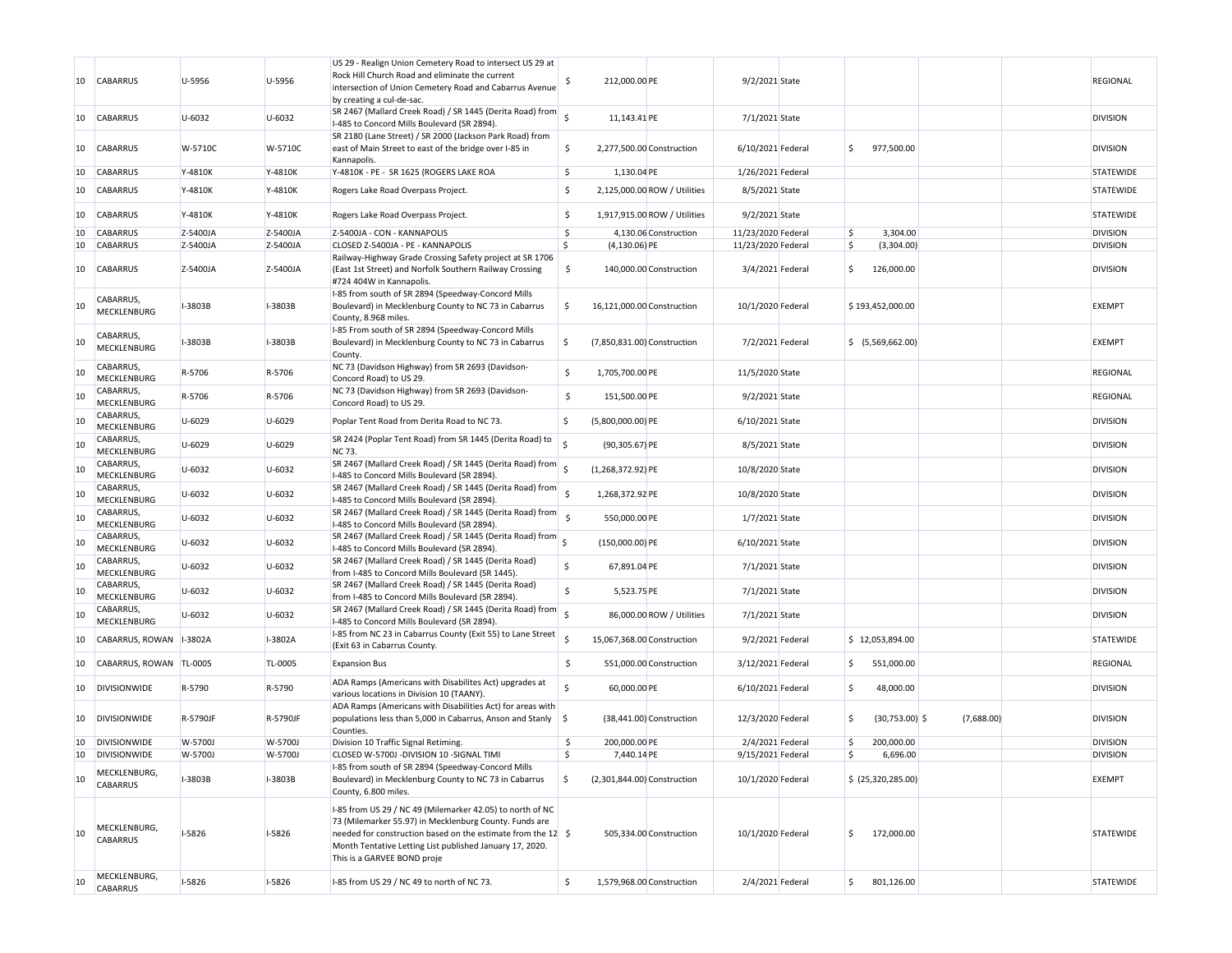| 15        | <b>STATEWIDE</b> | B-9999   | B-9999   | Statewide Bridge Inspection Program.                                                                                                                                                                                                                                              | \$                 | 5,625,000.00 PE             | 2/4/2021 Federal  |     | \$4,500,000.00                  |               |                         | <b>DIVISION</b>  |
|-----------|------------------|----------|----------|-----------------------------------------------------------------------------------------------------------------------------------------------------------------------------------------------------------------------------------------------------------------------------------|--------------------|-----------------------------|-------------------|-----|---------------------------------|---------------|-------------------------|------------------|
| 15        | <b>STATEWIDE</b> | B-9999   | B-9999   | Statewide Bridge Inspection Program.                                                                                                                                                                                                                                              | \$                 | 5,625,000.00 PE             | 2/4/2021 Federal  | \$  | 4,500,000.00                    |               |                         | <b>REGIONAL</b>  |
| 15        | <b>STATEWIDE</b> | B-9999   | B-9999   | Statewide Bridge Inspection Program.                                                                                                                                                                                                                                              | \$                 | 7,500,000.00 PE             | 2/4/2021 Federal  | S,  | 6,000,000.00                    |               |                         | <b>STATEWIDE</b> |
| 15        | <b>STATEWIDE</b> | B-9999   | B-9999   | Statewide Bridge Inspection Program.                                                                                                                                                                                                                                              | \$                 | 5,625,000.00 Construction   | 3/4/2021 Federal  | \$  | 4,500,000.00                    |               |                         | <b>DIVISION</b>  |
| 15        | <b>STATEWIDE</b> | B-9999   | B-9999   | Statewide Bridge Inspection Program.                                                                                                                                                                                                                                              | \$                 | 5,625,000.00 Construction   | 3/4/2021 Federal  | \$  | 4,500,000.00                    |               |                         | REGIONAL         |
| 15        | <b>STATEWIDE</b> | B-9999   | B-9999   | Statewide Bridge Inspection Program.                                                                                                                                                                                                                                              | \$                 | 7,500,000.00 Construction   | 3/4/2021 Federal  | \$  | 6,000,000.00                    |               |                         | <b>STATEWIDE</b> |
| 15        | <b>STATEWIDE</b> | B-9999   | B-9999   | Statewide Bridge Inspection Program.                                                                                                                                                                                                                                              | \$                 | 9,125,837.40 PE             | 6/10/2021 Federal | \$  | 7,300,669.80                    |               |                         | REGIONAL         |
| 15        | <b>STATEWIDE</b> | B-9999   | B-9999   | Statewide Bridge Inspection Program.                                                                                                                                                                                                                                              | \$                 | 12,167,783.20 PE            | 6/10/2021 Federal | \$. | 9,734,226.40                    |               |                         | <b>STATEWIDE</b> |
| 15        | STATEWIDE        | B-9999   | B-9999   | Statewide Bridge Inspection Program.                                                                                                                                                                                                                                              | \$                 | 9,125,837.40 PE             | 6/10/2021 Federal |     | \$7,300,669.80                  |               |                         | <b>DIVISION</b>  |
| 15        | <b>STATEWIDE</b> | C-4902A  | C-4902A  | Clean Fuel Advanced Technology (CFAT) Subaward to the                                                                                                                                                                                                                             | $\mathsf{\hat{S}}$ | 145,829.00 PE               | 6/10/2021 Federal | \$  | 115,855.00                      |               |                         | <b>EXEMPT</b>    |
|           |                  |          |          | North Carolina Solar Center.                                                                                                                                                                                                                                                      |                    |                             |                   |     |                                 |               |                         |                  |
| 15        | <b>STATEWIDE</b> | C-5536BL | C-5536BL | Replacement of one heavy-duty diesel truck, owned and<br>operated by Lewis Grading and Paving, Inc. through<br>Mecklenburg County Air Quality's grants to Replace Aging<br>Diesel Engines (GRADE) Progam, to reduce nitrogen oxide<br>emissions in the Mecklenburg County, N      | \$                 | 188,705.00 PE               | 7/2/2021 Federal  |     | 47,176.00 \$                    | 141,529.00    |                         | <b>EXEMPT</b>    |
| 15        | <b>STATEWIDE</b> | C-5536BM | C-5536BM | Replacement of one heavy-duty diesel truck engine owned<br>and operated by Absolute Transport, LLC through<br>Mecklenburg County Air Quality (MCAQ) grants to replace \ \$<br>aging diesel engines (GRADE) program to reduce nitrogen<br>oxide emissions in Mecklenburg County, N |                    | 13,500.00 PE                | 7/2/2021 Federal  |     | $5,400.00$ \$                   | 8,100.00      |                         | <b>EXEMPT</b>    |
| <b>15</b> | <b>STATEWIDE</b> | C-5536BN | C-5536BN | Replacement of one heavy-duty diesel truck owned and<br>operated by MTS Trucking, Inc., through Mecklenburg<br>County Air Quaility (MCAQ) grants to replace aging diesel<br>engines (GRADE) program, and to reduce nitrogen oxide<br>emissions in the Mecklenburg County, N       | \$                 | 85,500.00 PE                | 7/2/2021 Federal  |     | $21,375.00$ \$                  | 64,125.00     |                         | <b>EXEMPT</b>    |
| 15        | <b>STATEWIDE</b> | C-5536BO | C-5536BO | Replacement of one heavy-duty diesel truck owned and<br>operated by MTS Trucking, Inc.(Repower), through<br>Mecklenburg County Air Quality (MCAQ) grants to replace \ \$<br>aging diesel engines (GRADE) program to reduce nitrogen<br>oxide emissions in the Mecklenburg County  |                    | 16,800.00 PE                | 7/2/2021 Federal  |     | $6,720.00$ \$                   | 10,080.00     |                         | <b>EXEMPT</b>    |
| 15        | <b>STATEWIDE</b> | C-5536BP | C-5536BP | Replacement of one heavy-duty diesel truck owned and<br>operated by Open Road MD, Inc., through Mecklenburg<br>County Air Quality (MCAQ) grants to replace aging diesel<br>engines (GRADE) program to reduce nitrogen oxide<br>emissions in the Mecklenburg County, NC regi       | \$                 | 79,000.00 PE                | 7/2/2021 Federal  |     | 19,750.00 \$                    | 59,250.00     |                         | <b>EXEMPT</b>    |
| 15        | <b>STATEWIDE</b> | C-5536BQ | C-5536BQ | Replacement of one heavy-duty diesel truck owned and<br>operated by Just Wright, LLC, through Mecklenburg County<br>Air Quality (MCAQ) grants to replace aging diesel engines<br>(GRADE) program to reduce nitrogen oxide emissions in<br>the Mecklenburg County, NC region       | \$                 | 149,000.00 PE               | 7/2/2021 Federal  |     | 37,250.00 \$                    | 111,750.00    |                         | <b>EXEMPT</b>    |
|           | 15 STATEWIDE     | C-5536BR | C-5536BR | Replacement of one heavy-duty diesel truck owned and<br>operated by Doggett Concrete through Mecklenburg<br>County Air Quality (MCAQ) grants to replace aging diesel<br>engines (GRADE) program to reduce nitrogen oxide<br>emissions in the Mecklenburg County, NC region.       | \$                 | 158,439.00 PE               | 7/2/2021 Federal  |     | $927.00$ \$                     | 157,512.00    |                         | <b>EXEMPT</b>    |
| 15        | <b>STATEWIDE</b> | C-5600M  | C-5600M  | Statewide Rail Marketing. Public Outreach and Awareness<br>Program for the Piedmont and Carolinian Rail Service<br>(Phase I).                                                                                                                                                     | \$                 | 186,101.00 PE               | 12/3/2020 Federal |     |                                 |               |                         | <b>EXEMPT</b>    |
|           | 15 STATEWIDE     | C-5600T  | C-5600T  | Traffic Incident Management (TIM) Training Track for<br>Incident Management Assistance Patrol (IMAP) responders                                                                                                                                                                   |                    | (1,493,415.00) Construction | 6/10/2021 Federal |     | \$(1,057,934.00)                |               |                         | EXEMPT           |
| 15        | <b>STATEWIDE</b> | C-5600VA | C-5600VA | North Carolina Ports Authority Operational Subsidy for the<br>Queen City Express.                                                                                                                                                                                                 | \$                 | 3,516,000.00 Mitigation     | 6/10/2021 Federal |     | \$2,812,800.00                  |               | \$<br>703,200.00 EXEMPT |                  |
| <b>15</b> | <b>STATEWIDE</b> | C-5601C  | C-5601C  | North Carolina Air Awareness Program to improve air<br>quality.                                                                                                                                                                                                                   | \$                 | 691,884.00 Mitigation       | 12/3/2020 Federal | .s  | 553,507.00 \$                   | 138,377.00    |                         | EXEMPT           |
| 15        | STATEWIDE        | C-5601EA | C-5601EA | 2019 Clean Fuels Advanced Technology (CFAT) Education<br>and Outreach Program.                                                                                                                                                                                                    | \$                 | 1,397,005.00 Mitigation     | 2/4/2021 Federal  |     | $\frac{1}{2}$ , 1,117,604.00 \$ | 279,401.00    |                         | EXEMPT           |
| 15        | <b>STATEWIDE</b> | C-5601EN | C-5601EN | Clean Fuel Advanced Technology (CFAT) Subaward to the<br>North Carolina Clean Energy Technology Center and the<br>North Carolina Department of Transportation Rail Division.                                                                                                      | ۱\$.               | (512,821.00) PE             | 2/4/2021 Federal  | \$  | $(400,000.00)$ \$               | (112, 821.00) |                         | EXEMPT           |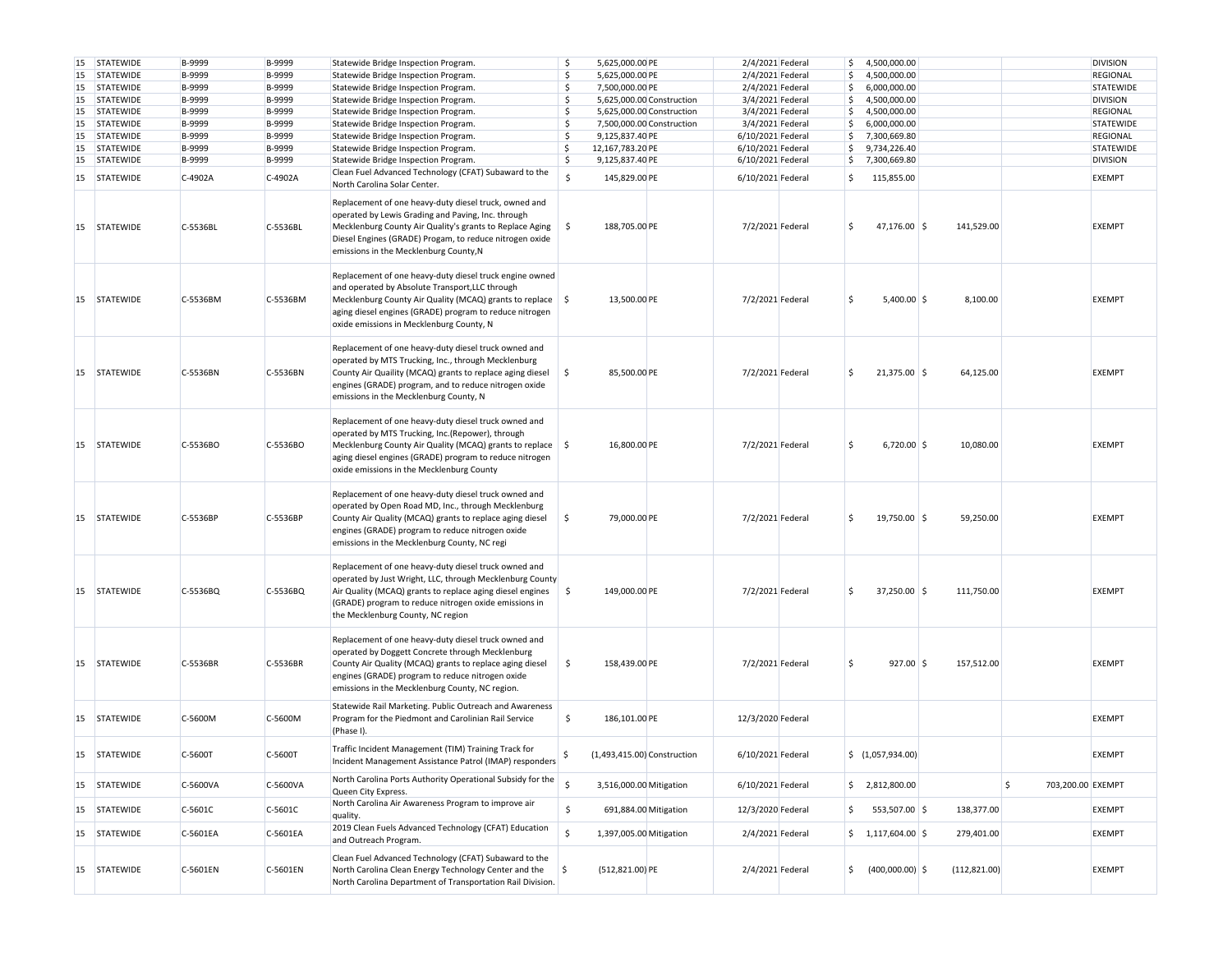| 15        | <b>STATEWIDE</b> | C-5702CK    | C-5702CK    | Clean Fuel Advanced Technology (CFAT) Subaward to the<br>North Carolina Clean Energy Technology Center and the<br>North Carolina Department of Transportation Rail Division. | S,                 | (500,000.00) PE         |                          | 2/4/2021 Federal  | Ś.                  | $(400,000.00)$ \$ | (100,000.00) | <b>EXEMPT</b>    |
|-----------|------------------|-------------|-------------|------------------------------------------------------------------------------------------------------------------------------------------------------------------------------|--------------------|-------------------------|--------------------------|-------------------|---------------------|-------------------|--------------|------------------|
| 15        | <b>STATEWIDE</b> | M-0194      | M-0194      | Feasibility Studies by Division of Planning and<br>Programming.                                                                                                              | Ŝ.                 | 15,000,000.00 PE        |                          | 1/7/2021 State    |                     |                   |              | STATEWIDE        |
| 15        | <b>STATEWIDE</b> | M-0212      | M-0212      | The Joint Legislative Transportation Oversight Committee,<br>funding in accordance with GS 120-70-52.                                                                        | Ś                  | $(10,000.00)$ PE        |                          | 2/4/2021 State    |                     |                   |              | <b>DIVISION</b>  |
| 15        | <b>STATEWIDE</b> | M-0426H     | M-0426H     | AASHTO Conferences -FY21 Professional development<br>training for NCDOT employees.                                                                                           | \$                 | 250,000.00 PE           |                          | 6/10/2021 Federal | S.                  | 250,000.00        |              | <b>EXEMPT</b>    |
| 15        | <b>STATEWIDE</b> | M-0482L     | M-0482L     | FY21 STIC Incentive Program-Job Tools for Organizational<br>Knowledge Transfer.                                                                                              | \$                 | 50,000.00 PE            |                          | 9/2/2021 Federal  | l \$                | 40,000.00         |              | EXEMPT           |
| 15        | <b>STATEWIDE</b> | M-0482M     | M-0482M     | FY21 STIC Incentive Program -Automate Full Road Closure<br>into Crowdsourcing App.                                                                                           | $\sf S$            | 75,000.00 PE            |                          | 9/2/2021 Federal  | Ś                   | 60,000.00         |              | <b>EXEMPT</b>    |
| 15        | <b>STATEWIDE</b> | M-0544BE    | M-0544BE    | FY 2021 Transportation Planning Division (TPD) Strategic<br>Plan.                                                                                                            | Ś                  | (257,500.00) PE         |                          | 9/2/2021 Federal  | \$                  | (206,000.00)      |              | <b>EXEMPT</b>    |
| 15        | <b>STATEWIDE</b> | <b>NOID</b> | <b>NOID</b> | Local Technical Assistance Progam (LTAP).                                                                                                                                    | $\ddot{\varsigma}$ | 300,000.00 PE           |                          | 4/8/2021 Federal  | Ś                   | 150,000.00 \$     | 150.000.00   | <b>EXEMPT</b>    |
| 15        | <b>STATEWIDE</b> | <b>NOID</b> | <b>NOID</b> | NCDOT FY 2022 Annual Research Work Program. Staff<br>Research.                                                                                                               | \$                 | 1,000,000.00 PE         |                          | 8/5/2021 Federal  | Ś                   | 800,000.00        |              | <b>EXEMPT</b>    |
| 15        | <b>STATEWIDE</b> | <b>NOID</b> | <b>NOID</b> | NCDOT FY 2022 Annual Research Work Program. Research<br>Implementation/Training Support.                                                                                     | \$                 | 275,000.00 PE           |                          | 8/5/2021 Federal  | Ś                   | 220,000.00        |              | <b>EXEMPT</b>    |
| 15        | <b>STATEWIDE</b> | <b>NOID</b> | <b>NOID</b> | NCDOT FY 2022 Annual Research Work Program. Contract<br>Research.                                                                                                            | $\mathsf{\hat{S}}$ | 5,500,000.00 PE         |                          | 8/5/2021 Federal  | \$                  | 4,400,000.00      |              | EXEMPT           |
| 15        | <b>STATEWIDE</b> | <b>NOID</b> | <b>NOID</b> | NCDOT FY 2022 Annual Research Work Progam. Research<br>Program Support (LTPP,etc).                                                                                           | $\mathsf{\hat{S}}$ | 50,000.00 PE            |                          | 8/5/2021 Federal  | Ś                   | 40,000.00         |              | EXEMPT           |
| 15        | <b>STATEWIDE</b> | <b>NOID</b> | <b>NOID</b> | NCDOT FY2022 Annual Research Work Program. AASHTO<br>Technical Services Subscriber.                                                                                          | \$                 | 220,000.00 PE           |                          | 8/5/2021 Federal  | Ś                   | 176,000.00        |              | EXEMPT           |
| 15        | <b>STATEWIDE</b> | <b>NOID</b> | <b>NOID</b> | NCDOT FY 2022 Annual Research Work Program. Research<br>Technical Reference/Library Support.                                                                                 | <sub>S</sub>       | 210,000.00 PE           |                          | 8/5/2021 Federal  | Ś                   | 168,000.00        |              | EXEMPT           |
| 15        | <b>STATEWIDE</b> | R-4436      | R-4436      | National Pollutant Discharge Elimination System (NPDES)<br>permit and compliance program to improve water quality $\frac{1}{2}$<br>(Phase I).                                |                    | (200,817.60) PE         |                          | 6/10/2021 Federal | \$                  | (160, 654.20)     |              | REGIONAL         |
| 15        | <b>STATEWIDE</b> | R-4436      | R-4436      | National Pollutant Discharge Elimination System (NPDES)<br>permit and compliance program to improve water quality $\frac{1}{2}$<br>(Phase I).                                |                    | (267,756.80) PE         |                          | 6/10/2021 Federal | \$                  | (214, 205.60)     |              | <b>STATEWIDE</b> |
| 15        | <b>STATEWIDE</b> | R-4436      | R-4436      | National Pollutant Discharge Elimination System (NPDES)<br>permit and compliance program to improve water quality $\frac{1}{2}$<br>(Phase I).                                |                    | (200,817.60) PE         |                          | 6/10/2021 Federal | Ś                   | (160, 654.20)     |              | <b>DIVISION</b>  |
| 15        | <b>STATEWIDE</b> | R-9999WM    | R-9999WM    | Statewide Wetland Mitigation.                                                                                                                                                | \$                 | (179,917.50) Mitigation |                          | 6/10/2021 Federal | $\ddot{\mathsf{s}}$ | (143, 934.30)     |              | <b>REGIONAL</b>  |
| 15        | <b>STATEWIDE</b> | R-9999WM    | R-9999WM    | Statewide Wetland Mitigation.                                                                                                                                                | \$                 | (179,917.50) Mitigation |                          | 6/10/2021 Federal | Ś                   | (143, 934.30)     |              | <b>DIVISION</b>  |
| 15        | <b>STATEWIDE</b> | R-9999WM    | R-9999WM    | Statewide Wetland Mitigation.                                                                                                                                                | \$                 | (239,890.00) Mitigation |                          | 6/10/2021 Federal | \$.                 | (191, 912.40)     |              | <b>STATEWIDE</b> |
| 15        | <b>STATEWIDE</b> | R-9999WM    | R-9999WM    | Statewide Wetland Mitigation sites.                                                                                                                                          | \$                 | (599,725.00) PE         |                          | 9/2/2021 Federal  | l\$                 | (479, 781.00)     |              | <b>STATEWIDE</b> |
| 15        | <b>STATEWIDE</b> | RX-2100     | RX-2100     | Highway-Railway Crossing Safety Improvement Data<br>Analysis and Inventory Program.                                                                                          | \$                 | 500,000.00 PE           |                          | 1/7/2021 Federal  | Ś                   | 450,000.00        |              | <b>DIVISION</b>  |
| 15        | <b>STATEWIDE</b> | SR-5001     | SR-5001     | Various Safe Routes to Schools projects across North<br>Carolina.                                                                                                            | \$                 | 65,000.00 PE            |                          | 4/8/2021 Federal  | Ś                   | 65,000.00         |              | <b>DIVISION</b>  |
| 15        | <b>STATEWIDE</b> | W-5508      | W-5508      | Highway Safety and Traffic Engineering Data Collection<br>Program.                                                                                                           | \$                 | 2,170,390.00 PE         |                          | 6/10/2021 Federal | \$                  | 1,953,351.00      |              | <b>STATEWIDE</b> |
| 15        | <b>STATEWIDE</b> | W-5601IO    | W-5601IO    | Advanced Traffic Management Software (ATMS).                                                                                                                                 | \$                 | 176,160.00 PE           |                          | 9/2/2021 Federal  | l\$                 | 140,928.00        |              | <b>STATEWIDE</b> |
| 15        | <b>STATEWIDE</b> | W-5715      | W-5715      | Statewide Signal Retiming to improve safety.                                                                                                                                 | \$                 | 450,000.00 PE           |                          | 10/8/2020 Federal | Ś                   | 405,000.00        |              | <b>REGIONAL</b>  |
| 15        | <b>STATEWIDE</b> | W-5715      | W-5715      | Statewide Signal Retiming to improve safety.                                                                                                                                 | \$                 | 600,000.00 PE           |                          | 10/8/2020 Federal | \$                  | 540,000.00        |              | <b>STATEWIDE</b> |
| <b>15</b> | <b>STATEWIDE</b> | W-5715      | W-5715      | Statewide Signal Retiming to improve safety.                                                                                                                                 | \$                 | 450,000.00 PE           |                          | 10/8/2020 Federal | Ś                   | 405,000.00        |              | <b>DIVISION</b>  |
| 15        | <b>STATEWIDE</b> | W-5716      | W-5716      | Safety Mangement Program for statewide project<br>identification, analysis and preliminary engineering.                                                                      | \$                 | 2,200,000.00 PE         |                          | 10/8/2020 Federal | \$                  | 1,980,000.00      |              | <b>STATEWIDE</b> |
| 15        | <b>STATEWIDE</b> | W-5716      | W-5716      | Safety Mangement Program for statewide project<br>identification, analysis and preliminary engineering.                                                                      | \$                 | 1,650,000.00 PE         |                          | 10/8/2020 Federal |                     | \$1,485,000.00    |              | REGIONAL         |
|           | 15 STATEWIDE     | W-5716      | W-5716      | Safety Mangement Program for statewide project<br>identification, analysis and preliminary engineering.                                                                      | \$                 | 1,650,000.00 PE         |                          | 10/8/2020 Federal | \$                  | 1,485,000.00      |              | <b>DIVISION</b>  |
|           | 15 STATEWIDE     | W-5717      | W-5717      | Highway System Data Collection.                                                                                                                                              | $\frac{1}{2}$      | 200,000.00 PE           |                          | 10/8/2020 Federal | Ś                   | 180,000.00        |              | <b>STATEWIDE</b> |
|           | 15 STATEWIDE     | W-5717      | W-5717      | Highway System Data Collection.                                                                                                                                              | \$                 | 150,000.00 PE           |                          | 10/8/2020 Federal | Ś                   | 135,000.00        |              | <b>DIVISION</b>  |
|           | 15 STATEWIDE     | W-5717      | W-5717      | Highway System Data Collection.                                                                                                                                              | \$                 | 150,000.00 PE           |                          | 10/8/2020 Federal | Ś                   | 135,000.00        |              | <b>REGIONAL</b>  |
|           | 15 STATEWIDE     | Y-5500      | Y-5500      | Traffic Separation Study for the evaluation, design, and<br>implementation of rail crossing closures across North<br>Carolina.                                               | \$                 | 100,000.00 PE           |                          | 1/7/2021 Federal  | l\$                 | 90,000.00         |              | <b>DIVISION</b>  |
| 15        | STATEWIDE        | Y-5500      | Y-5500      | Evaluation, design, and implementation of rail crossing<br>closures across North Carolina.                                                                                   | \$                 |                         | 2,500.00 ROW / Utilities | 5/6/2021 Federal  | l\$                 | 2,250.00          |              | <b>DIVISION</b>  |
|           | 15 STATEWIDE     | Y-5500      | Y-5500      | Evaluation, design, and implementation of rail crossing<br>closures across North Carolina.                                                                                   | \$                 | 100,000.00 PE           |                          | 6/10/2021 Federal | \$                  | 90,000.00         |              | <b>DIVISION</b>  |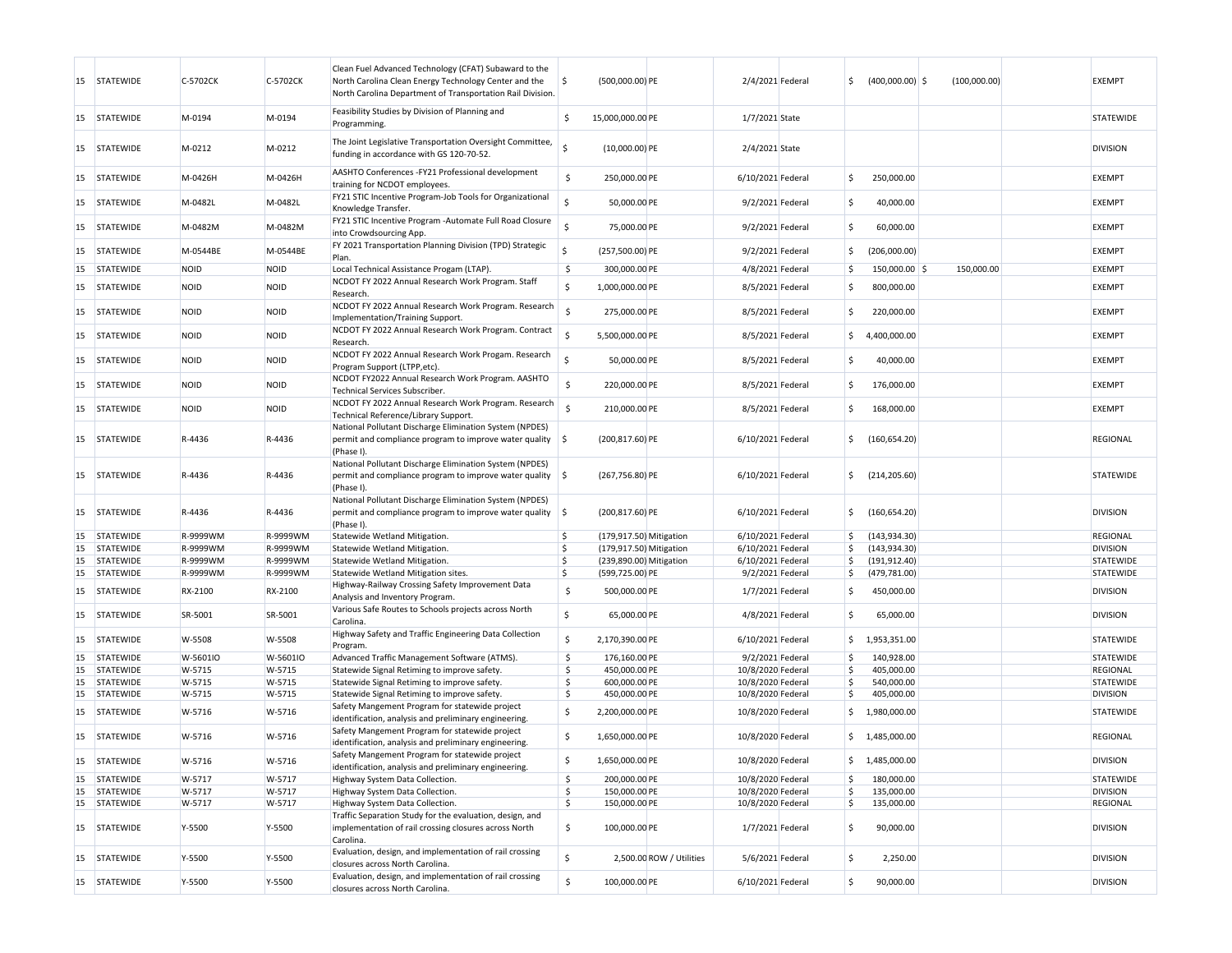| Preliminary Engineering for highway-railway grade crossing<br>-S<br>6/10/2021 Federal<br><b>STATEWIDE</b><br>Z-5800<br>Z-5800<br>400.000.00 PE<br>.s<br>360.000.00<br><b>DIVISION</b><br>15<br>safety improvement projects across North Carolina.<br>ER-3100<br>ER-3100<br>ER-3100 - CON - STATEWIDE PLANTING<br>\$<br>2/25/2021 Federal<br>l S<br>26,011.00<br>STATEWIDE<br>17<br><b>STATE WIDE</b><br>41,061.56 Construction<br>ER-3100<br>Ś.<br>STATEWIDE<br>17<br><b>STATE WIDE</b><br>ER-3100<br>ER-3100 - CON - STATEWIDE PLANTING<br>(0.01) Construction<br>2/26/2021 Federal<br>-Ś<br>12/17/2020 Federal<br>17<br><b>STATE WIDE</b><br>ER-3611B<br>ER-3611B<br>CLOSED ER-3611B - CON - DIVISION 2 -<br>5,984.60 Construction<br>4,758.00<br><b>DIVISION</b><br>17<br><b>STATE WIDE</b><br>ER-3611B<br>ER-3611B<br>CLOSED ER-3611B - CON - DIVISION 2 -<br>Ŝ.<br>(0.01) Construction<br>12/22/2020 Federal<br><b>DIVISION</b><br><b>STATE WIDE</b><br>M-0474<br>M-0474<br>87,494.47 PE<br>17<br>CLOSED M-0474 - PE - IBRD/UNSTABLE SLOPE<br>-Ś<br>11/18/2020 Federal<br><b>STATEWIDE</b><br><b>STATE WIDE</b><br>R-4436<br>R-4436<br>\$<br>60.00 PE<br>2/1/2021 Federal<br><b>STATEWIDE</b><br>17<br>CLOSED R-4436 - PE - VARIOUS STATEWIDE<br>R-4436<br>\$<br>2/1/2021 Federal<br>17<br><b>STATE WIDE</b><br>R-4436<br>CLOSED R-4436 - PE - VARIOUS STATEWIDE<br>42,230.14 PE<br><b>STATEWIDE</b><br>.s<br>17<br><b>STATE WIDE</b><br>R-9999WM<br>R-9999WM<br>CLOSED R-9999WM - PE - STATEWIDE WETLAND<br>22,082.57 PE<br>2/4/2021 Federal<br>STATEWIDE<br>Š.<br>19<br><b>STATE WIDE</b><br>CLOSED RP2019-47 DISASTER RESPONSE ANALY<br>$(8,387.21)$ Mitigation<br>11/23/2020 Federal<br>.s<br>(6,710.00)<br><b>STATEWIDE</b><br>\$<br>(32, 715.00)<br><b>STATEWIDE</b><br>19<br><b>STATE WIDE</b><br>CLOSED RP2019-45 DBE PROGRAM EVALUATION<br>(40,893.55) Mitigation<br>11/23/2020 Federal<br>S.<br><b>STATE WIDE</b><br><b>CONTRACT RESEARCH</b><br>\$<br>11/30/2020 Federal<br>\$<br>(374, 017.00)<br><b>EXEMPT</b><br>19<br>(467,520.00) Mitigation<br>Ś<br><b>EXEMPT</b><br>19<br><b>STATE WIDE</b><br><b>CLOSED CONTRACT RESEARCH</b><br>(0.87) Mitigation<br>12/10/2020 Federal<br><sub>S</sub><br>10,000.00 PE<br>\$<br>10,000.00<br>19<br><b>STATE WIDE</b><br>FHWA EFL Pavement Condition - ITRE<br>12/14/2020 Federal<br><b>STATEWIDE</b><br>Ŝ<br>115,500.00<br>19<br><b>STATE WIDE</b><br>USDOT 2020 SAFETY DATA INITIATIVE GRANT<br>-Ś<br>115,500.00 PE<br>1/6/2021 Federal<br><b>STATEWIDE</b><br>S.<br>Ŝ<br>40,000.00<br>19<br><b>STATE WIDE</b><br>USDOT 2020 SAFETY DATA INITIATIVE GRANT<br>40,000.00 PE<br>1/27/2021 Federal<br>STATEWIDE<br><b>STATE WIDE</b><br>$C-4903$<br>$C-4903$<br>C-4903 - CON - STATEWIDE<br>\$<br>4/19/2021 Federal<br><b>EXEMPT</b><br>19<br>7,087.60 Construction<br>C-5536BA<br>C-5536BA<br>.s<br><b>EXEMPT</b><br>19<br><b>STATE WIDE</b><br>CLOSED C-5536BA - PE - AL BAUCOM LLC<br>134.00 PE<br>4/19/2021 Federal<br>.s<br><b>EXEMPT</b><br>19<br><b>STATE WIDE</b><br>C-5536BA<br>C-5536BA<br>CLOSED C-5536BA - PE - AL BAUCOM LLC<br>134.30 PE<br>4/19/2021 Federal<br>S.<br>275.00<br>19<br><b>STATE WIDE</b><br>C-5536BB<br>C-5536BB<br>CLOSED C-5536BB - PE - PARTY REFLECTIONS<br>-S<br>1,101.20 PE<br>4/21/2021 Federal<br><b>EXEMPT</b><br>C-5536BD<br>C-5536BD<br>\$<br>1,044.32 PE<br>\$<br>261.00<br><b>EXEMPT</b><br>19<br><b>STATE WIDE</b><br>CLOSED C-5536BD - PE - SANDERS UTILITY C<br>4/21/2021 Federal<br><b>STATE WIDE</b><br>C-5536BF<br>C-5536BF<br>S,<br>437.93 PE<br>4/21/2021 Federal<br>Ŝ.<br>109.00<br><b>EXEMPT</b><br>19<br>CLOSED C-5536BF - PE - TARPON CONSTRUCT<br>C-5536BG<br>S,<br><b>EXEMPT</b><br>19<br><b>STATE WIDE</b><br>C-5536BG<br>CLOSED C-5536BG - PE - LUESA SOLID WASTE<br>232.00 PE<br>4/19/2021 Federal<br>C-5536BG<br>C-5536BG<br>-Ś<br>0.67 PE<br><b>EXEMPT</b><br>19<br><b>STATE WIDE</b><br>CLOSED C-5536BG - PE - LUESA SOLID WASTE<br>4/19/2021 Federal<br>C-5536BI<br>\$<br>0.36 PE<br><b>EXEMPT</b><br>19<br><b>STATE WIDE</b><br>C-5536BI<br>CLOSED C-5536BI - PE - HEARTWOOD TREE SE<br>4/19/2021 Federal<br>S,<br>113.00 PE<br><b>EXEMPT</b><br>19<br><b>STATE WIDE</b><br>C-5536BI<br>C-5536BI<br>CLOSED C-5536BI - PE - HEARTWOOD TREE SE<br>4/19/2021 Federal<br><b>STATE WIDE</b><br>C-5600M<br>C-5600M<br>CLOSED C-5600M-IMP-RAIL MARKETING<br>\$<br>186,101.00 PE<br>10/21/2020 Federal<br><b>EXEMPT</b><br>19<br>C-5600M<br>Ś.<br>(164, 851.00)<br><b>EXEMPT</b><br>19<br><b>STATE WIDE</b><br>C-5600M<br>CLOSED C-5600M-IMP-RAIL MARKETING<br>$(206,063.62)$ PE<br>11/2/2020 Federal<br>\$<br>Ś<br>C-5600M<br><b>EXEMPT</b><br>19<br><b>STATE WIDE</b><br>C-5600M<br>CLOSED C-5600M-IMP-RAIL MARKETING<br>$(33.36)$ PE<br>12/2/2020 Federal<br>\$<br>19<br><b>STATE WIDE</b><br>C-5601EG<br>C-5601EG<br>CLOSED C-5601EG - CITY OF CHARLOTTE WATER<br>2,545.62 Construction<br>4/21/2021 Federal<br>l\$<br>1,934.00<br><b>EXEMPT</b><br>C-5601EI<br>C-5601EI<br>\$<br>2,126.00<br><b>EXEMPT</b><br>19<br><b>STATE WIDE</b><br>CLOSED C-5601EI -CITY OF GREENSBORO-EVSE<br>2,834.81 Construction<br>4/22/2021 Federal<br>S.<br><b>STATE WIDE</b><br>C-5601EK<br>C-5601EK<br>CLOSED C-5601EK -DURHAM COUNTY-EVSE<br>.s<br>4/22/2021 Federal<br>l\$<br>26,384.00<br><b>EXEMPT</b><br>19<br>26,753.04 Construction<br>C-5601EK<br>Ś.<br>Ś<br><b>EXEMPT</b><br>19<br><b>STATE WIDE</b><br>C-5601EK<br>CLOSED C-5601EK -DURHAM COUNTY-EVSE<br>4/26/2021 Federal<br>(26, 149.00)<br>(26,149.00) Construction<br>C-5601EL<br>\$<br><b>EXEMPT</b><br>19<br><b>STATE WIDE</b><br>C-5601EL<br>CLOSED C-5601EL -GREENWOOD PROPANE-LPG C<br>3,566.38 Construction<br>4/22/2021 Federal<br>-Ś<br>2,710.00<br>C-5601EQ<br>\$<br><b>EXEMPT</b><br>19<br><b>STATE WIDE</b><br>C-5601EQ<br>CLOSED C-5601EQ-PERSON COUNTY-EVSE<br>0.57 Construction<br>4/19/2021 Federal<br><b>EXEMPT</b><br>19<br><b>STATE WIDE</b><br>C-5601EU<br>C-5601EU<br>CLOSED C-5601EU-TOWN OF PINEVLE-ELECT MT<br>-\$<br>15,758.81 Construction<br>4/28/2021 Federal<br>Ś<br>15,687.00<br><b>STATE WIDE</b><br>C-5702A<br>C-5702A<br>\$<br>(98,954.00) PE<br>12/23/2020 Federal<br>Ŝ.<br>(98, 954.00)<br><b>EXEMPT</b><br>19<br>C-5702A - NC CLEAN ENERGY TECHNOLOGY CEN<br>C-5702A<br>\$<br><b>EXEMPT</b><br>19<br><b>STATE WIDE</b><br>C-5702A<br>C-5702A - NC CLEAN ENERGY TECHNOLOGY CEN<br>0.44 PE<br>12/23/2020 Federal<br>.s<br>Ŝ.<br>585.00<br><b>EXEMPT</b><br>19<br><b>STATE WIDE</b><br>C-5702BB<br>C-5702BB<br>CLOSED C-5702BB - PE - CITY OF CHARLOTTE<br>771.36 PE<br>4/22/2021 Federal<br>850.00<br>19<br><b>STATE WIDE</b><br>C-5702BE<br>C-5702BE<br>CLOSED C-5702BE - PE - GASTON COUNTY<br>-S<br>1,180.69 PE<br>4/22/2021 Federal<br>.s<br><b>EXEMPT</b><br><b>STATE WIDE</b><br>C-5702CD<br>C-5702CD<br>S,<br>310.37 PE<br>\$<br>238.00<br><b>EXEMPT</b><br>19<br>CLOSED C-5702CD - PE - ORANGE COUNTY SHE<br>4/22/2021 Federal<br>C-5702CF<br>C-5702CF<br>Ś.<br>$(274.00)$ PE<br>4/22/2021 Federal<br>l\$<br>(274.00)<br><b>EXEMPT</b><br>19<br><b>STATE WIDE</b><br>CLOSED C-5702CF - PE - MATTHEWS POLICE D<br>C-5702CF<br>S,<br>342.73 PE<br>Ś<br>274.00<br><b>EXEMPT</b><br>19<br><b>STATE WIDE</b><br>C-5702CF<br>CLOSED C-5702CF - PE - MATTHEWS POLICE D<br>4/22/2021 Federal<br>C-5702CF<br>Ŝ.<br>274.00<br><b>EXEMPT</b><br>19<br><b>STATE WIDE</b><br>C-5702CF<br>CLOSED C-5702CF - PE - MATTHEWS POLICE D<br>-\$<br>274.00 PE<br>4/22/2021 Federal<br>19<br><b>STATE WIDE</b><br>C-5702CG<br>C-5702CG<br>CLOSED C-5702CG - PE - TOWN OF APEX<br>-S<br>1,564.25 PE<br>4/22/2021 Federal<br>۱Ś<br>1,126.00<br><b>EXEMPT</b><br><b>STATE WIDE</b><br>C-5702CM<br>C-5702CM<br>23,576.63 PE<br>23,463.00<br><b>EXEMPT</b><br>19<br>CLOSED C-5702CM - PE - CITY OF GREENSBOR<br>-Ś<br>4/28/2021 Federal<br>-Ś<br><b>STATE WIDE</b><br>EB-5542B<br>EB-5542B<br>S,<br>875.71 PE<br>4/7/2021 Federal<br><b>DIVISION</b><br>19<br>EB-5542B -PE- MEASURING PROGRESS OF PROJ<br>EB-5542E<br>EB-5542E<br>\$<br><b>DIVISION</b><br>19<br><b>STATE WIDE</b><br>CLOSED EB-5542E -PE- ADVANCE COMPLETE ST<br>81,051.00 PE<br>1/29/2021 Federal<br>Ś<br>19<br><b>STATE WIDE</b><br>EB-5542G<br>EB-5542G<br>EB-5542G -PE- SW BIKE / PED FEASIBILITY<br>(6.344.00) PE<br>11/19/2020 Federal<br>.s<br>(6,344.00)<br>STATEWIDE<br>19<br><b>STATE WIDE</b><br>M-0382<br>M-0382<br>CLOSED CONST- WORK ZONE SAFETY PROGRAM<br>-S<br>370.10 Construction<br>12/21/2020 Federal<br><b>STATEWIDE</b><br>M-0482F<br>Š.<br>$(1,257.00)$ \$<br><b>EXEMPT</b><br>19<br><b>STATE WIDE</b><br>M-0482F<br>CLOSED M-0482F-STIC-FY18-MULTI-MODAL PLA<br>$(1,570.38)$ PE<br>6/24/2021 Federal<br>۱Ś<br>$\sim$<br>19 STATE WIDE<br>M-0510<br>M-0510<br>\$<br>3/15/2021 Federal<br><b>DIVISION</b><br>M-0510 -PE-EDUCATION-FY2018<br>0.81 PE<br>4/21/2021 Federal<br>80,678.00<br><b>EXEMPT</b><br>19 STATE WIDE<br>M-0510<br>M-0510<br>M-0510 - EDUCATION - FY 2021<br>80,678.00 PE<br>\$<br>$\ddot{\mathsf{S}}$<br><b>STATE WIDE</b><br>M-0510<br>M-0510<br>\$<br><b>EXEMPT</b><br>19<br>M-0510 - ADMINISTRATION - FY 2021<br>112,949.00 PE<br>4/21/2021 Federal<br>112,949.00<br><b>STATE WIDE</b><br>M-0522<br>M-0522<br>Š.<br>3/10/2021 Federal<br><b>EXEMPT</b><br>19<br>BIKE/PEDESTRIAN MONITORING PROGRAM<br>$(2,353.11)$ Mitigation<br>19<br><b>STATE WIDE</b><br>SR-5000<br>SR-5000<br>CLOSED SR-5000 - PE- SAFE ROUTES TO SCHO<br>\$<br>0.06 PE<br>2/1/2021 Federal<br><b>DIVISION</b><br><b>STATE WIDE</b><br>SR-5000W<br>SR-5000W<br>CLOSED SR-5000W - SAFE ROUTES TO SCHOOL<br>\$<br>0.33 PE<br>12/14/2020 Federal<br>STATEWIDE<br>19<br>\$<br>\$<br>60.00<br>19<br><b>STATE WIDE</b><br>W-57000<br>W-57000<br>CLOSED W-57000 -STATEWIDE -SIGNAL TIMING<br>67.28 PE<br>9/15/2021 Federal<br>STATEWIDE<br>\$<br>19<br><b>STATEWIDE</b><br><b>HB-9999A</b><br><b>HB-9999A</b><br>7,800,000.00 PE<br>12/3/2020 State<br><b>DIVISION</b><br>Bridge inspection Program - inspections.<br><b>STATEWIDE</b><br>HB-9999A<br><b>HB-9999A</b><br>\$<br>7,800,000.00 PE<br>12/3/2020 State<br><b>REGIONAL</b><br>19<br>Bridge inspection Program - inspections.<br>19<br><b>STATEWIDE</b><br>HB-9999A<br><b>HB-9999A</b><br>Bridge inspection Program - inspections.<br>\$<br>10,400,000.00 PE<br>12/3/2020 State<br>STATEWIDE<br>Bridge inspection program - SI&A (Structure inventory and<br>Ś<br>HB-9999B<br>HB-9999B<br>240,000.00 PE<br><b>STATEWIDE</b><br>12/3/2020 State<br>STATEWIDE<br>19<br>appraisal). | 15 | <b>STATEWIDE</b> | Z-5800 | Z-5800 | Preliminary Engineering for highway-railway grade crossing<br>safety improvement projects across North Carolina. | 450,000.00 PE | 1/7/2021 Federal | \$ | 405,000.00 |  | <b>DIVISION</b> |
|------------------------------------------------------------------------------------------------------------------------------------------------------------------------------------------------------------------------------------------------------------------------------------------------------------------------------------------------------------------------------------------------------------------------------------------------------------------------------------------------------------------------------------------------------------------------------------------------------------------------------------------------------------------------------------------------------------------------------------------------------------------------------------------------------------------------------------------------------------------------------------------------------------------------------------------------------------------------------------------------------------------------------------------------------------------------------------------------------------------------------------------------------------------------------------------------------------------------------------------------------------------------------------------------------------------------------------------------------------------------------------------------------------------------------------------------------------------------------------------------------------------------------------------------------------------------------------------------------------------------------------------------------------------------------------------------------------------------------------------------------------------------------------------------------------------------------------------------------------------------------------------------------------------------------------------------------------------------------------------------------------------------------------------------------------------------------------------------------------------------------------------------------------------------------------------------------------------------------------------------------------------------------------------------------------------------------------------------------------------------------------------------------------------------------------------------------------------------------------------------------------------------------------------------------------------------------------------------------------------------------------------------------------------------------------------------------------------------------------------------------------------------------------------------------------------------------------------------------------------------------------------------------------------------------------------------------------------------------------------------------------------------------------------------------------------------------------------------------------------------------------------------------------------------------------------------------------------------------------------------------------------------------------------------------------------------------------------------------------------------------------------------------------------------------------------------------------------------------------------------------------------------------------------------------------------------------------------------------------------------------------------------------------------------------------------------------------------------------------------------------------------------------------------------------------------------------------------------------------------------------------------------------------------------------------------------------------------------------------------------------------------------------------------------------------------------------------------------------------------------------------------------------------------------------------------------------------------------------------------------------------------------------------------------------------------------------------------------------------------------------------------------------------------------------------------------------------------------------------------------------------------------------------------------------------------------------------------------------------------------------------------------------------------------------------------------------------------------------------------------------------------------------------------------------------------------------------------------------------------------------------------------------------------------------------------------------------------------------------------------------------------------------------------------------------------------------------------------------------------------------------------------------------------------------------------------------------------------------------------------------------------------------------------------------------------------------------------------------------------------------------------------------------------------------------------------------------------------------------------------------------------------------------------------------------------------------------------------------------------------------------------------------------------------------------------------------------------------------------------------------------------------------------------------------------------------------------------------------------------------------------------------------------------------------------------------------------------------------------------------------------------------------------------------------------------------------------------------------------------------------------------------------------------------------------------------------------------------------------------------------------------------------------------------------------------------------------------------------------------------------------------------------------------------------------------------------------------------------------------------------------------------------------------------------------------------------------------------------------------------------------------------------------------------------------------------------------------------------------------------------------------------------------------------------------------------------------------------------------------------------------------------------------------------------------------------------------------------------------------------------------------------------------------------------------------------------------------------------------------------------------------------------------------------------------------------------------------------------------------------------------------------------------------------------------------------------------------------------------------------------------------------------------------------------------------------------------------------------------------------------------------------------------------------------------------------------------------------------------------------------------------------------------------------------------------------------------------------------------------------------------------------------------------------------------------------------------------------------------------------------------------------------------------------------------------------------------------------------------------------------------------------------------------------------------------------------------------------------------------------------------------------------------------------------------------------------------------------------------------------------------------------------------------------------------------------------------------------------------------------------------------------------------------------------------------------------------------------------------------------------------------------------------------------------------------------------------------------------------------------------------------------------------------------------------------------------------------------------------------------------------------------------------------------------------------------------------------------------------------------------------------------------------------------------------------------------------------------------------------------------------------------------------------------------------------------------------------------------------------------------------------------------------------------------------------------------------------------------------------------------------------------------------------------------------------------------------------------------------------------------------------------------------------------------------------------------------------------------------------------------------------------------------------------------------------------------------------------------------------------------------------------------------------------------------------------------------------------------------------------------------------------------------------------------------------------------------------------------------------------------------------------------------------------------------------------------------------------------------------------------------------------------------------------------------------------------------------------------------------------------------------------------------------------------------------------------------------------------------------------------------------------------------------------------------------------------------------------------------------------------------------------------------------------------------------------------------------------------------------------------|----|------------------|--------|--------|------------------------------------------------------------------------------------------------------------------|---------------|------------------|----|------------|--|-----------------|
|                                                                                                                                                                                                                                                                                                                                                                                                                                                                                                                                                                                                                                                                                                                                                                                                                                                                                                                                                                                                                                                                                                                                                                                                                                                                                                                                                                                                                                                                                                                                                                                                                                                                                                                                                                                                                                                                                                                                                                                                                                                                                                                                                                                                                                                                                                                                                                                                                                                                                                                                                                                                                                                                                                                                                                                                                                                                                                                                                                                                                                                                                                                                                                                                                                                                                                                                                                                                                                                                                                                                                                                                                                                                                                                                                                                                                                                                                                                                                                                                                                                                                                                                                                                                                                                                                                                                                                                                                                                                                                                                                                                                                                                                                                                                                                                                                                                                                                                                                                                                                                                                                                                                                                                                                                                                                                                                                                                                                                                                                                                                                                                                                                                                                                                                                                                                                                                                                                                                                                                                                                                                                                                                                                                                                                                                                                                                                                                                                                                                                                                                                                                                                                                                                                                                                                                                                                                                                                                                                                                                                                                                                                                                                                                                                                                                                                                                                                                                                                                                                                                                                                                                                                                                                                                                                                                                                                                                                                                                                                                                                                                                                                                                                                                                                                                                                                                                                                                                                                                                                                                                                                                                                                                                                                                                                                                                                                                                                                                                                                                                                                                                                                                                                                                                                                                                                                                                                                                                                                                                                                                                                                                                                                                                                                                                                                                                                                                                                                                                                                                                                                                                                                                                                                                                                                                                                                                                                                                                                                                                                                      |    |                  |        |        |                                                                                                                  |               |                  |    |            |  |                 |
|                                                                                                                                                                                                                                                                                                                                                                                                                                                                                                                                                                                                                                                                                                                                                                                                                                                                                                                                                                                                                                                                                                                                                                                                                                                                                                                                                                                                                                                                                                                                                                                                                                                                                                                                                                                                                                                                                                                                                                                                                                                                                                                                                                                                                                                                                                                                                                                                                                                                                                                                                                                                                                                                                                                                                                                                                                                                                                                                                                                                                                                                                                                                                                                                                                                                                                                                                                                                                                                                                                                                                                                                                                                                                                                                                                                                                                                                                                                                                                                                                                                                                                                                                                                                                                                                                                                                                                                                                                                                                                                                                                                                                                                                                                                                                                                                                                                                                                                                                                                                                                                                                                                                                                                                                                                                                                                                                                                                                                                                                                                                                                                                                                                                                                                                                                                                                                                                                                                                                                                                                                                                                                                                                                                                                                                                                                                                                                                                                                                                                                                                                                                                                                                                                                                                                                                                                                                                                                                                                                                                                                                                                                                                                                                                                                                                                                                                                                                                                                                                                                                                                                                                                                                                                                                                                                                                                                                                                                                                                                                                                                                                                                                                                                                                                                                                                                                                                                                                                                                                                                                                                                                                                                                                                                                                                                                                                                                                                                                                                                                                                                                                                                                                                                                                                                                                                                                                                                                                                                                                                                                                                                                                                                                                                                                                                                                                                                                                                                                                                                                                                                                                                                                                                                                                                                                                                                                                                                                                                                                                                                      |    |                  |        |        |                                                                                                                  |               |                  |    |            |  |                 |
|                                                                                                                                                                                                                                                                                                                                                                                                                                                                                                                                                                                                                                                                                                                                                                                                                                                                                                                                                                                                                                                                                                                                                                                                                                                                                                                                                                                                                                                                                                                                                                                                                                                                                                                                                                                                                                                                                                                                                                                                                                                                                                                                                                                                                                                                                                                                                                                                                                                                                                                                                                                                                                                                                                                                                                                                                                                                                                                                                                                                                                                                                                                                                                                                                                                                                                                                                                                                                                                                                                                                                                                                                                                                                                                                                                                                                                                                                                                                                                                                                                                                                                                                                                                                                                                                                                                                                                                                                                                                                                                                                                                                                                                                                                                                                                                                                                                                                                                                                                                                                                                                                                                                                                                                                                                                                                                                                                                                                                                                                                                                                                                                                                                                                                                                                                                                                                                                                                                                                                                                                                                                                                                                                                                                                                                                                                                                                                                                                                                                                                                                                                                                                                                                                                                                                                                                                                                                                                                                                                                                                                                                                                                                                                                                                                                                                                                                                                                                                                                                                                                                                                                                                                                                                                                                                                                                                                                                                                                                                                                                                                                                                                                                                                                                                                                                                                                                                                                                                                                                                                                                                                                                                                                                                                                                                                                                                                                                                                                                                                                                                                                                                                                                                                                                                                                                                                                                                                                                                                                                                                                                                                                                                                                                                                                                                                                                                                                                                                                                                                                                                                                                                                                                                                                                                                                                                                                                                                                                                                                                                                      |    |                  |        |        |                                                                                                                  |               |                  |    |            |  |                 |
|                                                                                                                                                                                                                                                                                                                                                                                                                                                                                                                                                                                                                                                                                                                                                                                                                                                                                                                                                                                                                                                                                                                                                                                                                                                                                                                                                                                                                                                                                                                                                                                                                                                                                                                                                                                                                                                                                                                                                                                                                                                                                                                                                                                                                                                                                                                                                                                                                                                                                                                                                                                                                                                                                                                                                                                                                                                                                                                                                                                                                                                                                                                                                                                                                                                                                                                                                                                                                                                                                                                                                                                                                                                                                                                                                                                                                                                                                                                                                                                                                                                                                                                                                                                                                                                                                                                                                                                                                                                                                                                                                                                                                                                                                                                                                                                                                                                                                                                                                                                                                                                                                                                                                                                                                                                                                                                                                                                                                                                                                                                                                                                                                                                                                                                                                                                                                                                                                                                                                                                                                                                                                                                                                                                                                                                                                                                                                                                                                                                                                                                                                                                                                                                                                                                                                                                                                                                                                                                                                                                                                                                                                                                                                                                                                                                                                                                                                                                                                                                                                                                                                                                                                                                                                                                                                                                                                                                                                                                                                                                                                                                                                                                                                                                                                                                                                                                                                                                                                                                                                                                                                                                                                                                                                                                                                                                                                                                                                                                                                                                                                                                                                                                                                                                                                                                                                                                                                                                                                                                                                                                                                                                                                                                                                                                                                                                                                                                                                                                                                                                                                                                                                                                                                                                                                                                                                                                                                                                                                                                                                                      |    |                  |        |        |                                                                                                                  |               |                  |    |            |  |                 |
|                                                                                                                                                                                                                                                                                                                                                                                                                                                                                                                                                                                                                                                                                                                                                                                                                                                                                                                                                                                                                                                                                                                                                                                                                                                                                                                                                                                                                                                                                                                                                                                                                                                                                                                                                                                                                                                                                                                                                                                                                                                                                                                                                                                                                                                                                                                                                                                                                                                                                                                                                                                                                                                                                                                                                                                                                                                                                                                                                                                                                                                                                                                                                                                                                                                                                                                                                                                                                                                                                                                                                                                                                                                                                                                                                                                                                                                                                                                                                                                                                                                                                                                                                                                                                                                                                                                                                                                                                                                                                                                                                                                                                                                                                                                                                                                                                                                                                                                                                                                                                                                                                                                                                                                                                                                                                                                                                                                                                                                                                                                                                                                                                                                                                                                                                                                                                                                                                                                                                                                                                                                                                                                                                                                                                                                                                                                                                                                                                                                                                                                                                                                                                                                                                                                                                                                                                                                                                                                                                                                                                                                                                                                                                                                                                                                                                                                                                                                                                                                                                                                                                                                                                                                                                                                                                                                                                                                                                                                                                                                                                                                                                                                                                                                                                                                                                                                                                                                                                                                                                                                                                                                                                                                                                                                                                                                                                                                                                                                                                                                                                                                                                                                                                                                                                                                                                                                                                                                                                                                                                                                                                                                                                                                                                                                                                                                                                                                                                                                                                                                                                                                                                                                                                                                                                                                                                                                                                                                                                                                                                                      |    |                  |        |        |                                                                                                                  |               |                  |    |            |  |                 |
|                                                                                                                                                                                                                                                                                                                                                                                                                                                                                                                                                                                                                                                                                                                                                                                                                                                                                                                                                                                                                                                                                                                                                                                                                                                                                                                                                                                                                                                                                                                                                                                                                                                                                                                                                                                                                                                                                                                                                                                                                                                                                                                                                                                                                                                                                                                                                                                                                                                                                                                                                                                                                                                                                                                                                                                                                                                                                                                                                                                                                                                                                                                                                                                                                                                                                                                                                                                                                                                                                                                                                                                                                                                                                                                                                                                                                                                                                                                                                                                                                                                                                                                                                                                                                                                                                                                                                                                                                                                                                                                                                                                                                                                                                                                                                                                                                                                                                                                                                                                                                                                                                                                                                                                                                                                                                                                                                                                                                                                                                                                                                                                                                                                                                                                                                                                                                                                                                                                                                                                                                                                                                                                                                                                                                                                                                                                                                                                                                                                                                                                                                                                                                                                                                                                                                                                                                                                                                                                                                                                                                                                                                                                                                                                                                                                                                                                                                                                                                                                                                                                                                                                                                                                                                                                                                                                                                                                                                                                                                                                                                                                                                                                                                                                                                                                                                                                                                                                                                                                                                                                                                                                                                                                                                                                                                                                                                                                                                                                                                                                                                                                                                                                                                                                                                                                                                                                                                                                                                                                                                                                                                                                                                                                                                                                                                                                                                                                                                                                                                                                                                                                                                                                                                                                                                                                                                                                                                                                                                                                                                                      |    |                  |        |        |                                                                                                                  |               |                  |    |            |  |                 |
|                                                                                                                                                                                                                                                                                                                                                                                                                                                                                                                                                                                                                                                                                                                                                                                                                                                                                                                                                                                                                                                                                                                                                                                                                                                                                                                                                                                                                                                                                                                                                                                                                                                                                                                                                                                                                                                                                                                                                                                                                                                                                                                                                                                                                                                                                                                                                                                                                                                                                                                                                                                                                                                                                                                                                                                                                                                                                                                                                                                                                                                                                                                                                                                                                                                                                                                                                                                                                                                                                                                                                                                                                                                                                                                                                                                                                                                                                                                                                                                                                                                                                                                                                                                                                                                                                                                                                                                                                                                                                                                                                                                                                                                                                                                                                                                                                                                                                                                                                                                                                                                                                                                                                                                                                                                                                                                                                                                                                                                                                                                                                                                                                                                                                                                                                                                                                                                                                                                                                                                                                                                                                                                                                                                                                                                                                                                                                                                                                                                                                                                                                                                                                                                                                                                                                                                                                                                                                                                                                                                                                                                                                                                                                                                                                                                                                                                                                                                                                                                                                                                                                                                                                                                                                                                                                                                                                                                                                                                                                                                                                                                                                                                                                                                                                                                                                                                                                                                                                                                                                                                                                                                                                                                                                                                                                                                                                                                                                                                                                                                                                                                                                                                                                                                                                                                                                                                                                                                                                                                                                                                                                                                                                                                                                                                                                                                                                                                                                                                                                                                                                                                                                                                                                                                                                                                                                                                                                                                                                                                                                                      |    |                  |        |        |                                                                                                                  |               |                  |    |            |  |                 |
|                                                                                                                                                                                                                                                                                                                                                                                                                                                                                                                                                                                                                                                                                                                                                                                                                                                                                                                                                                                                                                                                                                                                                                                                                                                                                                                                                                                                                                                                                                                                                                                                                                                                                                                                                                                                                                                                                                                                                                                                                                                                                                                                                                                                                                                                                                                                                                                                                                                                                                                                                                                                                                                                                                                                                                                                                                                                                                                                                                                                                                                                                                                                                                                                                                                                                                                                                                                                                                                                                                                                                                                                                                                                                                                                                                                                                                                                                                                                                                                                                                                                                                                                                                                                                                                                                                                                                                                                                                                                                                                                                                                                                                                                                                                                                                                                                                                                                                                                                                                                                                                                                                                                                                                                                                                                                                                                                                                                                                                                                                                                                                                                                                                                                                                                                                                                                                                                                                                                                                                                                                                                                                                                                                                                                                                                                                                                                                                                                                                                                                                                                                                                                                                                                                                                                                                                                                                                                                                                                                                                                                                                                                                                                                                                                                                                                                                                                                                                                                                                                                                                                                                                                                                                                                                                                                                                                                                                                                                                                                                                                                                                                                                                                                                                                                                                                                                                                                                                                                                                                                                                                                                                                                                                                                                                                                                                                                                                                                                                                                                                                                                                                                                                                                                                                                                                                                                                                                                                                                                                                                                                                                                                                                                                                                                                                                                                                                                                                                                                                                                                                                                                                                                                                                                                                                                                                                                                                                                                                                                                                                      |    |                  |        |        |                                                                                                                  |               |                  |    |            |  |                 |
|                                                                                                                                                                                                                                                                                                                                                                                                                                                                                                                                                                                                                                                                                                                                                                                                                                                                                                                                                                                                                                                                                                                                                                                                                                                                                                                                                                                                                                                                                                                                                                                                                                                                                                                                                                                                                                                                                                                                                                                                                                                                                                                                                                                                                                                                                                                                                                                                                                                                                                                                                                                                                                                                                                                                                                                                                                                                                                                                                                                                                                                                                                                                                                                                                                                                                                                                                                                                                                                                                                                                                                                                                                                                                                                                                                                                                                                                                                                                                                                                                                                                                                                                                                                                                                                                                                                                                                                                                                                                                                                                                                                                                                                                                                                                                                                                                                                                                                                                                                                                                                                                                                                                                                                                                                                                                                                                                                                                                                                                                                                                                                                                                                                                                                                                                                                                                                                                                                                                                                                                                                                                                                                                                                                                                                                                                                                                                                                                                                                                                                                                                                                                                                                                                                                                                                                                                                                                                                                                                                                                                                                                                                                                                                                                                                                                                                                                                                                                                                                                                                                                                                                                                                                                                                                                                                                                                                                                                                                                                                                                                                                                                                                                                                                                                                                                                                                                                                                                                                                                                                                                                                                                                                                                                                                                                                                                                                                                                                                                                                                                                                                                                                                                                                                                                                                                                                                                                                                                                                                                                                                                                                                                                                                                                                                                                                                                                                                                                                                                                                                                                                                                                                                                                                                                                                                                                                                                                                                                                                                                                                      |    |                  |        |        |                                                                                                                  |               |                  |    |            |  |                 |
|                                                                                                                                                                                                                                                                                                                                                                                                                                                                                                                                                                                                                                                                                                                                                                                                                                                                                                                                                                                                                                                                                                                                                                                                                                                                                                                                                                                                                                                                                                                                                                                                                                                                                                                                                                                                                                                                                                                                                                                                                                                                                                                                                                                                                                                                                                                                                                                                                                                                                                                                                                                                                                                                                                                                                                                                                                                                                                                                                                                                                                                                                                                                                                                                                                                                                                                                                                                                                                                                                                                                                                                                                                                                                                                                                                                                                                                                                                                                                                                                                                                                                                                                                                                                                                                                                                                                                                                                                                                                                                                                                                                                                                                                                                                                                                                                                                                                                                                                                                                                                                                                                                                                                                                                                                                                                                                                                                                                                                                                                                                                                                                                                                                                                                                                                                                                                                                                                                                                                                                                                                                                                                                                                                                                                                                                                                                                                                                                                                                                                                                                                                                                                                                                                                                                                                                                                                                                                                                                                                                                                                                                                                                                                                                                                                                                                                                                                                                                                                                                                                                                                                                                                                                                                                                                                                                                                                                                                                                                                                                                                                                                                                                                                                                                                                                                                                                                                                                                                                                                                                                                                                                                                                                                                                                                                                                                                                                                                                                                                                                                                                                                                                                                                                                                                                                                                                                                                                                                                                                                                                                                                                                                                                                                                                                                                                                                                                                                                                                                                                                                                                                                                                                                                                                                                                                                                                                                                                                                                                                                                                      |    |                  |        |        |                                                                                                                  |               |                  |    |            |  |                 |
|                                                                                                                                                                                                                                                                                                                                                                                                                                                                                                                                                                                                                                                                                                                                                                                                                                                                                                                                                                                                                                                                                                                                                                                                                                                                                                                                                                                                                                                                                                                                                                                                                                                                                                                                                                                                                                                                                                                                                                                                                                                                                                                                                                                                                                                                                                                                                                                                                                                                                                                                                                                                                                                                                                                                                                                                                                                                                                                                                                                                                                                                                                                                                                                                                                                                                                                                                                                                                                                                                                                                                                                                                                                                                                                                                                                                                                                                                                                                                                                                                                                                                                                                                                                                                                                                                                                                                                                                                                                                                                                                                                                                                                                                                                                                                                                                                                                                                                                                                                                                                                                                                                                                                                                                                                                                                                                                                                                                                                                                                                                                                                                                                                                                                                                                                                                                                                                                                                                                                                                                                                                                                                                                                                                                                                                                                                                                                                                                                                                                                                                                                                                                                                                                                                                                                                                                                                                                                                                                                                                                                                                                                                                                                                                                                                                                                                                                                                                                                                                                                                                                                                                                                                                                                                                                                                                                                                                                                                                                                                                                                                                                                                                                                                                                                                                                                                                                                                                                                                                                                                                                                                                                                                                                                                                                                                                                                                                                                                                                                                                                                                                                                                                                                                                                                                                                                                                                                                                                                                                                                                                                                                                                                                                                                                                                                                                                                                                                                                                                                                                                                                                                                                                                                                                                                                                                                                                                                                                                                                                                                                      |    |                  |        |        |                                                                                                                  |               |                  |    |            |  |                 |
|                                                                                                                                                                                                                                                                                                                                                                                                                                                                                                                                                                                                                                                                                                                                                                                                                                                                                                                                                                                                                                                                                                                                                                                                                                                                                                                                                                                                                                                                                                                                                                                                                                                                                                                                                                                                                                                                                                                                                                                                                                                                                                                                                                                                                                                                                                                                                                                                                                                                                                                                                                                                                                                                                                                                                                                                                                                                                                                                                                                                                                                                                                                                                                                                                                                                                                                                                                                                                                                                                                                                                                                                                                                                                                                                                                                                                                                                                                                                                                                                                                                                                                                                                                                                                                                                                                                                                                                                                                                                                                                                                                                                                                                                                                                                                                                                                                                                                                                                                                                                                                                                                                                                                                                                                                                                                                                                                                                                                                                                                                                                                                                                                                                                                                                                                                                                                                                                                                                                                                                                                                                                                                                                                                                                                                                                                                                                                                                                                                                                                                                                                                                                                                                                                                                                                                                                                                                                                                                                                                                                                                                                                                                                                                                                                                                                                                                                                                                                                                                                                                                                                                                                                                                                                                                                                                                                                                                                                                                                                                                                                                                                                                                                                                                                                                                                                                                                                                                                                                                                                                                                                                                                                                                                                                                                                                                                                                                                                                                                                                                                                                                                                                                                                                                                                                                                                                                                                                                                                                                                                                                                                                                                                                                                                                                                                                                                                                                                                                                                                                                                                                                                                                                                                                                                                                                                                                                                                                                                                                                                                                      |    |                  |        |        |                                                                                                                  |               |                  |    |            |  |                 |
|                                                                                                                                                                                                                                                                                                                                                                                                                                                                                                                                                                                                                                                                                                                                                                                                                                                                                                                                                                                                                                                                                                                                                                                                                                                                                                                                                                                                                                                                                                                                                                                                                                                                                                                                                                                                                                                                                                                                                                                                                                                                                                                                                                                                                                                                                                                                                                                                                                                                                                                                                                                                                                                                                                                                                                                                                                                                                                                                                                                                                                                                                                                                                                                                                                                                                                                                                                                                                                                                                                                                                                                                                                                                                                                                                                                                                                                                                                                                                                                                                                                                                                                                                                                                                                                                                                                                                                                                                                                                                                                                                                                                                                                                                                                                                                                                                                                                                                                                                                                                                                                                                                                                                                                                                                                                                                                                                                                                                                                                                                                                                                                                                                                                                                                                                                                                                                                                                                                                                                                                                                                                                                                                                                                                                                                                                                                                                                                                                                                                                                                                                                                                                                                                                                                                                                                                                                                                                                                                                                                                                                                                                                                                                                                                                                                                                                                                                                                                                                                                                                                                                                                                                                                                                                                                                                                                                                                                                                                                                                                                                                                                                                                                                                                                                                                                                                                                                                                                                                                                                                                                                                                                                                                                                                                                                                                                                                                                                                                                                                                                                                                                                                                                                                                                                                                                                                                                                                                                                                                                                                                                                                                                                                                                                                                                                                                                                                                                                                                                                                                                                                                                                                                                                                                                                                                                                                                                                                                                                                                                                                      |    |                  |        |        |                                                                                                                  |               |                  |    |            |  |                 |
|                                                                                                                                                                                                                                                                                                                                                                                                                                                                                                                                                                                                                                                                                                                                                                                                                                                                                                                                                                                                                                                                                                                                                                                                                                                                                                                                                                                                                                                                                                                                                                                                                                                                                                                                                                                                                                                                                                                                                                                                                                                                                                                                                                                                                                                                                                                                                                                                                                                                                                                                                                                                                                                                                                                                                                                                                                                                                                                                                                                                                                                                                                                                                                                                                                                                                                                                                                                                                                                                                                                                                                                                                                                                                                                                                                                                                                                                                                                                                                                                                                                                                                                                                                                                                                                                                                                                                                                                                                                                                                                                                                                                                                                                                                                                                                                                                                                                                                                                                                                                                                                                                                                                                                                                                                                                                                                                                                                                                                                                                                                                                                                                                                                                                                                                                                                                                                                                                                                                                                                                                                                                                                                                                                                                                                                                                                                                                                                                                                                                                                                                                                                                                                                                                                                                                                                                                                                                                                                                                                                                                                                                                                                                                                                                                                                                                                                                                                                                                                                                                                                                                                                                                                                                                                                                                                                                                                                                                                                                                                                                                                                                                                                                                                                                                                                                                                                                                                                                                                                                                                                                                                                                                                                                                                                                                                                                                                                                                                                                                                                                                                                                                                                                                                                                                                                                                                                                                                                                                                                                                                                                                                                                                                                                                                                                                                                                                                                                                                                                                                                                                                                                                                                                                                                                                                                                                                                                                                                                                                                                                                      |    |                  |        |        |                                                                                                                  |               |                  |    |            |  |                 |
|                                                                                                                                                                                                                                                                                                                                                                                                                                                                                                                                                                                                                                                                                                                                                                                                                                                                                                                                                                                                                                                                                                                                                                                                                                                                                                                                                                                                                                                                                                                                                                                                                                                                                                                                                                                                                                                                                                                                                                                                                                                                                                                                                                                                                                                                                                                                                                                                                                                                                                                                                                                                                                                                                                                                                                                                                                                                                                                                                                                                                                                                                                                                                                                                                                                                                                                                                                                                                                                                                                                                                                                                                                                                                                                                                                                                                                                                                                                                                                                                                                                                                                                                                                                                                                                                                                                                                                                                                                                                                                                                                                                                                                                                                                                                                                                                                                                                                                                                                                                                                                                                                                                                                                                                                                                                                                                                                                                                                                                                                                                                                                                                                                                                                                                                                                                                                                                                                                                                                                                                                                                                                                                                                                                                                                                                                                                                                                                                                                                                                                                                                                                                                                                                                                                                                                                                                                                                                                                                                                                                                                                                                                                                                                                                                                                                                                                                                                                                                                                                                                                                                                                                                                                                                                                                                                                                                                                                                                                                                                                                                                                                                                                                                                                                                                                                                                                                                                                                                                                                                                                                                                                                                                                                                                                                                                                                                                                                                                                                                                                                                                                                                                                                                                                                                                                                                                                                                                                                                                                                                                                                                                                                                                                                                                                                                                                                                                                                                                                                                                                                                                                                                                                                                                                                                                                                                                                                                                                                                                                                                                      |    |                  |        |        |                                                                                                                  |               |                  |    |            |  |                 |
|                                                                                                                                                                                                                                                                                                                                                                                                                                                                                                                                                                                                                                                                                                                                                                                                                                                                                                                                                                                                                                                                                                                                                                                                                                                                                                                                                                                                                                                                                                                                                                                                                                                                                                                                                                                                                                                                                                                                                                                                                                                                                                                                                                                                                                                                                                                                                                                                                                                                                                                                                                                                                                                                                                                                                                                                                                                                                                                                                                                                                                                                                                                                                                                                                                                                                                                                                                                                                                                                                                                                                                                                                                                                                                                                                                                                                                                                                                                                                                                                                                                                                                                                                                                                                                                                                                                                                                                                                                                                                                                                                                                                                                                                                                                                                                                                                                                                                                                                                                                                                                                                                                                                                                                                                                                                                                                                                                                                                                                                                                                                                                                                                                                                                                                                                                                                                                                                                                                                                                                                                                                                                                                                                                                                                                                                                                                                                                                                                                                                                                                                                                                                                                                                                                                                                                                                                                                                                                                                                                                                                                                                                                                                                                                                                                                                                                                                                                                                                                                                                                                                                                                                                                                                                                                                                                                                                                                                                                                                                                                                                                                                                                                                                                                                                                                                                                                                                                                                                                                                                                                                                                                                                                                                                                                                                                                                                                                                                                                                                                                                                                                                                                                                                                                                                                                                                                                                                                                                                                                                                                                                                                                                                                                                                                                                                                                                                                                                                                                                                                                                                                                                                                                                                                                                                                                                                                                                                                                                                                                                                                      |    |                  |        |        |                                                                                                                  |               |                  |    |            |  |                 |
|                                                                                                                                                                                                                                                                                                                                                                                                                                                                                                                                                                                                                                                                                                                                                                                                                                                                                                                                                                                                                                                                                                                                                                                                                                                                                                                                                                                                                                                                                                                                                                                                                                                                                                                                                                                                                                                                                                                                                                                                                                                                                                                                                                                                                                                                                                                                                                                                                                                                                                                                                                                                                                                                                                                                                                                                                                                                                                                                                                                                                                                                                                                                                                                                                                                                                                                                                                                                                                                                                                                                                                                                                                                                                                                                                                                                                                                                                                                                                                                                                                                                                                                                                                                                                                                                                                                                                                                                                                                                                                                                                                                                                                                                                                                                                                                                                                                                                                                                                                                                                                                                                                                                                                                                                                                                                                                                                                                                                                                                                                                                                                                                                                                                                                                                                                                                                                                                                                                                                                                                                                                                                                                                                                                                                                                                                                                                                                                                                                                                                                                                                                                                                                                                                                                                                                                                                                                                                                                                                                                                                                                                                                                                                                                                                                                                                                                                                                                                                                                                                                                                                                                                                                                                                                                                                                                                                                                                                                                                                                                                                                                                                                                                                                                                                                                                                                                                                                                                                                                                                                                                                                                                                                                                                                                                                                                                                                                                                                                                                                                                                                                                                                                                                                                                                                                                                                                                                                                                                                                                                                                                                                                                                                                                                                                                                                                                                                                                                                                                                                                                                                                                                                                                                                                                                                                                                                                                                                                                                                                                                                      |    |                  |        |        |                                                                                                                  |               |                  |    |            |  |                 |
|                                                                                                                                                                                                                                                                                                                                                                                                                                                                                                                                                                                                                                                                                                                                                                                                                                                                                                                                                                                                                                                                                                                                                                                                                                                                                                                                                                                                                                                                                                                                                                                                                                                                                                                                                                                                                                                                                                                                                                                                                                                                                                                                                                                                                                                                                                                                                                                                                                                                                                                                                                                                                                                                                                                                                                                                                                                                                                                                                                                                                                                                                                                                                                                                                                                                                                                                                                                                                                                                                                                                                                                                                                                                                                                                                                                                                                                                                                                                                                                                                                                                                                                                                                                                                                                                                                                                                                                                                                                                                                                                                                                                                                                                                                                                                                                                                                                                                                                                                                                                                                                                                                                                                                                                                                                                                                                                                                                                                                                                                                                                                                                                                                                                                                                                                                                                                                                                                                                                                                                                                                                                                                                                                                                                                                                                                                                                                                                                                                                                                                                                                                                                                                                                                                                                                                                                                                                                                                                                                                                                                                                                                                                                                                                                                                                                                                                                                                                                                                                                                                                                                                                                                                                                                                                                                                                                                                                                                                                                                                                                                                                                                                                                                                                                                                                                                                                                                                                                                                                                                                                                                                                                                                                                                                                                                                                                                                                                                                                                                                                                                                                                                                                                                                                                                                                                                                                                                                                                                                                                                                                                                                                                                                                                                                                                                                                                                                                                                                                                                                                                                                                                                                                                                                                                                                                                                                                                                                                                                                                                                                      |    |                  |        |        |                                                                                                                  |               |                  |    |            |  |                 |
|                                                                                                                                                                                                                                                                                                                                                                                                                                                                                                                                                                                                                                                                                                                                                                                                                                                                                                                                                                                                                                                                                                                                                                                                                                                                                                                                                                                                                                                                                                                                                                                                                                                                                                                                                                                                                                                                                                                                                                                                                                                                                                                                                                                                                                                                                                                                                                                                                                                                                                                                                                                                                                                                                                                                                                                                                                                                                                                                                                                                                                                                                                                                                                                                                                                                                                                                                                                                                                                                                                                                                                                                                                                                                                                                                                                                                                                                                                                                                                                                                                                                                                                                                                                                                                                                                                                                                                                                                                                                                                                                                                                                                                                                                                                                                                                                                                                                                                                                                                                                                                                                                                                                                                                                                                                                                                                                                                                                                                                                                                                                                                                                                                                                                                                                                                                                                                                                                                                                                                                                                                                                                                                                                                                                                                                                                                                                                                                                                                                                                                                                                                                                                                                                                                                                                                                                                                                                                                                                                                                                                                                                                                                                                                                                                                                                                                                                                                                                                                                                                                                                                                                                                                                                                                                                                                                                                                                                                                                                                                                                                                                                                                                                                                                                                                                                                                                                                                                                                                                                                                                                                                                                                                                                                                                                                                                                                                                                                                                                                                                                                                                                                                                                                                                                                                                                                                                                                                                                                                                                                                                                                                                                                                                                                                                                                                                                                                                                                                                                                                                                                                                                                                                                                                                                                                                                                                                                                                                                                                                                                                      |    |                  |        |        |                                                                                                                  |               |                  |    |            |  |                 |
|                                                                                                                                                                                                                                                                                                                                                                                                                                                                                                                                                                                                                                                                                                                                                                                                                                                                                                                                                                                                                                                                                                                                                                                                                                                                                                                                                                                                                                                                                                                                                                                                                                                                                                                                                                                                                                                                                                                                                                                                                                                                                                                                                                                                                                                                                                                                                                                                                                                                                                                                                                                                                                                                                                                                                                                                                                                                                                                                                                                                                                                                                                                                                                                                                                                                                                                                                                                                                                                                                                                                                                                                                                                                                                                                                                                                                                                                                                                                                                                                                                                                                                                                                                                                                                                                                                                                                                                                                                                                                                                                                                                                                                                                                                                                                                                                                                                                                                                                                                                                                                                                                                                                                                                                                                                                                                                                                                                                                                                                                                                                                                                                                                                                                                                                                                                                                                                                                                                                                                                                                                                                                                                                                                                                                                                                                                                                                                                                                                                                                                                                                                                                                                                                                                                                                                                                                                                                                                                                                                                                                                                                                                                                                                                                                                                                                                                                                                                                                                                                                                                                                                                                                                                                                                                                                                                                                                                                                                                                                                                                                                                                                                                                                                                                                                                                                                                                                                                                                                                                                                                                                                                                                                                                                                                                                                                                                                                                                                                                                                                                                                                                                                                                                                                                                                                                                                                                                                                                                                                                                                                                                                                                                                                                                                                                                                                                                                                                                                                                                                                                                                                                                                                                                                                                                                                                                                                                                                                                                                                                                                      |    |                  |        |        |                                                                                                                  |               |                  |    |            |  |                 |
|                                                                                                                                                                                                                                                                                                                                                                                                                                                                                                                                                                                                                                                                                                                                                                                                                                                                                                                                                                                                                                                                                                                                                                                                                                                                                                                                                                                                                                                                                                                                                                                                                                                                                                                                                                                                                                                                                                                                                                                                                                                                                                                                                                                                                                                                                                                                                                                                                                                                                                                                                                                                                                                                                                                                                                                                                                                                                                                                                                                                                                                                                                                                                                                                                                                                                                                                                                                                                                                                                                                                                                                                                                                                                                                                                                                                                                                                                                                                                                                                                                                                                                                                                                                                                                                                                                                                                                                                                                                                                                                                                                                                                                                                                                                                                                                                                                                                                                                                                                                                                                                                                                                                                                                                                                                                                                                                                                                                                                                                                                                                                                                                                                                                                                                                                                                                                                                                                                                                                                                                                                                                                                                                                                                                                                                                                                                                                                                                                                                                                                                                                                                                                                                                                                                                                                                                                                                                                                                                                                                                                                                                                                                                                                                                                                                                                                                                                                                                                                                                                                                                                                                                                                                                                                                                                                                                                                                                                                                                                                                                                                                                                                                                                                                                                                                                                                                                                                                                                                                                                                                                                                                                                                                                                                                                                                                                                                                                                                                                                                                                                                                                                                                                                                                                                                                                                                                                                                                                                                                                                                                                                                                                                                                                                                                                                                                                                                                                                                                                                                                                                                                                                                                                                                                                                                                                                                                                                                                                                                                                                                      |    |                  |        |        |                                                                                                                  |               |                  |    |            |  |                 |
|                                                                                                                                                                                                                                                                                                                                                                                                                                                                                                                                                                                                                                                                                                                                                                                                                                                                                                                                                                                                                                                                                                                                                                                                                                                                                                                                                                                                                                                                                                                                                                                                                                                                                                                                                                                                                                                                                                                                                                                                                                                                                                                                                                                                                                                                                                                                                                                                                                                                                                                                                                                                                                                                                                                                                                                                                                                                                                                                                                                                                                                                                                                                                                                                                                                                                                                                                                                                                                                                                                                                                                                                                                                                                                                                                                                                                                                                                                                                                                                                                                                                                                                                                                                                                                                                                                                                                                                                                                                                                                                                                                                                                                                                                                                                                                                                                                                                                                                                                                                                                                                                                                                                                                                                                                                                                                                                                                                                                                                                                                                                                                                                                                                                                                                                                                                                                                                                                                                                                                                                                                                                                                                                                                                                                                                                                                                                                                                                                                                                                                                                                                                                                                                                                                                                                                                                                                                                                                                                                                                                                                                                                                                                                                                                                                                                                                                                                                                                                                                                                                                                                                                                                                                                                                                                                                                                                                                                                                                                                                                                                                                                                                                                                                                                                                                                                                                                                                                                                                                                                                                                                                                                                                                                                                                                                                                                                                                                                                                                                                                                                                                                                                                                                                                                                                                                                                                                                                                                                                                                                                                                                                                                                                                                                                                                                                                                                                                                                                                                                                                                                                                                                                                                                                                                                                                                                                                                                                                                                                                                                                      |    |                  |        |        |                                                                                                                  |               |                  |    |            |  |                 |
|                                                                                                                                                                                                                                                                                                                                                                                                                                                                                                                                                                                                                                                                                                                                                                                                                                                                                                                                                                                                                                                                                                                                                                                                                                                                                                                                                                                                                                                                                                                                                                                                                                                                                                                                                                                                                                                                                                                                                                                                                                                                                                                                                                                                                                                                                                                                                                                                                                                                                                                                                                                                                                                                                                                                                                                                                                                                                                                                                                                                                                                                                                                                                                                                                                                                                                                                                                                                                                                                                                                                                                                                                                                                                                                                                                                                                                                                                                                                                                                                                                                                                                                                                                                                                                                                                                                                                                                                                                                                                                                                                                                                                                                                                                                                                                                                                                                                                                                                                                                                                                                                                                                                                                                                                                                                                                                                                                                                                                                                                                                                                                                                                                                                                                                                                                                                                                                                                                                                                                                                                                                                                                                                                                                                                                                                                                                                                                                                                                                                                                                                                                                                                                                                                                                                                                                                                                                                                                                                                                                                                                                                                                                                                                                                                                                                                                                                                                                                                                                                                                                                                                                                                                                                                                                                                                                                                                                                                                                                                                                                                                                                                                                                                                                                                                                                                                                                                                                                                                                                                                                                                                                                                                                                                                                                                                                                                                                                                                                                                                                                                                                                                                                                                                                                                                                                                                                                                                                                                                                                                                                                                                                                                                                                                                                                                                                                                                                                                                                                                                                                                                                                                                                                                                                                                                                                                                                                                                                                                                                                                                      |    |                  |        |        |                                                                                                                  |               |                  |    |            |  |                 |
|                                                                                                                                                                                                                                                                                                                                                                                                                                                                                                                                                                                                                                                                                                                                                                                                                                                                                                                                                                                                                                                                                                                                                                                                                                                                                                                                                                                                                                                                                                                                                                                                                                                                                                                                                                                                                                                                                                                                                                                                                                                                                                                                                                                                                                                                                                                                                                                                                                                                                                                                                                                                                                                                                                                                                                                                                                                                                                                                                                                                                                                                                                                                                                                                                                                                                                                                                                                                                                                                                                                                                                                                                                                                                                                                                                                                                                                                                                                                                                                                                                                                                                                                                                                                                                                                                                                                                                                                                                                                                                                                                                                                                                                                                                                                                                                                                                                                                                                                                                                                                                                                                                                                                                                                                                                                                                                                                                                                                                                                                                                                                                                                                                                                                                                                                                                                                                                                                                                                                                                                                                                                                                                                                                                                                                                                                                                                                                                                                                                                                                                                                                                                                                                                                                                                                                                                                                                                                                                                                                                                                                                                                                                                                                                                                                                                                                                                                                                                                                                                                                                                                                                                                                                                                                                                                                                                                                                                                                                                                                                                                                                                                                                                                                                                                                                                                                                                                                                                                                                                                                                                                                                                                                                                                                                                                                                                                                                                                                                                                                                                                                                                                                                                                                                                                                                                                                                                                                                                                                                                                                                                                                                                                                                                                                                                                                                                                                                                                                                                                                                                                                                                                                                                                                                                                                                                                                                                                                                                                                                                                                      |    |                  |        |        |                                                                                                                  |               |                  |    |            |  |                 |
|                                                                                                                                                                                                                                                                                                                                                                                                                                                                                                                                                                                                                                                                                                                                                                                                                                                                                                                                                                                                                                                                                                                                                                                                                                                                                                                                                                                                                                                                                                                                                                                                                                                                                                                                                                                                                                                                                                                                                                                                                                                                                                                                                                                                                                                                                                                                                                                                                                                                                                                                                                                                                                                                                                                                                                                                                                                                                                                                                                                                                                                                                                                                                                                                                                                                                                                                                                                                                                                                                                                                                                                                                                                                                                                                                                                                                                                                                                                                                                                                                                                                                                                                                                                                                                                                                                                                                                                                                                                                                                                                                                                                                                                                                                                                                                                                                                                                                                                                                                                                                                                                                                                                                                                                                                                                                                                                                                                                                                                                                                                                                                                                                                                                                                                                                                                                                                                                                                                                                                                                                                                                                                                                                                                                                                                                                                                                                                                                                                                                                                                                                                                                                                                                                                                                                                                                                                                                                                                                                                                                                                                                                                                                                                                                                                                                                                                                                                                                                                                                                                                                                                                                                                                                                                                                                                                                                                                                                                                                                                                                                                                                                                                                                                                                                                                                                                                                                                                                                                                                                                                                                                                                                                                                                                                                                                                                                                                                                                                                                                                                                                                                                                                                                                                                                                                                                                                                                                                                                                                                                                                                                                                                                                                                                                                                                                                                                                                                                                                                                                                                                                                                                                                                                                                                                                                                                                                                                                                                                                                                                                      |    |                  |        |        |                                                                                                                  |               |                  |    |            |  |                 |
|                                                                                                                                                                                                                                                                                                                                                                                                                                                                                                                                                                                                                                                                                                                                                                                                                                                                                                                                                                                                                                                                                                                                                                                                                                                                                                                                                                                                                                                                                                                                                                                                                                                                                                                                                                                                                                                                                                                                                                                                                                                                                                                                                                                                                                                                                                                                                                                                                                                                                                                                                                                                                                                                                                                                                                                                                                                                                                                                                                                                                                                                                                                                                                                                                                                                                                                                                                                                                                                                                                                                                                                                                                                                                                                                                                                                                                                                                                                                                                                                                                                                                                                                                                                                                                                                                                                                                                                                                                                                                                                                                                                                                                                                                                                                                                                                                                                                                                                                                                                                                                                                                                                                                                                                                                                                                                                                                                                                                                                                                                                                                                                                                                                                                                                                                                                                                                                                                                                                                                                                                                                                                                                                                                                                                                                                                                                                                                                                                                                                                                                                                                                                                                                                                                                                                                                                                                                                                                                                                                                                                                                                                                                                                                                                                                                                                                                                                                                                                                                                                                                                                                                                                                                                                                                                                                                                                                                                                                                                                                                                                                                                                                                                                                                                                                                                                                                                                                                                                                                                                                                                                                                                                                                                                                                                                                                                                                                                                                                                                                                                                                                                                                                                                                                                                                                                                                                                                                                                                                                                                                                                                                                                                                                                                                                                                                                                                                                                                                                                                                                                                                                                                                                                                                                                                                                                                                                                                                                                                                                                                                      |    |                  |        |        |                                                                                                                  |               |                  |    |            |  |                 |
|                                                                                                                                                                                                                                                                                                                                                                                                                                                                                                                                                                                                                                                                                                                                                                                                                                                                                                                                                                                                                                                                                                                                                                                                                                                                                                                                                                                                                                                                                                                                                                                                                                                                                                                                                                                                                                                                                                                                                                                                                                                                                                                                                                                                                                                                                                                                                                                                                                                                                                                                                                                                                                                                                                                                                                                                                                                                                                                                                                                                                                                                                                                                                                                                                                                                                                                                                                                                                                                                                                                                                                                                                                                                                                                                                                                                                                                                                                                                                                                                                                                                                                                                                                                                                                                                                                                                                                                                                                                                                                                                                                                                                                                                                                                                                                                                                                                                                                                                                                                                                                                                                                                                                                                                                                                                                                                                                                                                                                                                                                                                                                                                                                                                                                                                                                                                                                                                                                                                                                                                                                                                                                                                                                                                                                                                                                                                                                                                                                                                                                                                                                                                                                                                                                                                                                                                                                                                                                                                                                                                                                                                                                                                                                                                                                                                                                                                                                                                                                                                                                                                                                                                                                                                                                                                                                                                                                                                                                                                                                                                                                                                                                                                                                                                                                                                                                                                                                                                                                                                                                                                                                                                                                                                                                                                                                                                                                                                                                                                                                                                                                                                                                                                                                                                                                                                                                                                                                                                                                                                                                                                                                                                                                                                                                                                                                                                                                                                                                                                                                                                                                                                                                                                                                                                                                                                                                                                                                                                                                                                                                      |    |                  |        |        |                                                                                                                  |               |                  |    |            |  |                 |
|                                                                                                                                                                                                                                                                                                                                                                                                                                                                                                                                                                                                                                                                                                                                                                                                                                                                                                                                                                                                                                                                                                                                                                                                                                                                                                                                                                                                                                                                                                                                                                                                                                                                                                                                                                                                                                                                                                                                                                                                                                                                                                                                                                                                                                                                                                                                                                                                                                                                                                                                                                                                                                                                                                                                                                                                                                                                                                                                                                                                                                                                                                                                                                                                                                                                                                                                                                                                                                                                                                                                                                                                                                                                                                                                                                                                                                                                                                                                                                                                                                                                                                                                                                                                                                                                                                                                                                                                                                                                                                                                                                                                                                                                                                                                                                                                                                                                                                                                                                                                                                                                                                                                                                                                                                                                                                                                                                                                                                                                                                                                                                                                                                                                                                                                                                                                                                                                                                                                                                                                                                                                                                                                                                                                                                                                                                                                                                                                                                                                                                                                                                                                                                                                                                                                                                                                                                                                                                                                                                                                                                                                                                                                                                                                                                                                                                                                                                                                                                                                                                                                                                                                                                                                                                                                                                                                                                                                                                                                                                                                                                                                                                                                                                                                                                                                                                                                                                                                                                                                                                                                                                                                                                                                                                                                                                                                                                                                                                                                                                                                                                                                                                                                                                                                                                                                                                                                                                                                                                                                                                                                                                                                                                                                                                                                                                                                                                                                                                                                                                                                                                                                                                                                                                                                                                                                                                                                                                                                                                                                                                      |    |                  |        |        |                                                                                                                  |               |                  |    |            |  |                 |
|                                                                                                                                                                                                                                                                                                                                                                                                                                                                                                                                                                                                                                                                                                                                                                                                                                                                                                                                                                                                                                                                                                                                                                                                                                                                                                                                                                                                                                                                                                                                                                                                                                                                                                                                                                                                                                                                                                                                                                                                                                                                                                                                                                                                                                                                                                                                                                                                                                                                                                                                                                                                                                                                                                                                                                                                                                                                                                                                                                                                                                                                                                                                                                                                                                                                                                                                                                                                                                                                                                                                                                                                                                                                                                                                                                                                                                                                                                                                                                                                                                                                                                                                                                                                                                                                                                                                                                                                                                                                                                                                                                                                                                                                                                                                                                                                                                                                                                                                                                                                                                                                                                                                                                                                                                                                                                                                                                                                                                                                                                                                                                                                                                                                                                                                                                                                                                                                                                                                                                                                                                                                                                                                                                                                                                                                                                                                                                                                                                                                                                                                                                                                                                                                                                                                                                                                                                                                                                                                                                                                                                                                                                                                                                                                                                                                                                                                                                                                                                                                                                                                                                                                                                                                                                                                                                                                                                                                                                                                                                                                                                                                                                                                                                                                                                                                                                                                                                                                                                                                                                                                                                                                                                                                                                                                                                                                                                                                                                                                                                                                                                                                                                                                                                                                                                                                                                                                                                                                                                                                                                                                                                                                                                                                                                                                                                                                                                                                                                                                                                                                                                                                                                                                                                                                                                                                                                                                                                                                                                                                                                      |    |                  |        |        |                                                                                                                  |               |                  |    |            |  |                 |
|                                                                                                                                                                                                                                                                                                                                                                                                                                                                                                                                                                                                                                                                                                                                                                                                                                                                                                                                                                                                                                                                                                                                                                                                                                                                                                                                                                                                                                                                                                                                                                                                                                                                                                                                                                                                                                                                                                                                                                                                                                                                                                                                                                                                                                                                                                                                                                                                                                                                                                                                                                                                                                                                                                                                                                                                                                                                                                                                                                                                                                                                                                                                                                                                                                                                                                                                                                                                                                                                                                                                                                                                                                                                                                                                                                                                                                                                                                                                                                                                                                                                                                                                                                                                                                                                                                                                                                                                                                                                                                                                                                                                                                                                                                                                                                                                                                                                                                                                                                                                                                                                                                                                                                                                                                                                                                                                                                                                                                                                                                                                                                                                                                                                                                                                                                                                                                                                                                                                                                                                                                                                                                                                                                                                                                                                                                                                                                                                                                                                                                                                                                                                                                                                                                                                                                                                                                                                                                                                                                                                                                                                                                                                                                                                                                                                                                                                                                                                                                                                                                                                                                                                                                                                                                                                                                                                                                                                                                                                                                                                                                                                                                                                                                                                                                                                                                                                                                                                                                                                                                                                                                                                                                                                                                                                                                                                                                                                                                                                                                                                                                                                                                                                                                                                                                                                                                                                                                                                                                                                                                                                                                                                                                                                                                                                                                                                                                                                                                                                                                                                                                                                                                                                                                                                                                                                                                                                                                                                                                                                                                      |    |                  |        |        |                                                                                                                  |               |                  |    |            |  |                 |
|                                                                                                                                                                                                                                                                                                                                                                                                                                                                                                                                                                                                                                                                                                                                                                                                                                                                                                                                                                                                                                                                                                                                                                                                                                                                                                                                                                                                                                                                                                                                                                                                                                                                                                                                                                                                                                                                                                                                                                                                                                                                                                                                                                                                                                                                                                                                                                                                                                                                                                                                                                                                                                                                                                                                                                                                                                                                                                                                                                                                                                                                                                                                                                                                                                                                                                                                                                                                                                                                                                                                                                                                                                                                                                                                                                                                                                                                                                                                                                                                                                                                                                                                                                                                                                                                                                                                                                                                                                                                                                                                                                                                                                                                                                                                                                                                                                                                                                                                                                                                                                                                                                                                                                                                                                                                                                                                                                                                                                                                                                                                                                                                                                                                                                                                                                                                                                                                                                                                                                                                                                                                                                                                                                                                                                                                                                                                                                                                                                                                                                                                                                                                                                                                                                                                                                                                                                                                                                                                                                                                                                                                                                                                                                                                                                                                                                                                                                                                                                                                                                                                                                                                                                                                                                                                                                                                                                                                                                                                                                                                                                                                                                                                                                                                                                                                                                                                                                                                                                                                                                                                                                                                                                                                                                                                                                                                                                                                                                                                                                                                                                                                                                                                                                                                                                                                                                                                                                                                                                                                                                                                                                                                                                                                                                                                                                                                                                                                                                                                                                                                                                                                                                                                                                                                                                                                                                                                                                                                                                                                                                      |    |                  |        |        |                                                                                                                  |               |                  |    |            |  |                 |
|                                                                                                                                                                                                                                                                                                                                                                                                                                                                                                                                                                                                                                                                                                                                                                                                                                                                                                                                                                                                                                                                                                                                                                                                                                                                                                                                                                                                                                                                                                                                                                                                                                                                                                                                                                                                                                                                                                                                                                                                                                                                                                                                                                                                                                                                                                                                                                                                                                                                                                                                                                                                                                                                                                                                                                                                                                                                                                                                                                                                                                                                                                                                                                                                                                                                                                                                                                                                                                                                                                                                                                                                                                                                                                                                                                                                                                                                                                                                                                                                                                                                                                                                                                                                                                                                                                                                                                                                                                                                                                                                                                                                                                                                                                                                                                                                                                                                                                                                                                                                                                                                                                                                                                                                                                                                                                                                                                                                                                                                                                                                                                                                                                                                                                                                                                                                                                                                                                                                                                                                                                                                                                                                                                                                                                                                                                                                                                                                                                                                                                                                                                                                                                                                                                                                                                                                                                                                                                                                                                                                                                                                                                                                                                                                                                                                                                                                                                                                                                                                                                                                                                                                                                                                                                                                                                                                                                                                                                                                                                                                                                                                                                                                                                                                                                                                                                                                                                                                                                                                                                                                                                                                                                                                                                                                                                                                                                                                                                                                                                                                                                                                                                                                                                                                                                                                                                                                                                                                                                                                                                                                                                                                                                                                                                                                                                                                                                                                                                                                                                                                                                                                                                                                                                                                                                                                                                                                                                                                                                                                                                      |    |                  |        |        |                                                                                                                  |               |                  |    |            |  |                 |
|                                                                                                                                                                                                                                                                                                                                                                                                                                                                                                                                                                                                                                                                                                                                                                                                                                                                                                                                                                                                                                                                                                                                                                                                                                                                                                                                                                                                                                                                                                                                                                                                                                                                                                                                                                                                                                                                                                                                                                                                                                                                                                                                                                                                                                                                                                                                                                                                                                                                                                                                                                                                                                                                                                                                                                                                                                                                                                                                                                                                                                                                                                                                                                                                                                                                                                                                                                                                                                                                                                                                                                                                                                                                                                                                                                                                                                                                                                                                                                                                                                                                                                                                                                                                                                                                                                                                                                                                                                                                                                                                                                                                                                                                                                                                                                                                                                                                                                                                                                                                                                                                                                                                                                                                                                                                                                                                                                                                                                                                                                                                                                                                                                                                                                                                                                                                                                                                                                                                                                                                                                                                                                                                                                                                                                                                                                                                                                                                                                                                                                                                                                                                                                                                                                                                                                                                                                                                                                                                                                                                                                                                                                                                                                                                                                                                                                                                                                                                                                                                                                                                                                                                                                                                                                                                                                                                                                                                                                                                                                                                                                                                                                                                                                                                                                                                                                                                                                                                                                                                                                                                                                                                                                                                                                                                                                                                                                                                                                                                                                                                                                                                                                                                                                                                                                                                                                                                                                                                                                                                                                                                                                                                                                                                                                                                                                                                                                                                                                                                                                                                                                                                                                                                                                                                                                                                                                                                                                                                                                                                                                      |    |                  |        |        |                                                                                                                  |               |                  |    |            |  |                 |
|                                                                                                                                                                                                                                                                                                                                                                                                                                                                                                                                                                                                                                                                                                                                                                                                                                                                                                                                                                                                                                                                                                                                                                                                                                                                                                                                                                                                                                                                                                                                                                                                                                                                                                                                                                                                                                                                                                                                                                                                                                                                                                                                                                                                                                                                                                                                                                                                                                                                                                                                                                                                                                                                                                                                                                                                                                                                                                                                                                                                                                                                                                                                                                                                                                                                                                                                                                                                                                                                                                                                                                                                                                                                                                                                                                                                                                                                                                                                                                                                                                                                                                                                                                                                                                                                                                                                                                                                                                                                                                                                                                                                                                                                                                                                                                                                                                                                                                                                                                                                                                                                                                                                                                                                                                                                                                                                                                                                                                                                                                                                                                                                                                                                                                                                                                                                                                                                                                                                                                                                                                                                                                                                                                                                                                                                                                                                                                                                                                                                                                                                                                                                                                                                                                                                                                                                                                                                                                                                                                                                                                                                                                                                                                                                                                                                                                                                                                                                                                                                                                                                                                                                                                                                                                                                                                                                                                                                                                                                                                                                                                                                                                                                                                                                                                                                                                                                                                                                                                                                                                                                                                                                                                                                                                                                                                                                                                                                                                                                                                                                                                                                                                                                                                                                                                                                                                                                                                                                                                                                                                                                                                                                                                                                                                                                                                                                                                                                                                                                                                                                                                                                                                                                                                                                                                                                                                                                                                                                                                                                                                      |    |                  |        |        |                                                                                                                  |               |                  |    |            |  |                 |
|                                                                                                                                                                                                                                                                                                                                                                                                                                                                                                                                                                                                                                                                                                                                                                                                                                                                                                                                                                                                                                                                                                                                                                                                                                                                                                                                                                                                                                                                                                                                                                                                                                                                                                                                                                                                                                                                                                                                                                                                                                                                                                                                                                                                                                                                                                                                                                                                                                                                                                                                                                                                                                                                                                                                                                                                                                                                                                                                                                                                                                                                                                                                                                                                                                                                                                                                                                                                                                                                                                                                                                                                                                                                                                                                                                                                                                                                                                                                                                                                                                                                                                                                                                                                                                                                                                                                                                                                                                                                                                                                                                                                                                                                                                                                                                                                                                                                                                                                                                                                                                                                                                                                                                                                                                                                                                                                                                                                                                                                                                                                                                                                                                                                                                                                                                                                                                                                                                                                                                                                                                                                                                                                                                                                                                                                                                                                                                                                                                                                                                                                                                                                                                                                                                                                                                                                                                                                                                                                                                                                                                                                                                                                                                                                                                                                                                                                                                                                                                                                                                                                                                                                                                                                                                                                                                                                                                                                                                                                                                                                                                                                                                                                                                                                                                                                                                                                                                                                                                                                                                                                                                                                                                                                                                                                                                                                                                                                                                                                                                                                                                                                                                                                                                                                                                                                                                                                                                                                                                                                                                                                                                                                                                                                                                                                                                                                                                                                                                                                                                                                                                                                                                                                                                                                                                                                                                                                                                                                                                                                                                      |    |                  |        |        |                                                                                                                  |               |                  |    |            |  |                 |
|                                                                                                                                                                                                                                                                                                                                                                                                                                                                                                                                                                                                                                                                                                                                                                                                                                                                                                                                                                                                                                                                                                                                                                                                                                                                                                                                                                                                                                                                                                                                                                                                                                                                                                                                                                                                                                                                                                                                                                                                                                                                                                                                                                                                                                                                                                                                                                                                                                                                                                                                                                                                                                                                                                                                                                                                                                                                                                                                                                                                                                                                                                                                                                                                                                                                                                                                                                                                                                                                                                                                                                                                                                                                                                                                                                                                                                                                                                                                                                                                                                                                                                                                                                                                                                                                                                                                                                                                                                                                                                                                                                                                                                                                                                                                                                                                                                                                                                                                                                                                                                                                                                                                                                                                                                                                                                                                                                                                                                                                                                                                                                                                                                                                                                                                                                                                                                                                                                                                                                                                                                                                                                                                                                                                                                                                                                                                                                                                                                                                                                                                                                                                                                                                                                                                                                                                                                                                                                                                                                                                                                                                                                                                                                                                                                                                                                                                                                                                                                                                                                                                                                                                                                                                                                                                                                                                                                                                                                                                                                                                                                                                                                                                                                                                                                                                                                                                                                                                                                                                                                                                                                                                                                                                                                                                                                                                                                                                                                                                                                                                                                                                                                                                                                                                                                                                                                                                                                                                                                                                                                                                                                                                                                                                                                                                                                                                                                                                                                                                                                                                                                                                                                                                                                                                                                                                                                                                                                                                                                                                                                      |    |                  |        |        |                                                                                                                  |               |                  |    |            |  |                 |
|                                                                                                                                                                                                                                                                                                                                                                                                                                                                                                                                                                                                                                                                                                                                                                                                                                                                                                                                                                                                                                                                                                                                                                                                                                                                                                                                                                                                                                                                                                                                                                                                                                                                                                                                                                                                                                                                                                                                                                                                                                                                                                                                                                                                                                                                                                                                                                                                                                                                                                                                                                                                                                                                                                                                                                                                                                                                                                                                                                                                                                                                                                                                                                                                                                                                                                                                                                                                                                                                                                                                                                                                                                                                                                                                                                                                                                                                                                                                                                                                                                                                                                                                                                                                                                                                                                                                                                                                                                                                                                                                                                                                                                                                                                                                                                                                                                                                                                                                                                                                                                                                                                                                                                                                                                                                                                                                                                                                                                                                                                                                                                                                                                                                                                                                                                                                                                                                                                                                                                                                                                                                                                                                                                                                                                                                                                                                                                                                                                                                                                                                                                                                                                                                                                                                                                                                                                                                                                                                                                                                                                                                                                                                                                                                                                                                                                                                                                                                                                                                                                                                                                                                                                                                                                                                                                                                                                                                                                                                                                                                                                                                                                                                                                                                                                                                                                                                                                                                                                                                                                                                                                                                                                                                                                                                                                                                                                                                                                                                                                                                                                                                                                                                                                                                                                                                                                                                                                                                                                                                                                                                                                                                                                                                                                                                                                                                                                                                                                                                                                                                                                                                                                                                                                                                                                                                                                                                                                                                                                                                                                      |    |                  |        |        |                                                                                                                  |               |                  |    |            |  |                 |
|                                                                                                                                                                                                                                                                                                                                                                                                                                                                                                                                                                                                                                                                                                                                                                                                                                                                                                                                                                                                                                                                                                                                                                                                                                                                                                                                                                                                                                                                                                                                                                                                                                                                                                                                                                                                                                                                                                                                                                                                                                                                                                                                                                                                                                                                                                                                                                                                                                                                                                                                                                                                                                                                                                                                                                                                                                                                                                                                                                                                                                                                                                                                                                                                                                                                                                                                                                                                                                                                                                                                                                                                                                                                                                                                                                                                                                                                                                                                                                                                                                                                                                                                                                                                                                                                                                                                                                                                                                                                                                                                                                                                                                                                                                                                                                                                                                                                                                                                                                                                                                                                                                                                                                                                                                                                                                                                                                                                                                                                                                                                                                                                                                                                                                                                                                                                                                                                                                                                                                                                                                                                                                                                                                                                                                                                                                                                                                                                                                                                                                                                                                                                                                                                                                                                                                                                                                                                                                                                                                                                                                                                                                                                                                                                                                                                                                                                                                                                                                                                                                                                                                                                                                                                                                                                                                                                                                                                                                                                                                                                                                                                                                                                                                                                                                                                                                                                                                                                                                                                                                                                                                                                                                                                                                                                                                                                                                                                                                                                                                                                                                                                                                                                                                                                                                                                                                                                                                                                                                                                                                                                                                                                                                                                                                                                                                                                                                                                                                                                                                                                                                                                                                                                                                                                                                                                                                                                                                                                                                                                                                      |    |                  |        |        |                                                                                                                  |               |                  |    |            |  |                 |
|                                                                                                                                                                                                                                                                                                                                                                                                                                                                                                                                                                                                                                                                                                                                                                                                                                                                                                                                                                                                                                                                                                                                                                                                                                                                                                                                                                                                                                                                                                                                                                                                                                                                                                                                                                                                                                                                                                                                                                                                                                                                                                                                                                                                                                                                                                                                                                                                                                                                                                                                                                                                                                                                                                                                                                                                                                                                                                                                                                                                                                                                                                                                                                                                                                                                                                                                                                                                                                                                                                                                                                                                                                                                                                                                                                                                                                                                                                                                                                                                                                                                                                                                                                                                                                                                                                                                                                                                                                                                                                                                                                                                                                                                                                                                                                                                                                                                                                                                                                                                                                                                                                                                                                                                                                                                                                                                                                                                                                                                                                                                                                                                                                                                                                                                                                                                                                                                                                                                                                                                                                                                                                                                                                                                                                                                                                                                                                                                                                                                                                                                                                                                                                                                                                                                                                                                                                                                                                                                                                                                                                                                                                                                                                                                                                                                                                                                                                                                                                                                                                                                                                                                                                                                                                                                                                                                                                                                                                                                                                                                                                                                                                                                                                                                                                                                                                                                                                                                                                                                                                                                                                                                                                                                                                                                                                                                                                                                                                                                                                                                                                                                                                                                                                                                                                                                                                                                                                                                                                                                                                                                                                                                                                                                                                                                                                                                                                                                                                                                                                                                                                                                                                                                                                                                                                                                                                                                                                                                                                                                                                      |    |                  |        |        |                                                                                                                  |               |                  |    |            |  |                 |
|                                                                                                                                                                                                                                                                                                                                                                                                                                                                                                                                                                                                                                                                                                                                                                                                                                                                                                                                                                                                                                                                                                                                                                                                                                                                                                                                                                                                                                                                                                                                                                                                                                                                                                                                                                                                                                                                                                                                                                                                                                                                                                                                                                                                                                                                                                                                                                                                                                                                                                                                                                                                                                                                                                                                                                                                                                                                                                                                                                                                                                                                                                                                                                                                                                                                                                                                                                                                                                                                                                                                                                                                                                                                                                                                                                                                                                                                                                                                                                                                                                                                                                                                                                                                                                                                                                                                                                                                                                                                                                                                                                                                                                                                                                                                                                                                                                                                                                                                                                                                                                                                                                                                                                                                                                                                                                                                                                                                                                                                                                                                                                                                                                                                                                                                                                                                                                                                                                                                                                                                                                                                                                                                                                                                                                                                                                                                                                                                                                                                                                                                                                                                                                                                                                                                                                                                                                                                                                                                                                                                                                                                                                                                                                                                                                                                                                                                                                                                                                                                                                                                                                                                                                                                                                                                                                                                                                                                                                                                                                                                                                                                                                                                                                                                                                                                                                                                                                                                                                                                                                                                                                                                                                                                                                                                                                                                                                                                                                                                                                                                                                                                                                                                                                                                                                                                                                                                                                                                                                                                                                                                                                                                                                                                                                                                                                                                                                                                                                                                                                                                                                                                                                                                                                                                                                                                                                                                                                                                                                                                                                      |    |                  |        |        |                                                                                                                  |               |                  |    |            |  |                 |
|                                                                                                                                                                                                                                                                                                                                                                                                                                                                                                                                                                                                                                                                                                                                                                                                                                                                                                                                                                                                                                                                                                                                                                                                                                                                                                                                                                                                                                                                                                                                                                                                                                                                                                                                                                                                                                                                                                                                                                                                                                                                                                                                                                                                                                                                                                                                                                                                                                                                                                                                                                                                                                                                                                                                                                                                                                                                                                                                                                                                                                                                                                                                                                                                                                                                                                                                                                                                                                                                                                                                                                                                                                                                                                                                                                                                                                                                                                                                                                                                                                                                                                                                                                                                                                                                                                                                                                                                                                                                                                                                                                                                                                                                                                                                                                                                                                                                                                                                                                                                                                                                                                                                                                                                                                                                                                                                                                                                                                                                                                                                                                                                                                                                                                                                                                                                                                                                                                                                                                                                                                                                                                                                                                                                                                                                                                                                                                                                                                                                                                                                                                                                                                                                                                                                                                                                                                                                                                                                                                                                                                                                                                                                                                                                                                                                                                                                                                                                                                                                                                                                                                                                                                                                                                                                                                                                                                                                                                                                                                                                                                                                                                                                                                                                                                                                                                                                                                                                                                                                                                                                                                                                                                                                                                                                                                                                                                                                                                                                                                                                                                                                                                                                                                                                                                                                                                                                                                                                                                                                                                                                                                                                                                                                                                                                                                                                                                                                                                                                                                                                                                                                                                                                                                                                                                                                                                                                                                                                                                                                                                      |    |                  |        |        |                                                                                                                  |               |                  |    |            |  |                 |
|                                                                                                                                                                                                                                                                                                                                                                                                                                                                                                                                                                                                                                                                                                                                                                                                                                                                                                                                                                                                                                                                                                                                                                                                                                                                                                                                                                                                                                                                                                                                                                                                                                                                                                                                                                                                                                                                                                                                                                                                                                                                                                                                                                                                                                                                                                                                                                                                                                                                                                                                                                                                                                                                                                                                                                                                                                                                                                                                                                                                                                                                                                                                                                                                                                                                                                                                                                                                                                                                                                                                                                                                                                                                                                                                                                                                                                                                                                                                                                                                                                                                                                                                                                                                                                                                                                                                                                                                                                                                                                                                                                                                                                                                                                                                                                                                                                                                                                                                                                                                                                                                                                                                                                                                                                                                                                                                                                                                                                                                                                                                                                                                                                                                                                                                                                                                                                                                                                                                                                                                                                                                                                                                                                                                                                                                                                                                                                                                                                                                                                                                                                                                                                                                                                                                                                                                                                                                                                                                                                                                                                                                                                                                                                                                                                                                                                                                                                                                                                                                                                                                                                                                                                                                                                                                                                                                                                                                                                                                                                                                                                                                                                                                                                                                                                                                                                                                                                                                                                                                                                                                                                                                                                                                                                                                                                                                                                                                                                                                                                                                                                                                                                                                                                                                                                                                                                                                                                                                                                                                                                                                                                                                                                                                                                                                                                                                                                                                                                                                                                                                                                                                                                                                                                                                                                                                                                                                                                                                                                                                                                      |    |                  |        |        |                                                                                                                  |               |                  |    |            |  |                 |
|                                                                                                                                                                                                                                                                                                                                                                                                                                                                                                                                                                                                                                                                                                                                                                                                                                                                                                                                                                                                                                                                                                                                                                                                                                                                                                                                                                                                                                                                                                                                                                                                                                                                                                                                                                                                                                                                                                                                                                                                                                                                                                                                                                                                                                                                                                                                                                                                                                                                                                                                                                                                                                                                                                                                                                                                                                                                                                                                                                                                                                                                                                                                                                                                                                                                                                                                                                                                                                                                                                                                                                                                                                                                                                                                                                                                                                                                                                                                                                                                                                                                                                                                                                                                                                                                                                                                                                                                                                                                                                                                                                                                                                                                                                                                                                                                                                                                                                                                                                                                                                                                                                                                                                                                                                                                                                                                                                                                                                                                                                                                                                                                                                                                                                                                                                                                                                                                                                                                                                                                                                                                                                                                                                                                                                                                                                                                                                                                                                                                                                                                                                                                                                                                                                                                                                                                                                                                                                                                                                                                                                                                                                                                                                                                                                                                                                                                                                                                                                                                                                                                                                                                                                                                                                                                                                                                                                                                                                                                                                                                                                                                                                                                                                                                                                                                                                                                                                                                                                                                                                                                                                                                                                                                                                                                                                                                                                                                                                                                                                                                                                                                                                                                                                                                                                                                                                                                                                                                                                                                                                                                                                                                                                                                                                                                                                                                                                                                                                                                                                                                                                                                                                                                                                                                                                                                                                                                                                                                                                                                                                      |    |                  |        |        |                                                                                                                  |               |                  |    |            |  |                 |
|                                                                                                                                                                                                                                                                                                                                                                                                                                                                                                                                                                                                                                                                                                                                                                                                                                                                                                                                                                                                                                                                                                                                                                                                                                                                                                                                                                                                                                                                                                                                                                                                                                                                                                                                                                                                                                                                                                                                                                                                                                                                                                                                                                                                                                                                                                                                                                                                                                                                                                                                                                                                                                                                                                                                                                                                                                                                                                                                                                                                                                                                                                                                                                                                                                                                                                                                                                                                                                                                                                                                                                                                                                                                                                                                                                                                                                                                                                                                                                                                                                                                                                                                                                                                                                                                                                                                                                                                                                                                                                                                                                                                                                                                                                                                                                                                                                                                                                                                                                                                                                                                                                                                                                                                                                                                                                                                                                                                                                                                                                                                                                                                                                                                                                                                                                                                                                                                                                                                                                                                                                                                                                                                                                                                                                                                                                                                                                                                                                                                                                                                                                                                                                                                                                                                                                                                                                                                                                                                                                                                                                                                                                                                                                                                                                                                                                                                                                                                                                                                                                                                                                                                                                                                                                                                                                                                                                                                                                                                                                                                                                                                                                                                                                                                                                                                                                                                                                                                                                                                                                                                                                                                                                                                                                                                                                                                                                                                                                                                                                                                                                                                                                                                                                                                                                                                                                                                                                                                                                                                                                                                                                                                                                                                                                                                                                                                                                                                                                                                                                                                                                                                                                                                                                                                                                                                                                                                                                                                                                                                                                      |    |                  |        |        |                                                                                                                  |               |                  |    |            |  |                 |
|                                                                                                                                                                                                                                                                                                                                                                                                                                                                                                                                                                                                                                                                                                                                                                                                                                                                                                                                                                                                                                                                                                                                                                                                                                                                                                                                                                                                                                                                                                                                                                                                                                                                                                                                                                                                                                                                                                                                                                                                                                                                                                                                                                                                                                                                                                                                                                                                                                                                                                                                                                                                                                                                                                                                                                                                                                                                                                                                                                                                                                                                                                                                                                                                                                                                                                                                                                                                                                                                                                                                                                                                                                                                                                                                                                                                                                                                                                                                                                                                                                                                                                                                                                                                                                                                                                                                                                                                                                                                                                                                                                                                                                                                                                                                                                                                                                                                                                                                                                                                                                                                                                                                                                                                                                                                                                                                                                                                                                                                                                                                                                                                                                                                                                                                                                                                                                                                                                                                                                                                                                                                                                                                                                                                                                                                                                                                                                                                                                                                                                                                                                                                                                                                                                                                                                                                                                                                                                                                                                                                                                                                                                                                                                                                                                                                                                                                                                                                                                                                                                                                                                                                                                                                                                                                                                                                                                                                                                                                                                                                                                                                                                                                                                                                                                                                                                                                                                                                                                                                                                                                                                                                                                                                                                                                                                                                                                                                                                                                                                                                                                                                                                                                                                                                                                                                                                                                                                                                                                                                                                                                                                                                                                                                                                                                                                                                                                                                                                                                                                                                                                                                                                                                                                                                                                                                                                                                                                                                                                                                                                      |    |                  |        |        |                                                                                                                  |               |                  |    |            |  |                 |
|                                                                                                                                                                                                                                                                                                                                                                                                                                                                                                                                                                                                                                                                                                                                                                                                                                                                                                                                                                                                                                                                                                                                                                                                                                                                                                                                                                                                                                                                                                                                                                                                                                                                                                                                                                                                                                                                                                                                                                                                                                                                                                                                                                                                                                                                                                                                                                                                                                                                                                                                                                                                                                                                                                                                                                                                                                                                                                                                                                                                                                                                                                                                                                                                                                                                                                                                                                                                                                                                                                                                                                                                                                                                                                                                                                                                                                                                                                                                                                                                                                                                                                                                                                                                                                                                                                                                                                                                                                                                                                                                                                                                                                                                                                                                                                                                                                                                                                                                                                                                                                                                                                                                                                                                                                                                                                                                                                                                                                                                                                                                                                                                                                                                                                                                                                                                                                                                                                                                                                                                                                                                                                                                                                                                                                                                                                                                                                                                                                                                                                                                                                                                                                                                                                                                                                                                                                                                                                                                                                                                                                                                                                                                                                                                                                                                                                                                                                                                                                                                                                                                                                                                                                                                                                                                                                                                                                                                                                                                                                                                                                                                                                                                                                                                                                                                                                                                                                                                                                                                                                                                                                                                                                                                                                                                                                                                                                                                                                                                                                                                                                                                                                                                                                                                                                                                                                                                                                                                                                                                                                                                                                                                                                                                                                                                                                                                                                                                                                                                                                                                                                                                                                                                                                                                                                                                                                                                                                                                                                                                                                      |    |                  |        |        |                                                                                                                  |               |                  |    |            |  |                 |
|                                                                                                                                                                                                                                                                                                                                                                                                                                                                                                                                                                                                                                                                                                                                                                                                                                                                                                                                                                                                                                                                                                                                                                                                                                                                                                                                                                                                                                                                                                                                                                                                                                                                                                                                                                                                                                                                                                                                                                                                                                                                                                                                                                                                                                                                                                                                                                                                                                                                                                                                                                                                                                                                                                                                                                                                                                                                                                                                                                                                                                                                                                                                                                                                                                                                                                                                                                                                                                                                                                                                                                                                                                                                                                                                                                                                                                                                                                                                                                                                                                                                                                                                                                                                                                                                                                                                                                                                                                                                                                                                                                                                                                                                                                                                                                                                                                                                                                                                                                                                                                                                                                                                                                                                                                                                                                                                                                                                                                                                                                                                                                                                                                                                                                                                                                                                                                                                                                                                                                                                                                                                                                                                                                                                                                                                                                                                                                                                                                                                                                                                                                                                                                                                                                                                                                                                                                                                                                                                                                                                                                                                                                                                                                                                                                                                                                                                                                                                                                                                                                                                                                                                                                                                                                                                                                                                                                                                                                                                                                                                                                                                                                                                                                                                                                                                                                                                                                                                                                                                                                                                                                                                                                                                                                                                                                                                                                                                                                                                                                                                                                                                                                                                                                                                                                                                                                                                                                                                                                                                                                                                                                                                                                                                                                                                                                                                                                                                                                                                                                                                                                                                                                                                                                                                                                                                                                                                                                                                                                                                                                      |    |                  |        |        |                                                                                                                  |               |                  |    |            |  |                 |
|                                                                                                                                                                                                                                                                                                                                                                                                                                                                                                                                                                                                                                                                                                                                                                                                                                                                                                                                                                                                                                                                                                                                                                                                                                                                                                                                                                                                                                                                                                                                                                                                                                                                                                                                                                                                                                                                                                                                                                                                                                                                                                                                                                                                                                                                                                                                                                                                                                                                                                                                                                                                                                                                                                                                                                                                                                                                                                                                                                                                                                                                                                                                                                                                                                                                                                                                                                                                                                                                                                                                                                                                                                                                                                                                                                                                                                                                                                                                                                                                                                                                                                                                                                                                                                                                                                                                                                                                                                                                                                                                                                                                                                                                                                                                                                                                                                                                                                                                                                                                                                                                                                                                                                                                                                                                                                                                                                                                                                                                                                                                                                                                                                                                                                                                                                                                                                                                                                                                                                                                                                                                                                                                                                                                                                                                                                                                                                                                                                                                                                                                                                                                                                                                                                                                                                                                                                                                                                                                                                                                                                                                                                                                                                                                                                                                                                                                                                                                                                                                                                                                                                                                                                                                                                                                                                                                                                                                                                                                                                                                                                                                                                                                                                                                                                                                                                                                                                                                                                                                                                                                                                                                                                                                                                                                                                                                                                                                                                                                                                                                                                                                                                                                                                                                                                                                                                                                                                                                                                                                                                                                                                                                                                                                                                                                                                                                                                                                                                                                                                                                                                                                                                                                                                                                                                                                                                                                                                                                                                                                                                      |    |                  |        |        |                                                                                                                  |               |                  |    |            |  |                 |
|                                                                                                                                                                                                                                                                                                                                                                                                                                                                                                                                                                                                                                                                                                                                                                                                                                                                                                                                                                                                                                                                                                                                                                                                                                                                                                                                                                                                                                                                                                                                                                                                                                                                                                                                                                                                                                                                                                                                                                                                                                                                                                                                                                                                                                                                                                                                                                                                                                                                                                                                                                                                                                                                                                                                                                                                                                                                                                                                                                                                                                                                                                                                                                                                                                                                                                                                                                                                                                                                                                                                                                                                                                                                                                                                                                                                                                                                                                                                                                                                                                                                                                                                                                                                                                                                                                                                                                                                                                                                                                                                                                                                                                                                                                                                                                                                                                                                                                                                                                                                                                                                                                                                                                                                                                                                                                                                                                                                                                                                                                                                                                                                                                                                                                                                                                                                                                                                                                                                                                                                                                                                                                                                                                                                                                                                                                                                                                                                                                                                                                                                                                                                                                                                                                                                                                                                                                                                                                                                                                                                                                                                                                                                                                                                                                                                                                                                                                                                                                                                                                                                                                                                                                                                                                                                                                                                                                                                                                                                                                                                                                                                                                                                                                                                                                                                                                                                                                                                                                                                                                                                                                                                                                                                                                                                                                                                                                                                                                                                                                                                                                                                                                                                                                                                                                                                                                                                                                                                                                                                                                                                                                                                                                                                                                                                                                                                                                                                                                                                                                                                                                                                                                                                                                                                                                                                                                                                                                                                                                                                                                      |    |                  |        |        |                                                                                                                  |               |                  |    |            |  |                 |
|                                                                                                                                                                                                                                                                                                                                                                                                                                                                                                                                                                                                                                                                                                                                                                                                                                                                                                                                                                                                                                                                                                                                                                                                                                                                                                                                                                                                                                                                                                                                                                                                                                                                                                                                                                                                                                                                                                                                                                                                                                                                                                                                                                                                                                                                                                                                                                                                                                                                                                                                                                                                                                                                                                                                                                                                                                                                                                                                                                                                                                                                                                                                                                                                                                                                                                                                                                                                                                                                                                                                                                                                                                                                                                                                                                                                                                                                                                                                                                                                                                                                                                                                                                                                                                                                                                                                                                                                                                                                                                                                                                                                                                                                                                                                                                                                                                                                                                                                                                                                                                                                                                                                                                                                                                                                                                                                                                                                                                                                                                                                                                                                                                                                                                                                                                                                                                                                                                                                                                                                                                                                                                                                                                                                                                                                                                                                                                                                                                                                                                                                                                                                                                                                                                                                                                                                                                                                                                                                                                                                                                                                                                                                                                                                                                                                                                                                                                                                                                                                                                                                                                                                                                                                                                                                                                                                                                                                                                                                                                                                                                                                                                                                                                                                                                                                                                                                                                                                                                                                                                                                                                                                                                                                                                                                                                                                                                                                                                                                                                                                                                                                                                                                                                                                                                                                                                                                                                                                                                                                                                                                                                                                                                                                                                                                                                                                                                                                                                                                                                                                                                                                                                                                                                                                                                                                                                                                                                                                                                                                                                      |    |                  |        |        |                                                                                                                  |               |                  |    |            |  |                 |
|                                                                                                                                                                                                                                                                                                                                                                                                                                                                                                                                                                                                                                                                                                                                                                                                                                                                                                                                                                                                                                                                                                                                                                                                                                                                                                                                                                                                                                                                                                                                                                                                                                                                                                                                                                                                                                                                                                                                                                                                                                                                                                                                                                                                                                                                                                                                                                                                                                                                                                                                                                                                                                                                                                                                                                                                                                                                                                                                                                                                                                                                                                                                                                                                                                                                                                                                                                                                                                                                                                                                                                                                                                                                                                                                                                                                                                                                                                                                                                                                                                                                                                                                                                                                                                                                                                                                                                                                                                                                                                                                                                                                                                                                                                                                                                                                                                                                                                                                                                                                                                                                                                                                                                                                                                                                                                                                                                                                                                                                                                                                                                                                                                                                                                                                                                                                                                                                                                                                                                                                                                                                                                                                                                                                                                                                                                                                                                                                                                                                                                                                                                                                                                                                                                                                                                                                                                                                                                                                                                                                                                                                                                                                                                                                                                                                                                                                                                                                                                                                                                                                                                                                                                                                                                                                                                                                                                                                                                                                                                                                                                                                                                                                                                                                                                                                                                                                                                                                                                                                                                                                                                                                                                                                                                                                                                                                                                                                                                                                                                                                                                                                                                                                                                                                                                                                                                                                                                                                                                                                                                                                                                                                                                                                                                                                                                                                                                                                                                                                                                                                                                                                                                                                                                                                                                                                                                                                                                                                                                                                                                      |    |                  |        |        |                                                                                                                  |               |                  |    |            |  |                 |
|                                                                                                                                                                                                                                                                                                                                                                                                                                                                                                                                                                                                                                                                                                                                                                                                                                                                                                                                                                                                                                                                                                                                                                                                                                                                                                                                                                                                                                                                                                                                                                                                                                                                                                                                                                                                                                                                                                                                                                                                                                                                                                                                                                                                                                                                                                                                                                                                                                                                                                                                                                                                                                                                                                                                                                                                                                                                                                                                                                                                                                                                                                                                                                                                                                                                                                                                                                                                                                                                                                                                                                                                                                                                                                                                                                                                                                                                                                                                                                                                                                                                                                                                                                                                                                                                                                                                                                                                                                                                                                                                                                                                                                                                                                                                                                                                                                                                                                                                                                                                                                                                                                                                                                                                                                                                                                                                                                                                                                                                                                                                                                                                                                                                                                                                                                                                                                                                                                                                                                                                                                                                                                                                                                                                                                                                                                                                                                                                                                                                                                                                                                                                                                                                                                                                                                                                                                                                                                                                                                                                                                                                                                                                                                                                                                                                                                                                                                                                                                                                                                                                                                                                                                                                                                                                                                                                                                                                                                                                                                                                                                                                                                                                                                                                                                                                                                                                                                                                                                                                                                                                                                                                                                                                                                                                                                                                                                                                                                                                                                                                                                                                                                                                                                                                                                                                                                                                                                                                                                                                                                                                                                                                                                                                                                                                                                                                                                                                                                                                                                                                                                                                                                                                                                                                                                                                                                                                                                                                                                                                                                      |    |                  |        |        |                                                                                                                  |               |                  |    |            |  |                 |
|                                                                                                                                                                                                                                                                                                                                                                                                                                                                                                                                                                                                                                                                                                                                                                                                                                                                                                                                                                                                                                                                                                                                                                                                                                                                                                                                                                                                                                                                                                                                                                                                                                                                                                                                                                                                                                                                                                                                                                                                                                                                                                                                                                                                                                                                                                                                                                                                                                                                                                                                                                                                                                                                                                                                                                                                                                                                                                                                                                                                                                                                                                                                                                                                                                                                                                                                                                                                                                                                                                                                                                                                                                                                                                                                                                                                                                                                                                                                                                                                                                                                                                                                                                                                                                                                                                                                                                                                                                                                                                                                                                                                                                                                                                                                                                                                                                                                                                                                                                                                                                                                                                                                                                                                                                                                                                                                                                                                                                                                                                                                                                                                                                                                                                                                                                                                                                                                                                                                                                                                                                                                                                                                                                                                                                                                                                                                                                                                                                                                                                                                                                                                                                                                                                                                                                                                                                                                                                                                                                                                                                                                                                                                                                                                                                                                                                                                                                                                                                                                                                                                                                                                                                                                                                                                                                                                                                                                                                                                                                                                                                                                                                                                                                                                                                                                                                                                                                                                                                                                                                                                                                                                                                                                                                                                                                                                                                                                                                                                                                                                                                                                                                                                                                                                                                                                                                                                                                                                                                                                                                                                                                                                                                                                                                                                                                                                                                                                                                                                                                                                                                                                                                                                                                                                                                                                                                                                                                                                                                                                                                      |    |                  |        |        |                                                                                                                  |               |                  |    |            |  |                 |
|                                                                                                                                                                                                                                                                                                                                                                                                                                                                                                                                                                                                                                                                                                                                                                                                                                                                                                                                                                                                                                                                                                                                                                                                                                                                                                                                                                                                                                                                                                                                                                                                                                                                                                                                                                                                                                                                                                                                                                                                                                                                                                                                                                                                                                                                                                                                                                                                                                                                                                                                                                                                                                                                                                                                                                                                                                                                                                                                                                                                                                                                                                                                                                                                                                                                                                                                                                                                                                                                                                                                                                                                                                                                                                                                                                                                                                                                                                                                                                                                                                                                                                                                                                                                                                                                                                                                                                                                                                                                                                                                                                                                                                                                                                                                                                                                                                                                                                                                                                                                                                                                                                                                                                                                                                                                                                                                                                                                                                                                                                                                                                                                                                                                                                                                                                                                                                                                                                                                                                                                                                                                                                                                                                                                                                                                                                                                                                                                                                                                                                                                                                                                                                                                                                                                                                                                                                                                                                                                                                                                                                                                                                                                                                                                                                                                                                                                                                                                                                                                                                                                                                                                                                                                                                                                                                                                                                                                                                                                                                                                                                                                                                                                                                                                                                                                                                                                                                                                                                                                                                                                                                                                                                                                                                                                                                                                                                                                                                                                                                                                                                                                                                                                                                                                                                                                                                                                                                                                                                                                                                                                                                                                                                                                                                                                                                                                                                                                                                                                                                                                                                                                                                                                                                                                                                                                                                                                                                                                                                                                                                      |    |                  |        |        |                                                                                                                  |               |                  |    |            |  |                 |
|                                                                                                                                                                                                                                                                                                                                                                                                                                                                                                                                                                                                                                                                                                                                                                                                                                                                                                                                                                                                                                                                                                                                                                                                                                                                                                                                                                                                                                                                                                                                                                                                                                                                                                                                                                                                                                                                                                                                                                                                                                                                                                                                                                                                                                                                                                                                                                                                                                                                                                                                                                                                                                                                                                                                                                                                                                                                                                                                                                                                                                                                                                                                                                                                                                                                                                                                                                                                                                                                                                                                                                                                                                                                                                                                                                                                                                                                                                                                                                                                                                                                                                                                                                                                                                                                                                                                                                                                                                                                                                                                                                                                                                                                                                                                                                                                                                                                                                                                                                                                                                                                                                                                                                                                                                                                                                                                                                                                                                                                                                                                                                                                                                                                                                                                                                                                                                                                                                                                                                                                                                                                                                                                                                                                                                                                                                                                                                                                                                                                                                                                                                                                                                                                                                                                                                                                                                                                                                                                                                                                                                                                                                                                                                                                                                                                                                                                                                                                                                                                                                                                                                                                                                                                                                                                                                                                                                                                                                                                                                                                                                                                                                                                                                                                                                                                                                                                                                                                                                                                                                                                                                                                                                                                                                                                                                                                                                                                                                                                                                                                                                                                                                                                                                                                                                                                                                                                                                                                                                                                                                                                                                                                                                                                                                                                                                                                                                                                                                                                                                                                                                                                                                                                                                                                                                                                                                                                                                                                                                                                                                      |    |                  |        |        |                                                                                                                  |               |                  |    |            |  |                 |
|                                                                                                                                                                                                                                                                                                                                                                                                                                                                                                                                                                                                                                                                                                                                                                                                                                                                                                                                                                                                                                                                                                                                                                                                                                                                                                                                                                                                                                                                                                                                                                                                                                                                                                                                                                                                                                                                                                                                                                                                                                                                                                                                                                                                                                                                                                                                                                                                                                                                                                                                                                                                                                                                                                                                                                                                                                                                                                                                                                                                                                                                                                                                                                                                                                                                                                                                                                                                                                                                                                                                                                                                                                                                                                                                                                                                                                                                                                                                                                                                                                                                                                                                                                                                                                                                                                                                                                                                                                                                                                                                                                                                                                                                                                                                                                                                                                                                                                                                                                                                                                                                                                                                                                                                                                                                                                                                                                                                                                                                                                                                                                                                                                                                                                                                                                                                                                                                                                                                                                                                                                                                                                                                                                                                                                                                                                                                                                                                                                                                                                                                                                                                                                                                                                                                                                                                                                                                                                                                                                                                                                                                                                                                                                                                                                                                                                                                                                                                                                                                                                                                                                                                                                                                                                                                                                                                                                                                                                                                                                                                                                                                                                                                                                                                                                                                                                                                                                                                                                                                                                                                                                                                                                                                                                                                                                                                                                                                                                                                                                                                                                                                                                                                                                                                                                                                                                                                                                                                                                                                                                                                                                                                                                                                                                                                                                                                                                                                                                                                                                                                                                                                                                                                                                                                                                                                                                                                                                                                                                                                                                      |    |                  |        |        |                                                                                                                  |               |                  |    |            |  |                 |
|                                                                                                                                                                                                                                                                                                                                                                                                                                                                                                                                                                                                                                                                                                                                                                                                                                                                                                                                                                                                                                                                                                                                                                                                                                                                                                                                                                                                                                                                                                                                                                                                                                                                                                                                                                                                                                                                                                                                                                                                                                                                                                                                                                                                                                                                                                                                                                                                                                                                                                                                                                                                                                                                                                                                                                                                                                                                                                                                                                                                                                                                                                                                                                                                                                                                                                                                                                                                                                                                                                                                                                                                                                                                                                                                                                                                                                                                                                                                                                                                                                                                                                                                                                                                                                                                                                                                                                                                                                                                                                                                                                                                                                                                                                                                                                                                                                                                                                                                                                                                                                                                                                                                                                                                                                                                                                                                                                                                                                                                                                                                                                                                                                                                                                                                                                                                                                                                                                                                                                                                                                                                                                                                                                                                                                                                                                                                                                                                                                                                                                                                                                                                                                                                                                                                                                                                                                                                                                                                                                                                                                                                                                                                                                                                                                                                                                                                                                                                                                                                                                                                                                                                                                                                                                                                                                                                                                                                                                                                                                                                                                                                                                                                                                                                                                                                                                                                                                                                                                                                                                                                                                                                                                                                                                                                                                                                                                                                                                                                                                                                                                                                                                                                                                                                                                                                                                                                                                                                                                                                                                                                                                                                                                                                                                                                                                                                                                                                                                                                                                                                                                                                                                                                                                                                                                                                                                                                                                                                                                                                                                      |    |                  |        |        |                                                                                                                  |               |                  |    |            |  |                 |
|                                                                                                                                                                                                                                                                                                                                                                                                                                                                                                                                                                                                                                                                                                                                                                                                                                                                                                                                                                                                                                                                                                                                                                                                                                                                                                                                                                                                                                                                                                                                                                                                                                                                                                                                                                                                                                                                                                                                                                                                                                                                                                                                                                                                                                                                                                                                                                                                                                                                                                                                                                                                                                                                                                                                                                                                                                                                                                                                                                                                                                                                                                                                                                                                                                                                                                                                                                                                                                                                                                                                                                                                                                                                                                                                                                                                                                                                                                                                                                                                                                                                                                                                                                                                                                                                                                                                                                                                                                                                                                                                                                                                                                                                                                                                                                                                                                                                                                                                                                                                                                                                                                                                                                                                                                                                                                                                                                                                                                                                                                                                                                                                                                                                                                                                                                                                                                                                                                                                                                                                                                                                                                                                                                                                                                                                                                                                                                                                                                                                                                                                                                                                                                                                                                                                                                                                                                                                                                                                                                                                                                                                                                                                                                                                                                                                                                                                                                                                                                                                                                                                                                                                                                                                                                                                                                                                                                                                                                                                                                                                                                                                                                                                                                                                                                                                                                                                                                                                                                                                                                                                                                                                                                                                                                                                                                                                                                                                                                                                                                                                                                                                                                                                                                                                                                                                                                                                                                                                                                                                                                                                                                                                                                                                                                                                                                                                                                                                                                                                                                                                                                                                                                                                                                                                                                                                                                                                                                                                                                                                                                      |    |                  |        |        |                                                                                                                  |               |                  |    |            |  |                 |
|                                                                                                                                                                                                                                                                                                                                                                                                                                                                                                                                                                                                                                                                                                                                                                                                                                                                                                                                                                                                                                                                                                                                                                                                                                                                                                                                                                                                                                                                                                                                                                                                                                                                                                                                                                                                                                                                                                                                                                                                                                                                                                                                                                                                                                                                                                                                                                                                                                                                                                                                                                                                                                                                                                                                                                                                                                                                                                                                                                                                                                                                                                                                                                                                                                                                                                                                                                                                                                                                                                                                                                                                                                                                                                                                                                                                                                                                                                                                                                                                                                                                                                                                                                                                                                                                                                                                                                                                                                                                                                                                                                                                                                                                                                                                                                                                                                                                                                                                                                                                                                                                                                                                                                                                                                                                                                                                                                                                                                                                                                                                                                                                                                                                                                                                                                                                                                                                                                                                                                                                                                                                                                                                                                                                                                                                                                                                                                                                                                                                                                                                                                                                                                                                                                                                                                                                                                                                                                                                                                                                                                                                                                                                                                                                                                                                                                                                                                                                                                                                                                                                                                                                                                                                                                                                                                                                                                                                                                                                                                                                                                                                                                                                                                                                                                                                                                                                                                                                                                                                                                                                                                                                                                                                                                                                                                                                                                                                                                                                                                                                                                                                                                                                                                                                                                                                                                                                                                                                                                                                                                                                                                                                                                                                                                                                                                                                                                                                                                                                                                                                                                                                                                                                                                                                                                                                                                                                                                                                                                                                                                      |    |                  |        |        |                                                                                                                  |               |                  |    |            |  |                 |
|                                                                                                                                                                                                                                                                                                                                                                                                                                                                                                                                                                                                                                                                                                                                                                                                                                                                                                                                                                                                                                                                                                                                                                                                                                                                                                                                                                                                                                                                                                                                                                                                                                                                                                                                                                                                                                                                                                                                                                                                                                                                                                                                                                                                                                                                                                                                                                                                                                                                                                                                                                                                                                                                                                                                                                                                                                                                                                                                                                                                                                                                                                                                                                                                                                                                                                                                                                                                                                                                                                                                                                                                                                                                                                                                                                                                                                                                                                                                                                                                                                                                                                                                                                                                                                                                                                                                                                                                                                                                                                                                                                                                                                                                                                                                                                                                                                                                                                                                                                                                                                                                                                                                                                                                                                                                                                                                                                                                                                                                                                                                                                                                                                                                                                                                                                                                                                                                                                                                                                                                                                                                                                                                                                                                                                                                                                                                                                                                                                                                                                                                                                                                                                                                                                                                                                                                                                                                                                                                                                                                                                                                                                                                                                                                                                                                                                                                                                                                                                                                                                                                                                                                                                                                                                                                                                                                                                                                                                                                                                                                                                                                                                                                                                                                                                                                                                                                                                                                                                                                                                                                                                                                                                                                                                                                                                                                                                                                                                                                                                                                                                                                                                                                                                                                                                                                                                                                                                                                                                                                                                                                                                                                                                                                                                                                                                                                                                                                                                                                                                                                                                                                                                                                                                                                                                                                                                                                                                                                                                                                                                      |    |                  |        |        |                                                                                                                  |               |                  |    |            |  |                 |
|                                                                                                                                                                                                                                                                                                                                                                                                                                                                                                                                                                                                                                                                                                                                                                                                                                                                                                                                                                                                                                                                                                                                                                                                                                                                                                                                                                                                                                                                                                                                                                                                                                                                                                                                                                                                                                                                                                                                                                                                                                                                                                                                                                                                                                                                                                                                                                                                                                                                                                                                                                                                                                                                                                                                                                                                                                                                                                                                                                                                                                                                                                                                                                                                                                                                                                                                                                                                                                                                                                                                                                                                                                                                                                                                                                                                                                                                                                                                                                                                                                                                                                                                                                                                                                                                                                                                                                                                                                                                                                                                                                                                                                                                                                                                                                                                                                                                                                                                                                                                                                                                                                                                                                                                                                                                                                                                                                                                                                                                                                                                                                                                                                                                                                                                                                                                                                                                                                                                                                                                                                                                                                                                                                                                                                                                                                                                                                                                                                                                                                                                                                                                                                                                                                                                                                                                                                                                                                                                                                                                                                                                                                                                                                                                                                                                                                                                                                                                                                                                                                                                                                                                                                                                                                                                                                                                                                                                                                                                                                                                                                                                                                                                                                                                                                                                                                                                                                                                                                                                                                                                                                                                                                                                                                                                                                                                                                                                                                                                                                                                                                                                                                                                                                                                                                                                                                                                                                                                                                                                                                                                                                                                                                                                                                                                                                                                                                                                                                                                                                                                                                                                                                                                                                                                                                                                                                                                                                                                                                                                                                      |    |                  |        |        |                                                                                                                  |               |                  |    |            |  |                 |
|                                                                                                                                                                                                                                                                                                                                                                                                                                                                                                                                                                                                                                                                                                                                                                                                                                                                                                                                                                                                                                                                                                                                                                                                                                                                                                                                                                                                                                                                                                                                                                                                                                                                                                                                                                                                                                                                                                                                                                                                                                                                                                                                                                                                                                                                                                                                                                                                                                                                                                                                                                                                                                                                                                                                                                                                                                                                                                                                                                                                                                                                                                                                                                                                                                                                                                                                                                                                                                                                                                                                                                                                                                                                                                                                                                                                                                                                                                                                                                                                                                                                                                                                                                                                                                                                                                                                                                                                                                                                                                                                                                                                                                                                                                                                                                                                                                                                                                                                                                                                                                                                                                                                                                                                                                                                                                                                                                                                                                                                                                                                                                                                                                                                                                                                                                                                                                                                                                                                                                                                                                                                                                                                                                                                                                                                                                                                                                                                                                                                                                                                                                                                                                                                                                                                                                                                                                                                                                                                                                                                                                                                                                                                                                                                                                                                                                                                                                                                                                                                                                                                                                                                                                                                                                                                                                                                                                                                                                                                                                                                                                                                                                                                                                                                                                                                                                                                                                                                                                                                                                                                                                                                                                                                                                                                                                                                                                                                                                                                                                                                                                                                                                                                                                                                                                                                                                                                                                                                                                                                                                                                                                                                                                                                                                                                                                                                                                                                                                                                                                                                                                                                                                                                                                                                                                                                                                                                                                                                                                                                                                      |    |                  |        |        |                                                                                                                  |               |                  |    |            |  |                 |
|                                                                                                                                                                                                                                                                                                                                                                                                                                                                                                                                                                                                                                                                                                                                                                                                                                                                                                                                                                                                                                                                                                                                                                                                                                                                                                                                                                                                                                                                                                                                                                                                                                                                                                                                                                                                                                                                                                                                                                                                                                                                                                                                                                                                                                                                                                                                                                                                                                                                                                                                                                                                                                                                                                                                                                                                                                                                                                                                                                                                                                                                                                                                                                                                                                                                                                                                                                                                                                                                                                                                                                                                                                                                                                                                                                                                                                                                                                                                                                                                                                                                                                                                                                                                                                                                                                                                                                                                                                                                                                                                                                                                                                                                                                                                                                                                                                                                                                                                                                                                                                                                                                                                                                                                                                                                                                                                                                                                                                                                                                                                                                                                                                                                                                                                                                                                                                                                                                                                                                                                                                                                                                                                                                                                                                                                                                                                                                                                                                                                                                                                                                                                                                                                                                                                                                                                                                                                                                                                                                                                                                                                                                                                                                                                                                                                                                                                                                                                                                                                                                                                                                                                                                                                                                                                                                                                                                                                                                                                                                                                                                                                                                                                                                                                                                                                                                                                                                                                                                                                                                                                                                                                                                                                                                                                                                                                                                                                                                                                                                                                                                                                                                                                                                                                                                                                                                                                                                                                                                                                                                                                                                                                                                                                                                                                                                                                                                                                                                                                                                                                                                                                                                                                                                                                                                                                                                                                                                                                                                                                                                      |    |                  |        |        |                                                                                                                  |               |                  |    |            |  |                 |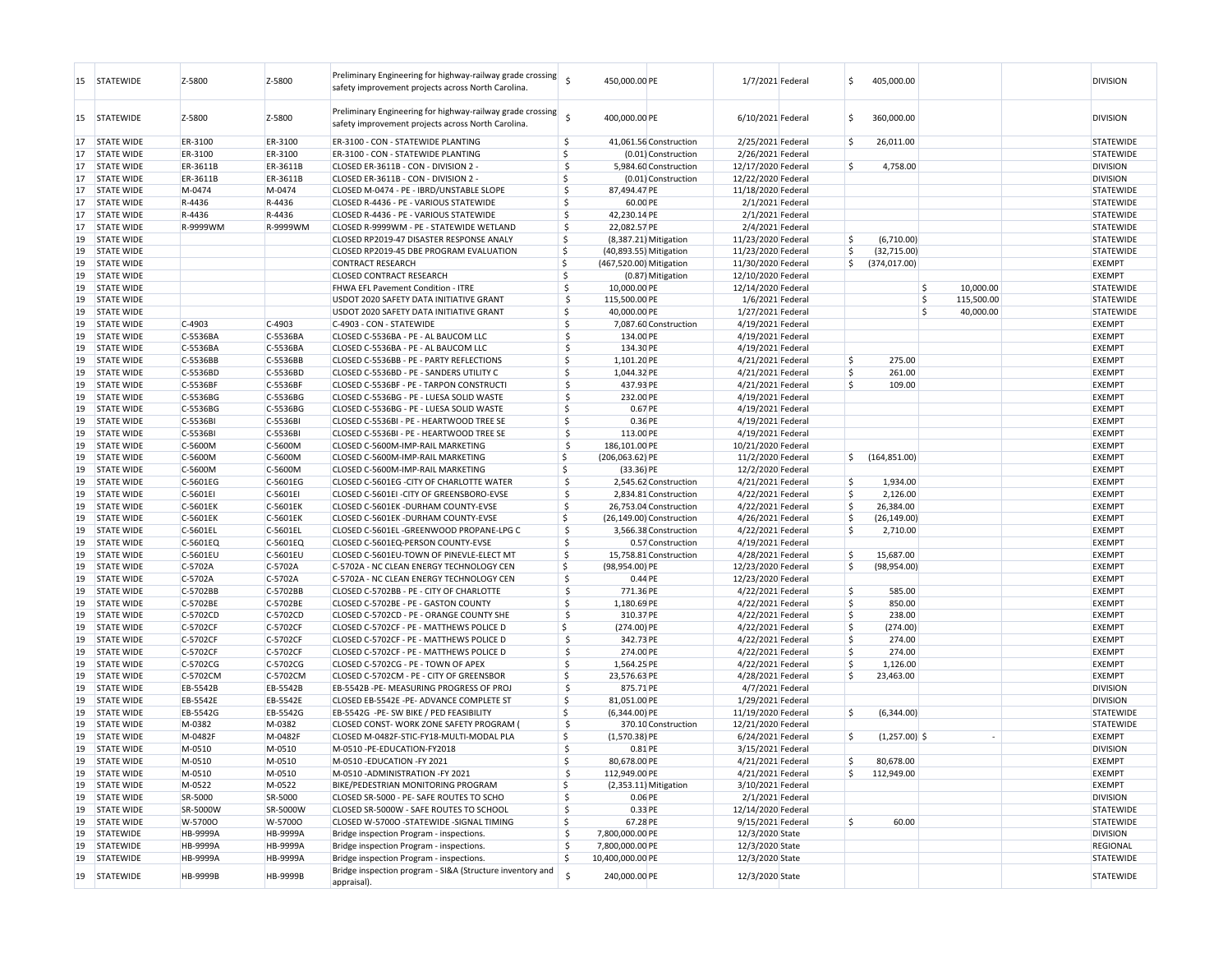| 19 | <b>STATEWIDE</b> | HB-9999B | HB-9999B        | Bridge inspection program - SI&A (Structure inventory and<br>appraisal).                                            | \$ | 180,000.00 PE   | 12/3/2020 State |  | <b>REGIONAL</b>  |
|----|------------------|----------|-----------------|---------------------------------------------------------------------------------------------------------------------|----|-----------------|-----------------|--|------------------|
| 19 | <b>STATEWIDE</b> | HB-9999B | HB-9999B        | Bridge inspection program - SI&A (Structure inventory and<br>appraisal).                                            | Ś  | 180,000.00 PE   | 12/3/2020 State |  | <b>DIVISION</b>  |
| 19 | <b>STATEWIDE</b> | HB-9999C | <b>HB-9999C</b> | Bridge inspection program - analysis.                                                                               | \$ | 1,040,000.00 PE | 12/3/2020 State |  | STATEWIDE        |
| 19 | <b>STATEWIDE</b> | HB-9999C | <b>HB-9999C</b> | Bridge inspection program - analysis.                                                                               | \$ | 780,000.00 PE   | 12/3/2020 State |  | <b>REGIONAL</b>  |
| 19 |                  | HB-9999C |                 |                                                                                                                     | \$ |                 |                 |  |                  |
|    | STATEWIDE        |          | <b>HB-9999C</b> | Bridge inspection program - analysis.                                                                               |    | 780,000.00 PE   | 12/3/2020 State |  | <b>DIVISION</b>  |
| 19 | <b>STATEWIDE</b> | M-0211   | M-0211          | The Center for Transportation Engineering Studies and<br>Technical Services (CTES).                                 | \$ | 100,000.00 PE   | 6/10/2021 State |  | STATEWIDE        |
| 19 | <b>STATEWIDE</b> | M-0360   | M-0360          | Design Services, statewide, preliminary engineering for<br>miscellaneous projects.                                  | \$ | 909,600.00 PE   | 12/3/2020 State |  | STATEWIDE        |
| 19 | <b>STATEWIDE</b> | M-0360   | M-0360          | Design Services, statewide, preliminary engineering for<br>miscellaneous projects.                                  | \$ | 682,200.00 PE   | 12/3/2020 State |  | REGIONAL         |
| 19 | <b>STATEWIDE</b> | M-0360   | M-0360          | Design Services, statewide, preliminary engineering for<br>miscellaneous projects.                                  | \$ | 682,200.00 PE   | 12/3/2020 State |  | <b>DIVISION</b>  |
| 19 | <b>STATEWIDE</b> | M-0376   | M-0376          | Geotechnical investigations, studies and preliminary<br>engineering for miscellaneous projects, statewide.          | \$ | 240,000.00 PE   | 12/3/2020 State |  | <b>REGIONAL</b>  |
| 19 | <b>STATEWIDE</b> | M-0376   | M-0376          | Geotechnical investigations, studies and preliminary<br>engineering for miscellaneous projects, statewide.          | \$ | 320,000.00 PE   | 12/3/2020 State |  | STATEWIDE        |
| 19 | <b>STATEWIDE</b> | M-0376   | M-0376          | Geotechnical investigations, studies and preliminary<br>engineering for miscellaneous projects, statewide.          | \$ | 240,000.00 PE   | 12/3/2020 State |  | <b>DIVISION</b>  |
| 19 | <b>STATEWIDE</b> | M-0376   | M-0376          | Geotechnical investigations, studies and preliminary<br>engineering for miscellaneous projects, statewide.          | \$ | 340,000.00 PE   | 6/10/2021 State |  | STATEWIDE        |
| 19 | <b>STATEWIDE</b> | M-0376   | M-0376          | Geotechnical investigations, studies and preliminary<br>engineering for miscellaneous projects, statewide.          | \$ | 255,000.00 PE   | 6/10/2021 State |  | <b>DIVISION</b>  |
| 19 | <b>STATEWIDE</b> | M-0376   | M-0376          | Geotechnical investigations, studies and preliminary<br>engineering for miscellaneous projects, statewide.          | \$ | 255,000.00 PE   | 6/10/2021 State |  | REGIONAL         |
| 19 | <b>STATEWIDE</b> | M-0392   | M-0392          | Hydraulics and preliminary engineering for miscellaneous<br>projects.                                               | \$ | 120,000.00 PE   | 11/5/2020 State |  | REGIONAL         |
| 19 | <b>STATEWIDE</b> | M-0392   | M-0392          | Hydraulics and preliminary engineering for miscellaneous<br>projects.                                               | \$ | 160,000.00 PE   | 11/5/2020 State |  | STATEWIDE        |
| 19 | <b>STATEWIDE</b> | M-0392   | M-0392          | Hydraulics and preliminary engineering for miscellaneous<br>projects.                                               | \$ | 120,000.00 PE   | 11/5/2020 State |  | <b>DIVISION</b>  |
| 19 | <b>STATEWIDE</b> | M-0392   | M-0392          | Hydraulics and preliminary engineering for miscellaneous<br>projects.                                               | \$ | 600,000.00 PE   | 4/8/2021 State  |  | <b>DIVISION</b>  |
| 19 | <b>STATEWIDE</b> | M-0392   | M-0392          | Hydraulics and preliminary engineering for miscellaneous<br>projects.                                               | \$ | 800,000.00 PE   | 4/8/2021 State  |  | STATEWIDE        |
| 19 | <b>STATEWIDE</b> | M-0392   | M-0392          | Hydraulics and preliminary engineering for miscellaneous<br>projects.                                               | \$ | 600,000.00 PE   | 4/8/2021 State  |  | REGIONAL         |
| 19 | <b>STATEWIDE</b> | M-0451   | M-0451          | Statewide Landscape Plans for STIP Construction projects.                                                           | \$ | 500,000.00 PE   | 8/5/2021 State  |  | STATEWIDE        |
| 19 | <b>STATEWIDE</b> | M-0452   | M-0452          | Statewide Toll / Financial Feasibility Studies.                                                                     | \$ | 150,000.00 PE   | 6/10/2021 State |  | STATEWIDE        |
| 19 | <b>STATEWIDE</b> | M-0479   | M-0479          | Statewide project development and environmental<br>analysis, preliminary engineering for miscellaneous<br>projects. | \$ | 976,800.00 PE   | 12/3/2020 State |  | STATEWIDE        |
| 19 | <b>STATEWIDE</b> | M-0479   | M-0479          | Statewide project development and environmental<br>analysis, preliminary engineering for miscellaneous<br>projects. | \$ | 732,600.00 PE   | 12/3/2020 State |  | REGIONAL         |
| 19 | <b>STATEWIDE</b> | M-0479   | M-0479          | Statewide project development and environmental<br>analysis, preliminary engineering for miscellaneous<br>projects. | \$ | 732,600.00 PE   | 12/3/2020 State |  | <b>DIVISION</b>  |
| 19 | <b>STATEWIDE</b> | M-0479   | M-0479          | Statewide project development and environmental<br>analysis, preliminary engineering for miscellaneous<br>projects. | \$ | 200,000.00 PE   | 2/4/2021 State  |  | STATEWIDE        |
| 19 | <b>STATEWIDE</b> | M-0479   | M-0479          | Statewide project development and environmental<br>analysis, preliminary engineering for miscellaneous<br>projects. | \$ | 150,000.00 PE   | 2/4/2021 State  |  | REGIONAL         |
| 19 | <b>STATEWIDE</b> | M-0479   | M-0479          | Statewide project development and environmental<br>analysis, preliminary engineering for miscellaneous<br>projects. | \$ | 150,000.00 PE   | 2/4/2021 State  |  | <b>DIVISION</b>  |
| 19 | <b>STATEWIDE</b> | M-0479   | M-0479          | Statewide project development and environmental<br>analysis, preliminary engineering for miscellaneous<br>projects. | \$ | 600,000.00 PE   | 6/10/2021 State |  | <b>DIVISION</b>  |
| 19 | <b>STATEWIDE</b> | M-0479   | M-0479          | Statewide project development and environmental<br>analysis, preliminary engineering for miscellaneous<br>projects. | \$ | 600,000.00 PE   | 6/10/2021 State |  | <b>REGIONAL</b>  |
| 19 | STATEWIDE        | M-0479   | M-0479          | Statewide project development and environmental<br>analysis, preliminary engineering for miscellaneous<br>projects. | \$ | 800,000.00 PE   | 6/10/2021 State |  | <b>STATEWIDE</b> |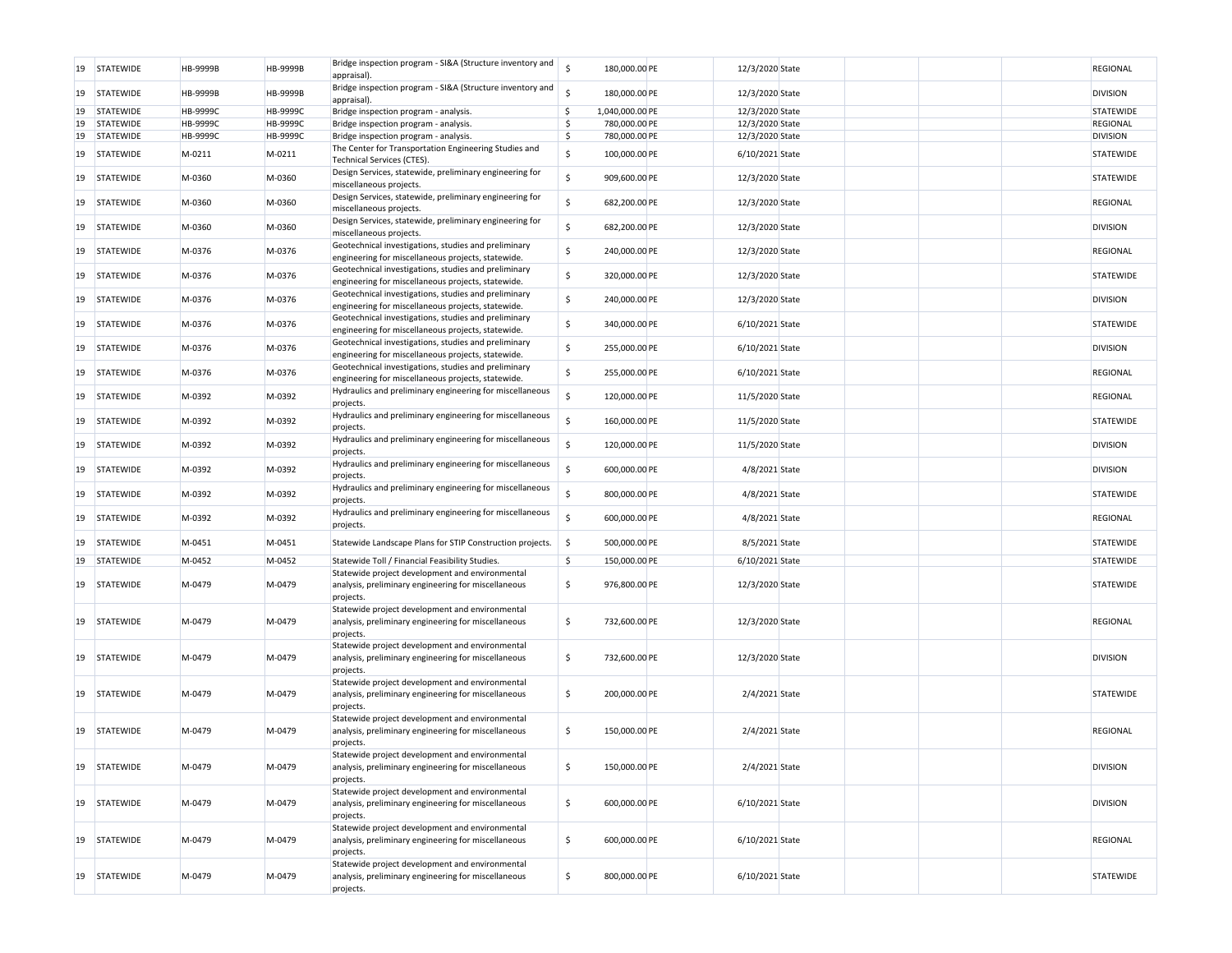| 19 | <b>STATEWIDE</b> | M-0479A  | M-0479A  | Integration of project atlas and SAP.                                                                                                                                                        | \$  | 90,000.00 PE              | 6/10/2021 State |  | <b>REGIONAL</b>  |
|----|------------------|----------|----------|----------------------------------------------------------------------------------------------------------------------------------------------------------------------------------------------|-----|---------------------------|-----------------|--|------------------|
| 19 | <b>STATEWIDE</b> | M-0479A  | M-0479A  | Integration of project atlas and SAP.                                                                                                                                                        | \$  | 120,000.00 PE             | 6/10/2021 State |  | STATEWIDE        |
| 19 | <b>STATEWIDE</b> | M-0479A  | M-0479A  | Integration of project atlas and SAP.                                                                                                                                                        | \$  | 90,000.00 PE              | 6/10/2021 State |  | <b>DIVISION</b>  |
|    |                  |          |          |                                                                                                                                                                                              |     |                           |                 |  |                  |
| 19 | STATEWIDE        | M-0479B  | M-0479B  | Preliminary engineering for miscellaneous projects.                                                                                                                                          | \$  | 60,000.00 PE              | 6/10/2021 State |  | <b>DIVISION</b>  |
| 19 | STATEWIDE        | M-0479B  | M-0479B  | Preliminary engineering for miscellaneous projects.                                                                                                                                          | \$  | 60,000.00 PE              | 6/10/2021 State |  | <b>REGIONAL</b>  |
|    | 19 STATEWIDE     | M-0479B  | M-0479B  | Preliminary engineering for miscellaneous projects.                                                                                                                                          | \$  | 80,000.00 PE              | 6/10/2021 State |  | STATEWIDE        |
| 19 | <b>STATEWIDE</b> | M-0505   | M-0505   | Implementation of Transportation Program Management<br>Unit (TPMU) oversight for locally-administered projects<br>including preparation of agreements and funding<br>authorization requests. | \$  | 156,700.00 PE             | 10/8/2020 State |  | <b>DIVISION</b>  |
| 19 | <b>STATEWIDE</b> | M-0505   | M-0505   | Implementation of Transportation Program Management<br>Unit (TPMU) oversight for locally-administered projects<br>including preparation of agreements and funding<br>authorization requests. | \$  | 128,000.00 PE             | 9/2/2021 State  |  | <b>DIVISION</b>  |
| 19 | <b>STATEWIDE</b> | M-0539   | M-0539   | Mitigation for Yadkin 01.                                                                                                                                                                    | \$  | 10,400,000.00 Mitigation  | 1/7/2021 State  |  | STATEWIDE        |
| 19 | <b>STATEWIDE</b> | M-0539   | M-0539   | Mitigation for Neuse Basin 0202.                                                                                                                                                             | \$  | 3,300,000.00 Mitigation   | 1/7/2021 State  |  | <b>DIVISION</b>  |
| 19 | STATEWIDE        | M-0539   | M-0539   | Mitigation for Pasquotank 0205.                                                                                                                                                              | \$  | 4,295,435.40 Mitigation   | 1/7/2021 State  |  | <b>DIVISION</b>  |
| 19 | <b>STATEWIDE</b> | M-0539   | M-0539   | Mitigation for Neuse Basin 0202.                                                                                                                                                             | \$  | 3,300,000.00 Mitigation   | 1/7/2021 State  |  | <b>REGIONAL</b>  |
| 19 | <b>STATEWIDE</b> | M-0539   | M-0539   | Mitigation for Yadkin 01.                                                                                                                                                                    | \$  | 7,800,000.00 Mitigation   | 1/7/2021 State  |  | <b>DIVISION</b>  |
| 19 | <b>STATEWIDE</b> | M-0539   | M-0539   | Mitigation for Neuse Basin 0202.                                                                                                                                                             | \$  | 4,400,000.00 Mitigation   | 1/7/2021 State  |  | <b>STATEWIDE</b> |
| 19 |                  |          |          |                                                                                                                                                                                              | \$  |                           |                 |  |                  |
|    | <b>STATEWIDE</b> | M-0539   | M-0539   | Mitigation for Watauga 0103.                                                                                                                                                                 |     | 2,588,659.20 Mitigation   | 1/7/2021 State  |  | <b>STATEWIDE</b> |
| 19 | <b>STATEWIDE</b> | M-0539   | M-0539   | Mitigation for Watauga 0103.                                                                                                                                                                 | \$  | 1,941,494.40 Mitigation   | 1/7/2021 State  |  | <b>REGIONAL</b>  |
| 19 | <b>STATEWIDE</b> | M-0539   | M-0539   | Mitigation for Watauga 0103.                                                                                                                                                                 | \$  | 1,941,494.40 Mitigation   | 1/7/2021 State  |  | <b>DIVISION</b>  |
| 19 | <b>STATEWIDE</b> | M-0539   | M-0539   | Mitigation for Pasquotank 0205.                                                                                                                                                              | \$  | 5,727,247.20 Mitigation   | 1/7/2021 State  |  | <b>STATEWIDE</b> |
| 19 | <b>STATEWIDE</b> | M-0539   | M-0539   | Mitigation for Pasquotank 0205.                                                                                                                                                              | \$  | 4,295,435.40 Mitigation   | 1/7/2021 State  |  | <b>REGIONAL</b>  |
| 19 | <b>STATEWIDE</b> | M-0539   | M-0539   | Mitigation for Yadkin 01.                                                                                                                                                                    | \$  | 7,800,000.00 Mitigation   | 1/7/2021 State  |  | <b>REGIONAL</b>  |
| 19 | <b>STATEWIDE</b> | M-0539   | M-0539   | Mitigation for Cape Fear 0005.                                                                                                                                                               | \$  | 4,067,199.20 Mitigation   | 1/7/2021 State  |  | STATEWIDE        |
| 19 | <b>STATEWIDE</b> | M-0539   | M-0539   | Mitigation for Cape Fear 0005.                                                                                                                                                               | \$  | 3,050,399.40 Mitigation   | 1/7/2021 State  |  | <b>REGIONAL</b>  |
| 19 |                  | M-0539   |          | Mitigation for Cape Fear 0005.                                                                                                                                                               | \$  |                           | 1/7/2021 State  |  | <b>DIVISION</b>  |
|    | <b>STATEWIDE</b> |          | M-0539   |                                                                                                                                                                                              |     | 3,050,399.40 Mitigation   |                 |  |                  |
| 19 | <b>STATEWIDE</b> | M-0539   | M-0539   | Mitigation for French Broad 0105.                                                                                                                                                            | \$  | 3,000,000.00 Mitigation   | 1/7/2021 State  |  | <b>DIVISION</b>  |
| 19 | <b>STATEWIDE</b> | M-0539   | M-0539   | Mitigation for French Broad 0105.                                                                                                                                                            | \$  | 3,000,000.00 Mitigation   | 1/7/2021 State  |  | <b>REGIONAL</b>  |
| 19 | <b>STATEWIDE</b> | M-0539   | M-0539   | Mitigation for Little Tenn 0204.                                                                                                                                                             | \$  | 753,480.00 Mitigation     | 1/7/2021 State  |  | <b>REGIONAL</b>  |
| 19 | <b>STATEWIDE</b> | M-0539   | M-0539   | Mitigation for Neuse Basin 0201.                                                                                                                                                             | \$  | 8,800,000.00 Mitigation   | 1/7/2021 State  |  | <b>STATEWIDE</b> |
| 19 | <b>STATEWIDE</b> | M-0539   | M-0539   | Mitigation for Neuse Basin 0201.                                                                                                                                                             | \$  | 6,600,000.00 Mitigation   | 1/7/2021 State  |  | <b>REGIONAL</b>  |
| 19 | <b>STATEWIDE</b> | M-0539   | M-0539   | Mitigation for Neuse Basin 0201.                                                                                                                                                             | \$  | 6,600,000.00 Mitigation   | 1/7/2021 State  |  | <b>DIVISION</b>  |
| 19 | <b>STATEWIDE</b> | M-0539   | M-0539   | Mitigation for Cape Fear 02.                                                                                                                                                                 | \$  | 3,000,000.00 Mitigation   | 1/7/2021 State  |  | <b>DIVISION</b>  |
| 19 | <b>STATEWIDE</b> | M-0539   | M-0539   | Mitigation for Little Tenn 0204.                                                                                                                                                             | \$  | 1,004,640.00 Mitigation   | 1/7/2021 State  |  | STATEWIDE        |
| 19 | <b>STATEWIDE</b> | M-0539   | M-0539   | Mitigation for Cape Fear 02.                                                                                                                                                                 | \$  | 3,000,000.00 Mitigation   | 1/7/2021 State  |  | <b>REGIONAL</b>  |
| 19 | <b>STATEWIDE</b> | M-0539   | M-0539   | Mitigation for Little Tenn 0204.                                                                                                                                                             | \$  | 753,480.00 Mitigation     | 1/7/2021 State  |  | <b>DIVISION</b>  |
|    |                  |          |          |                                                                                                                                                                                              | \$  |                           |                 |  |                  |
| 19 | <b>STATEWIDE</b> | M-0539   | M-0539   | Mitigation for French Broad 0105.                                                                                                                                                            |     | 4,000,000.00 Mitigation   | 1/7/2021 State  |  | <b>STATEWIDE</b> |
| 19 | <b>STATEWIDE</b> | M-0539   | M-0539   | Mitigation for Cape Fear 02.                                                                                                                                                                 | \$  | 4,000,000.00 Mitigation   | 1/7/2021 State  |  | <b>STATEWIDE</b> |
| 19 | <b>STATEWIDE</b> | M-0539   | M-0539   | Mitigation for Cape Fear 0005.                                                                                                                                                               | Š.  | (2,400,000.00) Mitigation | 9/2/2021 State  |  | <b>REGIONAL</b>  |
| 19 | STATEWIDE        | M-0539   | M-0539   | Mitigation for Neuse Basin 0201.                                                                                                                                                             | Š.  | (5,700,000.00) Mitigation | 9/2/2021 State  |  | <b>REGIONAL</b>  |
| 19 | <b>STATEWIDE</b> | M-0539   | M-0539   | Mitigation for Neuse Basin 0201.                                                                                                                                                             | \$  | (7,600,000.00) Mitigation | 9/2/2021 State  |  | <b>STATEWIDE</b> |
| 19 | <b>STATEWIDE</b> | M-0539   | M-0539   | Mitigation for Neuse Basin 0201                                                                                                                                                              | \$. | (5,700,000.00) Mitigation | 9/2/2021 State  |  | <b>DIVISION</b>  |
| 19 | <b>STATEWIDE</b> | M-0539   | M-0539   | Mitigation for Watauga 0103.                                                                                                                                                                 | \$. | (1,200,000.00) Mitigation | 9/2/2021 State  |  | <b>DIVISION</b>  |
| 19 | STATEWIDE        | M-0539   | M-0539   | Mitigation for Pasquotank 0205.                                                                                                                                                              | Š.  | (3,300,000.00) Mitigation | 9/2/2021 State  |  | <b>REGIONAL</b>  |
| 19 | <b>STATEWIDE</b> | M-0539   | M-0539   | Mitigation for Watauga 0103.                                                                                                                                                                 | \$. | (1,600,000.00) Mitigation | 9/2/2021 State  |  | <b>STATEWIDE</b> |
| 19 |                  | M-0539   | M-0539   |                                                                                                                                                                                              | \$. |                           | 9/2/2021 State  |  | <b>DIVISION</b>  |
|    | <b>STATEWIDE</b> |          |          | Mitigation for Pasquotank 0205.                                                                                                                                                              | \$  | (3,300,000.00) Mitigation |                 |  |                  |
| 19 | STATEWIDE        | M-0539   | M-0539   | Mitigation for Pasquotank 0205.                                                                                                                                                              |     | (4,400,000.00) Mitigation | 9/2/2021 State  |  | <b>STATEWIDE</b> |
| 19 | <b>STATEWIDE</b> | M-0539   | M-0539   | Mitigation for Neuse Basin 0202.                                                                                                                                                             | \$  | (2,100,000.00) Mitigation | 9/2/2021 State  |  | <b>REGIONAL</b>  |
| 19 | <b>STATEWIDE</b> | M-0539   | M-0539   | Mitigation for Neuse Basin 0202.                                                                                                                                                             | \$. | (2,800,000.00) Mitigation | 9/2/2021 State  |  | STATEWIDE        |
| 19 | STATEWIDE        | M-0539   | M-0539   | Mitigation for Yadkin 01.                                                                                                                                                                    | Ŝ.  | (5,700,000.00) Mitigation | 9/2/2021 State  |  | <b>DIVISION</b>  |
| 19 | STATEWIDE        | M-0539   | M-0539   | Mitigation for Cape Fear 0005.                                                                                                                                                               | \$. | (3,200,000.00) Mitigation | 9/2/2021 State  |  | STATEWIDE        |
| 19 | STATEWIDE        | M-0539   | M-0539   | Mitigation for Cape Fear 0005.                                                                                                                                                               | \$. | (2,400,000.00) Mitigation | 9/2/2021 State  |  | <b>DIVISION</b>  |
| 19 | <b>STATEWIDE</b> | M-0539   | M-0539   | Mitigation for Neuse Basin 0202.                                                                                                                                                             | Ŝ.  | (2,100,000.00) Mitigation | 9/2/2021 State  |  | <b>DIVISION</b>  |
|    | 19 STATEWIDE     | M-0539   | M-0539   | Mitigation for Yadkin 01.                                                                                                                                                                    | \$. | (5,700,000.00) Mitigation | 9/2/2021 State  |  | <b>REGIONAL</b>  |
|    | 19 STATEWIDE     | M-0539   | M-0539   | Mitigation for French Broad 0105.                                                                                                                                                            | \$  | (1,800,000.00) Mitigation | 9/2/2021 State  |  | REGIONAL         |
|    |                  |          |          |                                                                                                                                                                                              |     |                           |                 |  | <b>STATEWIDE</b> |
|    | 19 STATEWIDE     | M-0539   | M-0539   | Mitigation for Yadkin 01.                                                                                                                                                                    | \$  | (7,600,000.00) Mitigation | 9/2/2021 State  |  |                  |
| 19 | STATEWIDE        | M-0539   | M-0539   | Mitigation for Cape Fear 02.                                                                                                                                                                 | \$  | (2,100,000.00) Mitigation | 9/2/2021 State  |  | <b>DIVISION</b>  |
| 19 | <b>STATEWIDE</b> | M-0539   | M-0539   | Mitigation for Cape Fear 02.                                                                                                                                                                 | \$  | (2,100,000.00) Mitigation | 9/2/2021 State  |  | <b>REGIONAL</b>  |
| 19 | STATEWIDE        | M-0539   | M-0539   | Mitigation for Watauga 0103.                                                                                                                                                                 | \$  | (1,200,000.00) Mitigation | 9/2/2021 State  |  | <b>REGIONAL</b>  |
| 19 | STATEWIDE        | M-0539   | M-0539   | Mitigation for French Broad 0105.                                                                                                                                                            | \$  | (1,800,000.00) Mitigation | 9/2/2021 State  |  | <b>DIVISION</b>  |
| 19 | <b>STATEWIDE</b> | M-0539   | M-0539   | Mitigation for Cape Fear 02.                                                                                                                                                                 | \$  | (2,800,000.00) Mitigation | 9/2/2021 State  |  | <b>STATEWIDE</b> |
| 19 | STATEWIDE        | M-0539   | M-0539   | Mitigation for French Broad 0105.                                                                                                                                                            | \$. | (2,400,000.00) Mitigation | 9/2/2021 State  |  | <b>STATEWIDE</b> |
| 19 | <b>STATEWIDE</b> | M-0539ZB | M-0539ZB | GIS based Regional Modeling.                                                                                                                                                                 | \$  | 2,000,000.00 Construction | 1/7/2021 State  |  | <b>STATEWIDE</b> |
|    | 19 STATEWIDE     | M-0554   | M-0554   | Division of Mitigation Services.                                                                                                                                                             | S,  | 25,000,000.00 PE          | 7/2/2021 State  |  | <b>STATEWIDE</b> |
|    | 19 STATEWIDE     | P-5602P  | P-5602P  | Rail fleet replacement strategy study.                                                                                                                                                       | \$  | 58,699.83 PE              | 8/5/2021 State  |  | <b>STATEWIDE</b> |
|    |                  |          |          |                                                                                                                                                                                              |     |                           |                 |  |                  |